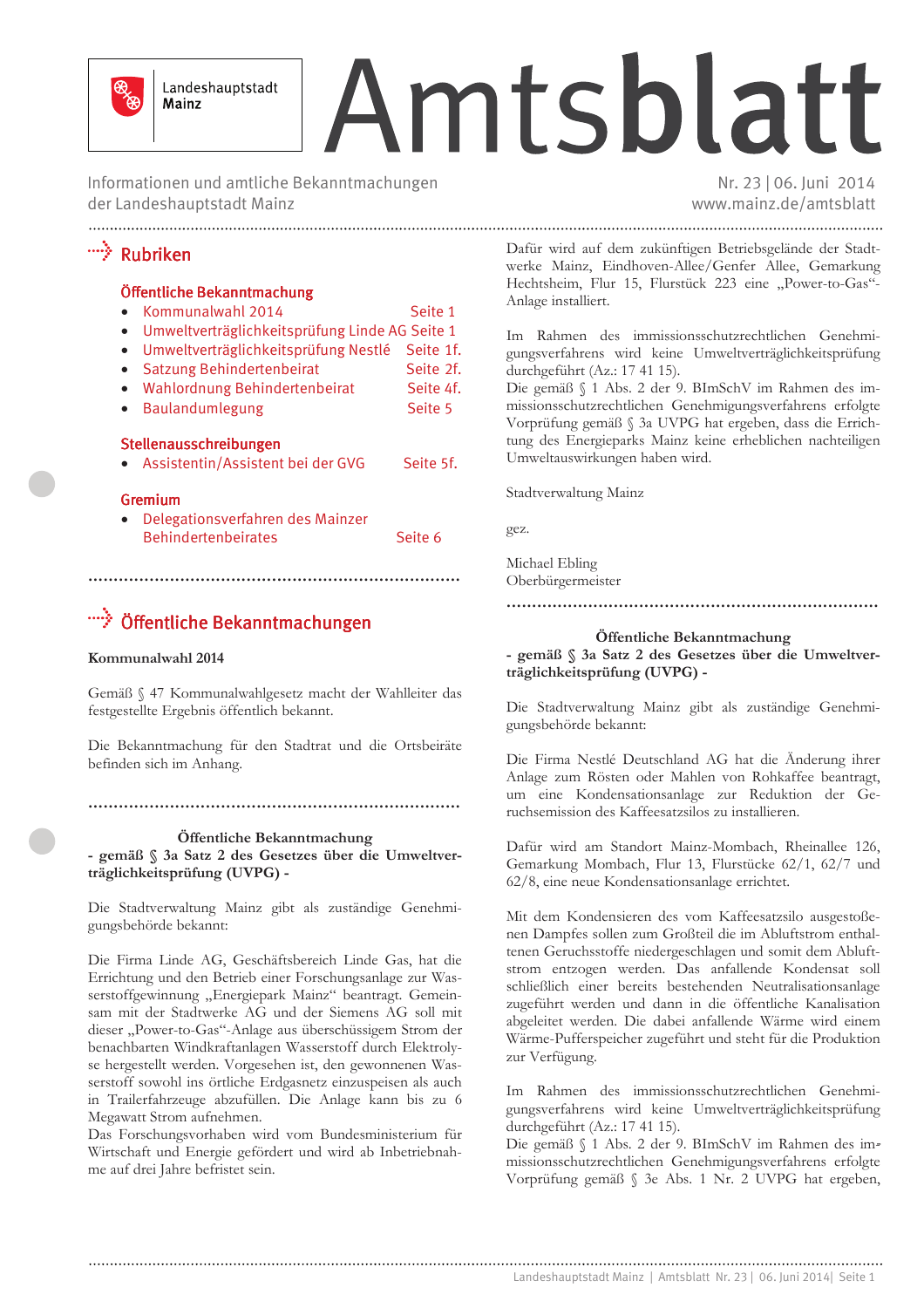dass die Änderung der Anlage zum Rösten und Mahlen von Kaffee keine erheblichen nachteiligen Umweltauswirkungen haben kann.

Stadtverwaltung Mainz

gez.

Michael Ebling Oberbürgermeister

Satzung über den Beirat für die Belange von Menschen mit Behinderungen

Auf der Grundlage des § 56a in Verbindung mit § 24 der Gemeindeordnung i. d. F. vom 31.01.1994 (GVBl. S. 153), zuletzt geändert durch Artikel 1 des Gesetzes vom 20.12.2013 (GVBl. S. 538), hat der Stadtrat der Stadt Mainz in seiner Sitzung am 07.05.2014 folgende Satzung beschlossen, die am Tag nach der Veröffentlichung in Kraft tritt:

#### § 1 Behindertenbeirat

(1) Zur Verwirklichung einer umfassenden Teilhabe, Gleichstellung und Selbstbestimmung von Menschen mit Behinderungen und zur Wahrnehmung der Interessen der Einwohnerinnen und Einwohner mit Behinderungen wird ein Beirat für die Teilhabe von Menschen mit Behinderungen (Behindertenbeirat) gebildet.

(2) Nach dem Übereinkommen der Vereinten Nationen über die Rechte von Menschen mit Behinderungen zählen zu den Menschen mit Behinderungen die Personen, die langfristige körperliche, seelische, geistige oder Sinnesbeeinträchtigungen haben, welche sie in Wechselwirkung mit verschiedenen Barrieren an der vollen, wirksamen und gleichberechtigten Teilhabe an der Gesellschaft hindern können (soziales Modell von Behinderung).

#### § 2 Aufgabe

(1) Der Behindertenbeirat soll bei Angelegenheiten, die die Belange der Einwohnerinnen und Einwohner mit Behinderungen der Stadt Mainz berühren, gehört werden. Er soll den Stadtrat und seine Gremien unterstützen und beraten.

(2) Insbesondere kommen als Angelegenheiten in Betracht:

a) Teilhabe von Menschen mit Behinderungen in allen Lebensbereichen (wie zum Beispiel Bildung, Erziehung, Arbeit, Freizeit. Kultur und Wohnen)

b) Barrierefreie Gestaltung von baulichen und sonstigen Anlagen. Verkehrsmitteln, technischen Gebrauchsgegenständen. Systemen der Informationsverarbeitung, akustischen und visuellen Informationsquellen und Kommunikationseinrichtungen sowie anderen gestalteten Lebensbereichen

c) Fragen zu Leistungen zur Teilhabe für Menschen mit Behinderungen

d) Angebote von Diensten und Einrichtungen für Menschen mit Behinderungen

#### § 3 Mitglieder

(1) Stimmberechtigte Mitglieder sind:

a) Acht Vertreterinnen bzw. Vertreter der Menschen mit Behinderungen

b) Eine Vertreterin bzw. Vertreter der Liga der freien Wohlfahrtsverbände

c) Die Behindertenbeauftragte bzw. der Behindertenbeauftragte der Stadt Mainz

d) Vier Vertreterinnen bzw. Vertreter des Stadtrates

e) Die Sozialdezernentin bzw. der Sozialdezernent der Stadt Mainz

(2) Beratende Mitglieder sind:

a) Vier Vertreterinnen bzw. Vertreter der Träger von integrativen Einrichtungen und Diensten für Menschen mit Behinderungen

b) Die Leiterin bzw. der Leiter des für die Gewährung von Leistungen für Menschen mit Behinderungen zuständigen Amtes der Stadt Mainz

c) Die Leiterin bzw. der Leiter der für die Gewährung von Leistungen für Menschen mit Behinderungen zuständigen Abteilung des unter b) genannten Amtes

d) Eine Vertreterin bzw. ein Vertreter des Seniorenbeirates

e) Eine Vertreterin bzw. ein Vertreter des Psychiatriebeirates

f) Eine Vertreterin bzw. ein Vertreter des Beirats für Migration und Integration

(3) Die Mitglieder gemäß § 3 Abs. 1a müssen, alle anderen Mitglieder sollen, Menschen sein, die von einer Behinderung im Sinne des § 1 Abs. 2 betroffen sind. Mitglieder können auch die gesetzlichen Vertreter von Personen, die diese Voraussetzungen erfüllen, sein.

#### § 4 Wahl, Entsendung und Berufung der Mitglieder

(1) Die acht Vertreterinnen bzw. Vertreter der Menschen mit Behinderungen gem. § 3 Abs. 1a und ihre acht Stellvertreterinnen bzw. -vertreter werden von einer Delegiertenversammlung ausgewählt. Grundlage der Auswahl sind Wahlvorschläge von in Mainz tätigen Behindertenorganisationen oder Bewerbungen von Menschen mit Behinderungen. Die Auswahl erfolgt in einer gemeinsamen Versammlung der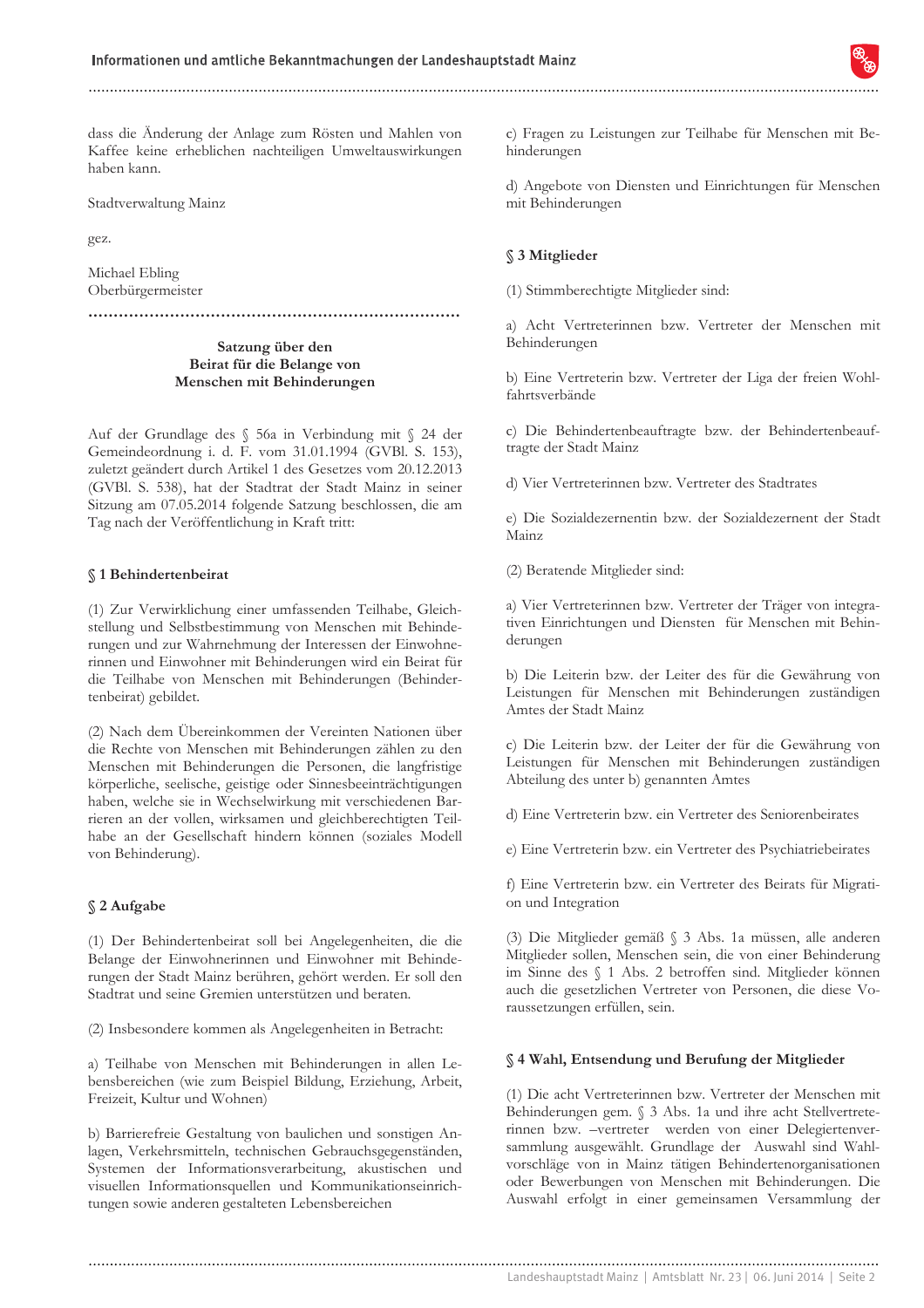Delegierten und der Bewerberinnen und Bewerber. Ausgewählt werden kann, wer das 18. Lebensjahr vollendet hat und den Haupt- oder Nebenwohnsitz in Mainz hat. Nach Auswahl der Mitglieder durch die Delegiertenversammlung erfolgt eine Bestätigung durch den Stadtrat. Das Nähere regelt die Wahlordnung.

(2) Alle Mitglieder werden durch die Oberbürgermeisterin bzw. den Oberbürgermeister für die Dauer der Wahlperiode des Stadtrates in den Beirat berufen.

(3) Scheidet ein Mitglied vorzeitig aus dem Beirat aus, rückt im Falle des Absatzes 1 die nächstgewählte Bewerberin bzw. der nächstgewählte Bewerber bzw. eine Stellvertreterin oder ein Stellvertreter nach, wenn eine nächstgewählte Bewerberin bzw. ein nächstgewählter Bewerber nicht vorhanden ist. Im Sinne der Funktionsfähigkeit des Beirates kann die Wahlordnung hier weitere Nachfolgemöglichkeiten vorsehen.

(4) In begründeten Ausnahmefällen kann Mitglied des Beirats auch sein, wer nicht Einwohnerin oder Einwohner von Mainz ist. Die Wahlordnung kann Näheres regeln.

#### § 5 Vorsitzende bzw. Vorsitzender

Der Beirat wählt aus der Mitte der stimmberechtigten Mitglieder mit einfacher Mehrheit der anwesenden Mitglieder eine Vorsitzende oder einen Vorsitzenden und bis zu zwei stellvertretende Vorsitzende.

#### § 6 Sitzungen, Einberufung

(1) Der Beirat tritt nach Bedarf, mindestens aber dreimal im Jahr zusammen. Die Terminierung erfolgt durch die Vorsitzende bzw. den Vorsitzenden in Abstimmung mit der Verwaltung. Die Vorsitzende bzw. der Vorsitzende setzt die Tagesordnung im Benehmen mit dem Sozialdezernat fest.

Die Koordination und die Einladung erfolgen durch die Geschäftsstelle des Beirates. Die Einladung der Mitglieder soll spätestens sieben Kalendertage vor der Sitzung unter Bekanntgabe der Tagesordnung schriftlich, elektronisch oder per Email erfolgen.

(2) Die Sitzungsleitung obliegt der Vorsitzenden bzw. dem Vorsitzenden. Die Sitzungen des Beirates sind öffentlich, soweit dieser nicht mehrheitlich einen anderen Beschluss fasst, oder die Beratung in nicht öffentlicher Sitzung der Natur des Beratungsgegenstandes nach erforderlich ist. Die Beschlussfähigkeit ist gegeben, wenn mehr als ein Drittel der stimmberechtigten Mitglieder anwesend sind.

(3) Im Übrigen gelten für die Sitzungen des Beirates die Vorschriften der Gemeindeordnung und die Regelungen der Geschäftsordnung für den Stadtrat, die Ausschüsse des Stadtrates, die Ortsbeiräte und den Beirat für Migration und Integration in sinngemäßer Anwendung. Der Beirat kann sich eine eigene Geschäftsordnung geben.

#### §7 Rechte des Beirates

(1) Der Beirat hat das Recht, sich mit Anträgen und Anfragen an die Verwaltung und mit Anregungen und Empfehlungen an den Stadtrat zu wenden.

(2) In wesentlichen Fragen, die den Aufgabenbereich des Beirates betreffen, soll vor einer Beschlussfassung durch den Stadtrat oder einen seiner Ausschüsse dem Beirat unter Beifügung entscheidungserheblicher Informationen Gelegenheit zur Stellungnahme gegeben werden.

(3) Im Übrigen bleiben die Rechte, die den Einwohnerinnen und Einwohnern nach der Gemeindeordnung zustehen, unberührt.

(4) Der Stadtrat kann beschließen, in seiner Sitzung Gegenstände mit der Vorsitzenden bzw. dem Vorsitzenden des Beirates oder sonstigen Mitgliedern zu erörtern. Entsprechendes gilt für die Ausschüsse.

#### § 8 Entschädigung

(1) Die Mitglieder des Beirates sind ehrenamtlich tätig. Sie erhalten eine Entschädigung nach § 6 Abs. 5 der Hauptsatzung der Stadt Mainz.

(2) Wird ein Fahrdienst für Menschen mit Behinderungen zur Teilnahme an Sitzungen des Behindertenbeirates sowie an Sitzungen des Stadtrates, seiner Ausschüsse und der Ortsbeiräte genutzt, werden die Kosten für die Bereitstellung von Fahrberechtigungsscheinen übernommen. Voraussetzungen dazu sind ein Beschluss auf Erörterung gemäß § 7 Abs. 4 und ein Schwerbehindertenausweis mit dem Merkzeichen "aG".

(3) Im Übrigen gelten gesetzliche Vorschriften, die entsprechende Hilfeleistungen vorsehen, wie z. B. § 8 des Landesgesetzes zur Gleichstellung behinderter Menschen (LGGBehM) sinngemäß, wenn es für die Tätigkeit der Mitglieder des Beirates erforderlich ist.

#### § 9 Inkrafttreten

Die Satzung für den Beirat für die Belange von Menschen mit Behinderungen tritt am Tage nach ihrer Veröffentlichung in Kraft und gleichzeitig tritt die Satzung des Behindertenbeirates der Stadt Mainz vom 19.11.2008 damit außer Kraft.

Mainz, 5. Juni 2014

gez. Michael Ebling Oberbürgermeister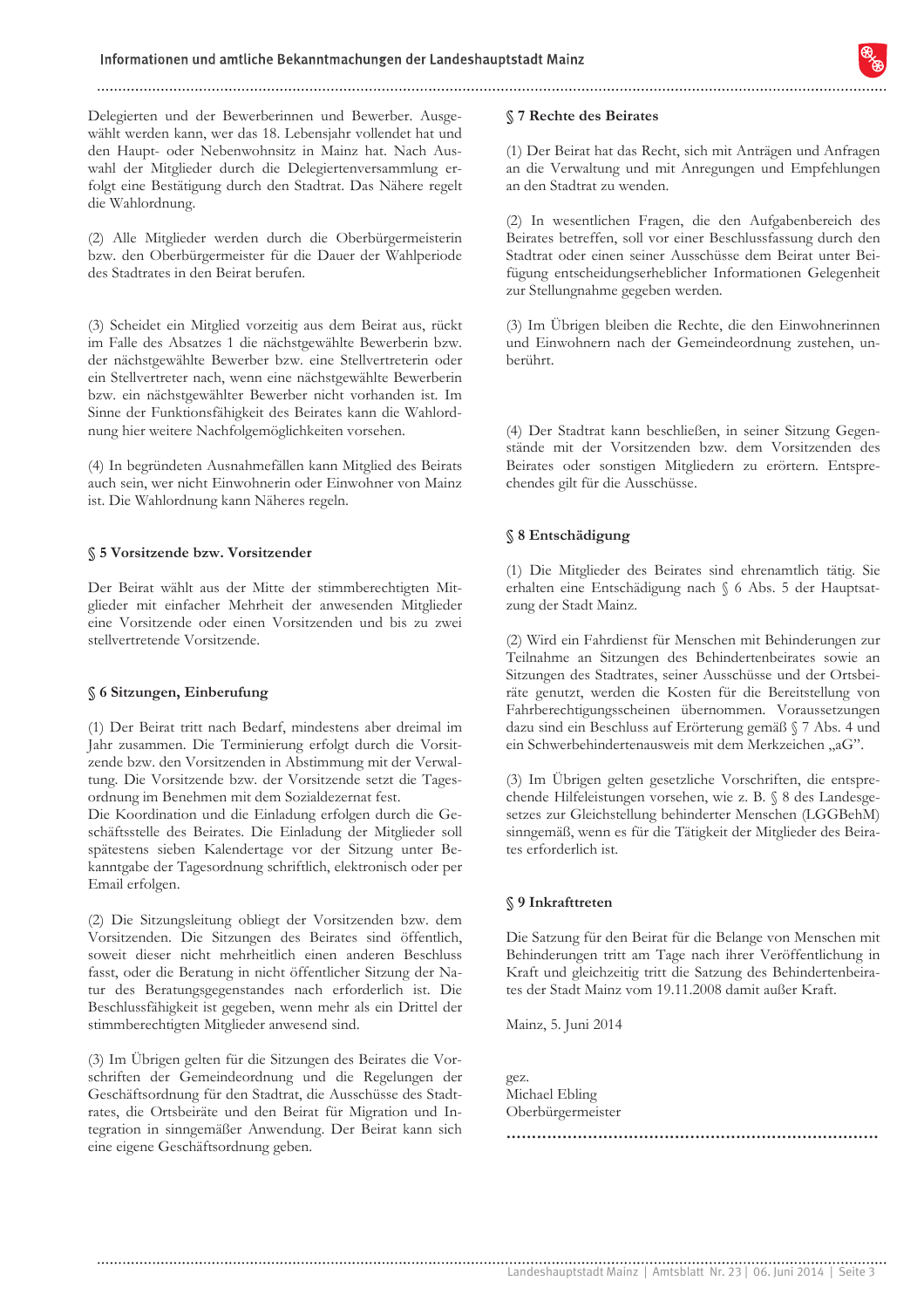#### Wahlordnung "Beirat für die Belange von Menschen mit Behinderungen"

#### $\sqrt{1}$ Allgemeines

Grundlage des Beirats für die Belange von Menschen mit Behinderungen ist die Satzung vom 07.05.2014. Hiernach wird der Beirat für die Dauer der Wahlperiode des Stadtrates gebildet.

Ansprechpartnerin für alle Fragen und Verfahren, die mit dem Beirat und seiner Zusammensetzung und Wahl zusammenhängen, ist die Geschäftsstelle des Beirats für Menschen mit Behinderungen.

Die Zusammensetzung des Beirats ist in § 3 der Satzung geregelt. Von den dort aufgeführten Mitgliedern werden die in § 3 Abs. 1 genannten Vertreterinnen und Vertreter von einer Delegiertenversammlung ausgewählt. Die übrigen Mitglieder sind entweder solche kraft ihres Amtes oder werden von den in § 3 genannten Stellen entsandt.

Die Delegiertenversammlung besteht aus den Vertreterinnen und Vertretern, die von den zur Delegiertenversammlung eingeladenen Verbänden entsandt werden, und den Bewerberinnen und Bewerbern.

#### $\binom{2}{}$

#### Festlegung des Auswahltermins und Aufforderung zur Abgabe von Bewerbungen

Die Verwaltung legt den Termin für eine Delegiertenversammlung fest ("Wahltermin"). Der Termin wird im Amtsblatt der Stadt Mainz bekanntgemacht. Daneben ist eine Bekanntmachung in einer Tageszeitung möglich.

Mit der Bekanntmachung erfolgt gleichzeitig die Aufforderung zur Abgabe von Bewerbungen innerhalb einer bestimmten Frist. Jede natürliche Person, die die satzungsgemäßen Voraussetzungen erfüllt, kann sich bewerben.

Die einschlägigen Verbände werden ebenfalls über den Termin informiert und zur Abgabe von Vorschlägen aufgefordert; auch die Verbände können natürliche Personen zur Wahl vorschlagen.

Die Bewerbungsfrist führt nicht zum Ausschluss von Bewerbungen, die nach Ablauf erfolgen. Bis zum Wahltermin ist eine Bewerbung möglich.

#### $\Im$ Termin zur Delegiertenversammlung

Der Wahltermin dient der Auswahl der acht Vertreterinnen bzw. Vertreter und der acht Stellvertreterinnen bzw. Stellvertreter. Ziel ist die Herbeiführung eines funktionsfähigen Beirats. Die acht Vertreterinnen bzw. Vertreter gemäß § 3 Abs.

1a müssen, alle anderen Mitglieder sollen, Menschen sein, die von einer Behinderung im Sinne des § 1 Abs. 2 betroffen sind. Mitglieder können auch die gesetzlichen Vertreter von Personen, die diese Voraussetzungen erfüllen, sein.

Zu diesem Zweck wird an diesem Tag ein Wahlvorstand gebildet, dessen Aufgabe die Gewährleistung eines fairen Auswahlverfahrens ist. Der Wahlvorstand besteht aus drei Mitgliedern der Stadtverwaltung.

Die acht Vertreterinnen und Vertreter und die acht Stellvertreterinnen bzw. Stellvertreter werden in zwei getrennten Wahlgängen ausgewählt.

#### $\Im$  4 Auswahlverfahren

Im Rahmen der Durchführung des Auswahlverfahrens trifft der Wahlvorstand alle erforderlichen Entscheidungen mit Mehrheit der Stimmen.

Hinsichtlich des Auswahlverfahrens besteht eine sich an den tatsächlichen Verhältnissen zu orientierende Freiheit, die im Folgenden beispielhaft erläutert wird:

#### I. Auswahl der Mitglieder

#### 1. Die Zahl der Bewerbungen entspricht der Zahl der zu vergebenden Sitze.

In diesem Fall kann die Delegiertenversammlung über die Besetzung der Sitze im Ganzen abstimmen.

#### 2. Die Zahl der Bewerbungen ist höher als die Zahl der zu vergebenden Sitze

In diesem Fall wird durch Stimmzettel abgestimmt.

#### II. Auswahl der Stellvertreterinnen bzw. der Stellvertreter

Die Auswahl der Stellvertreterinnen bzw. der Stellvertreter erfolgt entsprechend der vorgenannten Regelungen zu I.

#### $\Im$  5 Niederschrift

Über alle im Zusammenhang mit dem Auswahlverfahren relevanten Vorgänge ist eine Niederschrift zu erstellen, die durch mindestens zwei Mitglieder des Wahlvorstands zu unterzeichnen ist.

Zu der Niederschrift gehören insbesondere:

- Eine Liste der Mitglieder der Delegiertenversammlung mit Unterschrift der erschienen Vertreterinnen bzw. Vertreter

- Eine Liste der erschienen Bewerberinnen und Bewerber mit Unterschrift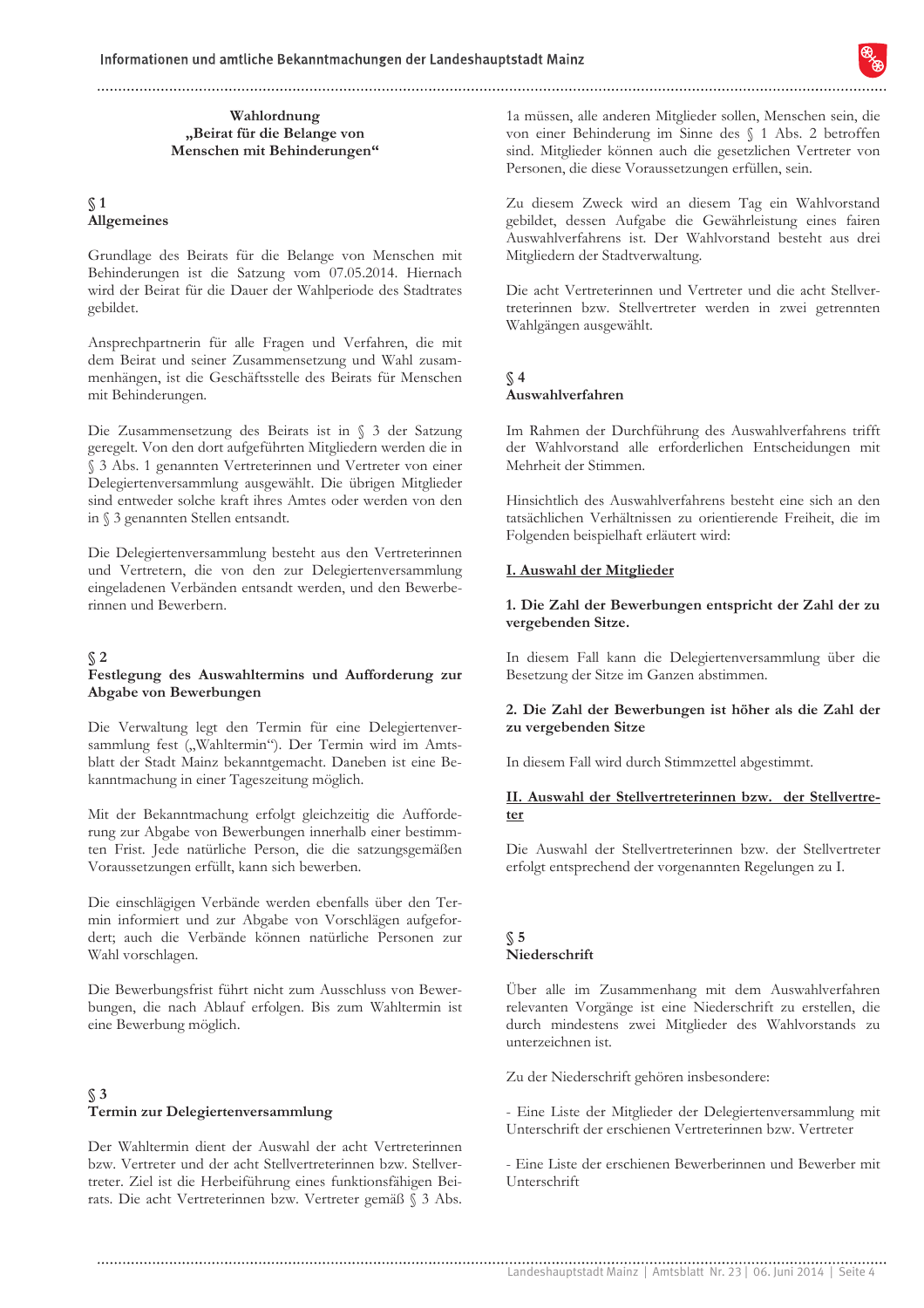- Die Darstellung des Auswahlvorgangs und die Abstimmungsergebnisse

#### § 6 Sonstige Regelungen

In begründeten Ausnahmefällen ist auch eine natürliche Person, die nicht Einwohnerin oder Einwohner von Mainz ist, wählbar. Die besonderen Umstände sollten in der Niederschrift festgehalten werden. Besondere Umstände können beispielsweise dann vorliegen, wenn es sich um Personen handelt, die besonderes Engagement und Erfahrung auch für die Belange der Mainzer Menschen mit Behinderungen nachweisen.

Mainz, 5. Juni 2014

gez. Michael Ebling Oberbürgermeister

#### 

#### Öffentliche Bekanntmachung

gemäß § 71 Baugesetzbuch (BauGB) in der derzeit geltenden Fassung

#### Baulandumlegung "Hochschul- und Stadiongelände südlich des Europakreisels (Bre 157 und Bre 158) - Teilbereich 2"

Die 2. Vorwegnahme der Entscheidung nach § 76 BauGB für das Verfahrensgebiet "Hochschul- und Stadiongelände südlich des Europakreisels (Bre 157 und Bre 158) – Teilbereich 2", Gemarkung Bretzenheim, ist am 02.06.2014 unanfechtbar geworden.

Mit dieser Bekanntmachung wird gemäß § 72 (1) BauGB der bisherige Rechtszustand durch den in der 2. Vorwegnahme der Entscheidung vorgesehenen neuen Rechtszustand ersetzt. Die Bekanntmachung schließt die Einweisung der neuen Eigentümer in den Besitz der zugeteilten Grundstücke ein.

Die Berichtigung des Grundbuches und des Liegenschaftskatasters wird bei den zuständigen Behörden veranlasst.

#### Rechtsbehelfsbelehrung

Gegen diesen Verwaltungsakt kann innerhalb eines Monats nach Bekanntgabe Widerspruch erhoben werden. Er gilt zwei Wochen nach seiner ortsüblichen Bekanntmachung als bekanntgegeben. Der Widerspruch ist bei der Stadtverwaltung Mainz, -Umlegungsausschuss- Postfach 3820, 55028 Mainz (Geschäftsstelle: Mainz, Zitadelle Bau E) schriftlich oder zur Niederschrift einzulegen. Die Widerspruchsfrist (Satz 1) ist nur gewahrt, wenn der Widerspruch noch vor Ablauf dieser Frist bei der Stadtverwaltung eingegangen ist (ein Nachtbriefkasten befindet sich am Rathaus. Eingang Jockel-Fuchs-Platz und am Stadthaus -Lauteren-Flügel-, Kaiserstraße 3 - 5).

Die Schriftform kann durch die elektronische Form ersetzt werden. Die E-Mail ist an die Adresse  $str$ mainz@poststelle.rlp.de zu senden. In diesem Fall ist das elektronische Dokument mit einer qualifizierten elektronischen Signatur nach dem Signaturgesetz zu versehen.

Bei Verwendung der elektronischen Form sind besondere technische Rahmenbedingungen zu beachten, welche im Internet unter www.mainz.de (dort: Rathaus - Ämter/Betriebe/Dienstleistungen - Virtuelle Poststelle) aufgeführt sind

Mainz, 06.06.2014

Landeshauptstadt Mainz -Umlegungsausschuss-

gez.

Peter Henschel

stellvertretender Vorsitzender

## "<sup>\*</sup>\*\* Stellenausschreibungen



Zur Verstärkung ihres Teams sucht die GVG eine Assistentin oder einen Assistenten, mindestens 20, maximal 25 Stunden pro Woche.

#### Aufgaben:

- Organisation der Kommunikation (Post, Telefon usw.), Terminüberwachung
- Schriftverkehr nach Diktat und selbständig
- Mithilfe bei der Abrechnung mehrjähriger Projekte und Treuhandfonds, Ausschreibungen, Vergabe, Abnahme und Abrechnung von Bau-, Planungs- und Reparaturleistungen

#### Erwartungen:

- kaufmännischer Abschluss mit einschlägiger Berufserfahrung, sehr gute EDV-Kenntnisse, insbesondere MS-Office
- Engagement und Teamfähigkeit sowie gute Auffassungsgabe und Verantwortungsbewusstsein
- organisatorische Fähigkeiten

Geboten wird eine interessante Tätigkeit in einer modernen Umgebung. Je nach Qualifikation erfolgt die Bezahlung nach den Grundsätzen des öffentlichen Dienstes. Es wird erwartet, dass die Arbeitszeit an vier Tagen in der Woche geleistet wird; ein Tag mindestens vormittags, an den anderen Tagen frühnachmittags.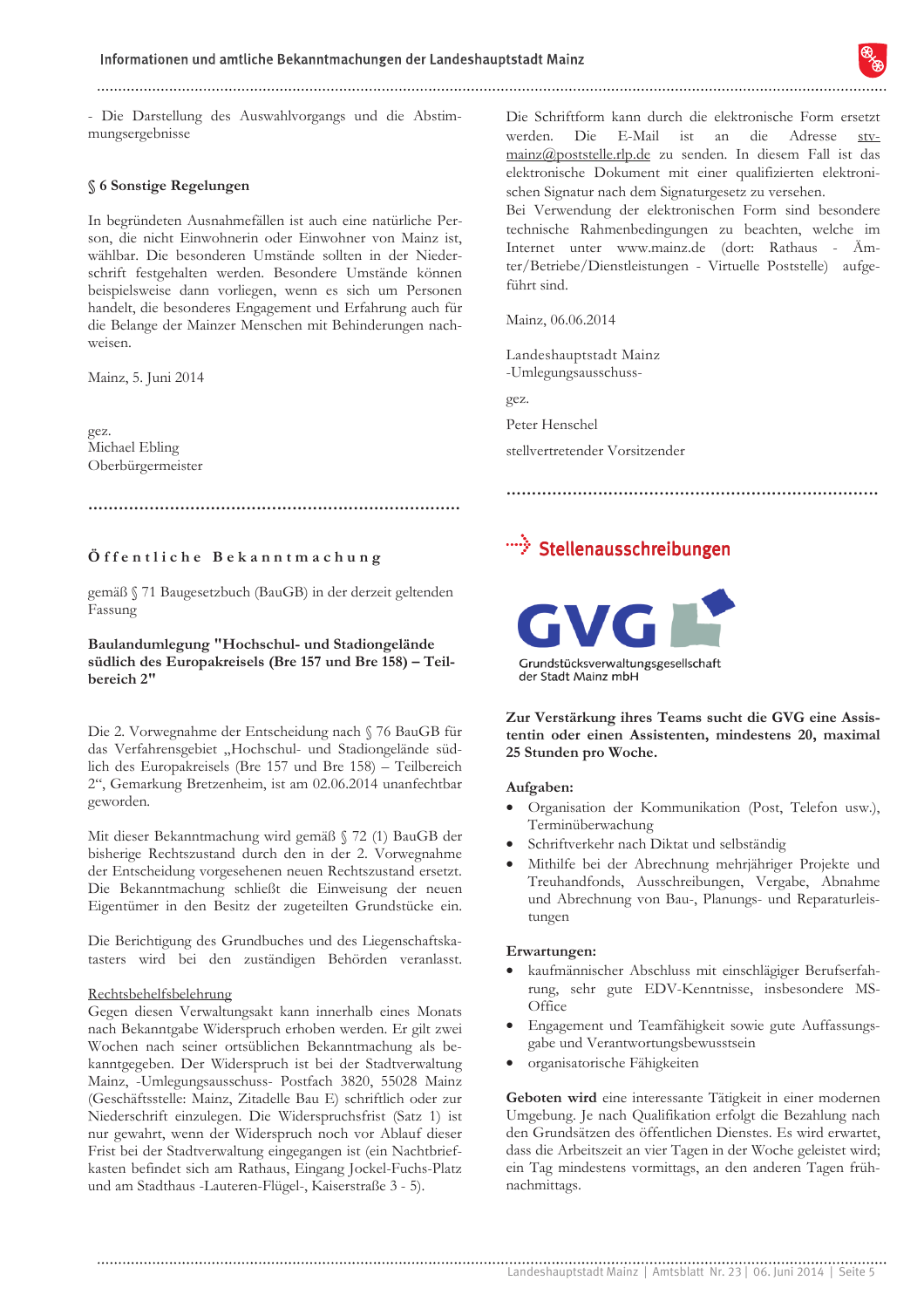Aussagekräftige Bewerbungsunterlagen (nur per Mail) richten Sie bitte bis zum 22. Juni 2014 an die Mailadresse gvg@stadt.mainz.de der Grundstücksverwaltungsgesellschaft der Stadt Mainz mbH, Rheinstraße 55, 55116 Mainz.

## <sup>…</sup>∕े Gremium

#### Einladung

#### zum Delegationsverfahren des Beirates für die Belange von Menschen mit Behinderungen, Erfurter Zimmer, Rathaus, Jockel-Fuchs-Platz 1, 55116 Mainz

Am 07. Oktober 2014 findet die konstituierende Sitzung des Beirates für die Belange von Menschen mit Behinderungen (Behindertenbeirat) statt. Die Menschen mit Behinderungen werden durch 8 stimmberechtigte Mainzerinnen und Mainzer mit Behinderungen vertreten. Voraussetzungen sind die Vollendung des 18. Lebensjahres und der Wohnsitz in Mainz. Die Versammlung der Mainzerinnen und Mainzer mit Behinderungen zur Erstellung einer Vorschlagsliste für den Beirat für Menschen mit Behinderungen findet am

## Donnerstag, 12. Juni 2014, 17:00 Uhr

Rathaus, Erfurter Zimmer, Jockel-Fuchs-Platz 1, 55116 Mainz

statt.

Über Ihr zahlreiches Erscheinen würden wir uns freuen.

Mainz, 12.06.2014

gez.

Ursula Wallbrecher (Vorsitzende)

## "">> Impressum Amtsblatt

Landeshauptstadt Mainz, Hauptamt Abteilung Pressestelle | Kommunikation Rathaus, Jockel-Fuchs-Platz 1 55116 Mainz Telefon 06131/12-2221 Telefax 06131/12-3383  $\text{pressure}(\textcolor{red}{\hat{a}}\textcolor{black}{s} \textcolor{black}{t}.\textcolor{red}{mainz}.\textcolor{black}{de}$ 

Das Amtsblatt erscheint in der Regel wöchentlich am Freitag. Bei Bedarf wird eine zusätzliche Ausgabe aufgelegt. Hauptdistributor des Amtsblattes ist die Internetplattform www.mainz.de. Dort kann über eine Newsletterfunktion das Amtsblatt kostenfrei abonniert werden. Ein Download als pdf-Dokument ist möglich. Download md Abonnement Adresse über  $die$ www.mainz.de/amtsblatt.

Das Amtsblatt wird montags zusätzlich im Rathaus und im Stadthaus zur kostenlosen Abholung ausgelegt. Für Bürgerinnen und Bürger, die über keinen Zugang zum Internet verfügen, kann das Amtsblatt auch in den Ortsverwaltungen ausgedruckt werden.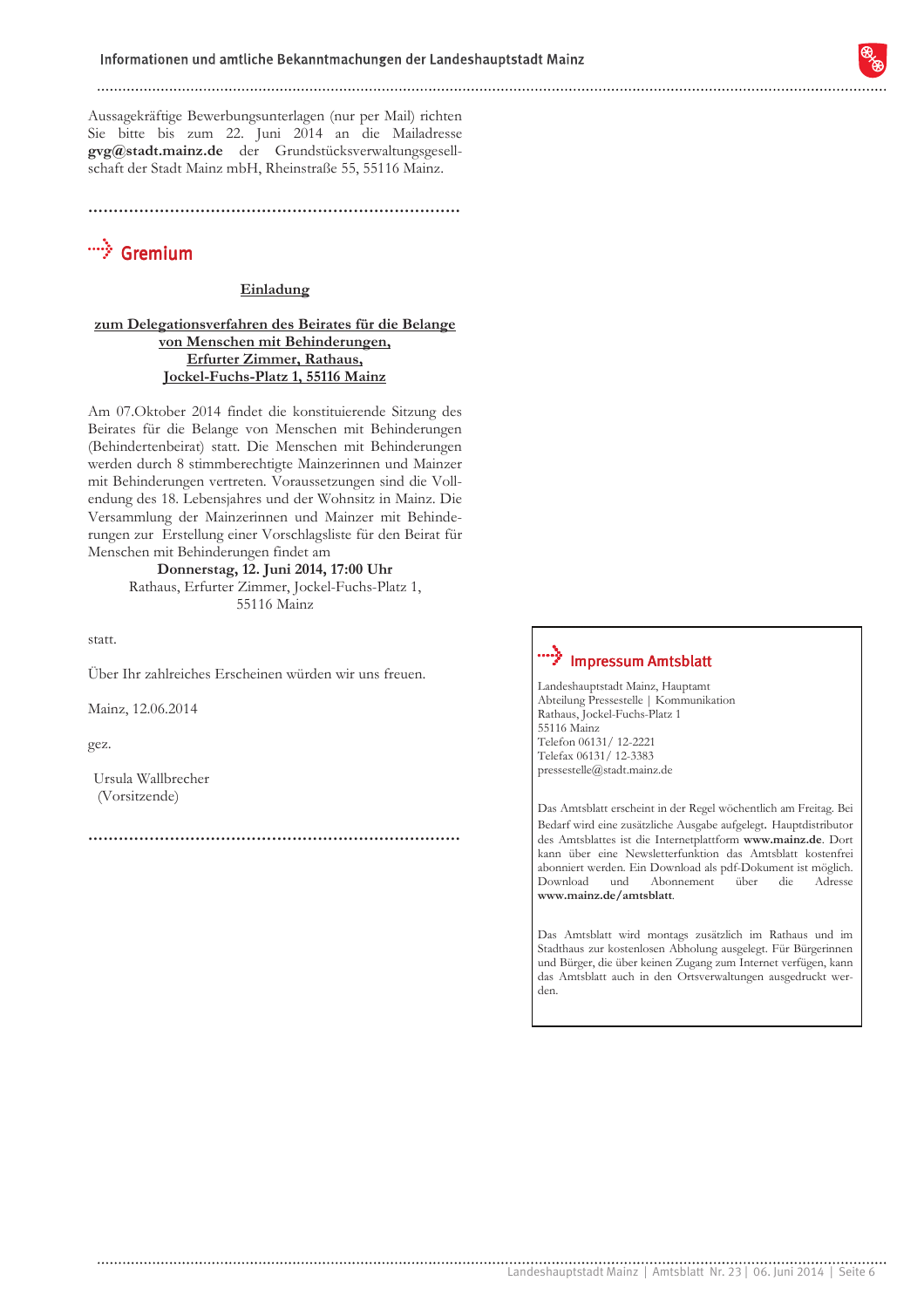## Bekanntmachung des Ergebnisses bei Verhältniswahl

#### Bekanntmachung des Ergebnisses der Wahl zum Stadtrat<sup>1</sup>

Der Gemeindewahlausschuss hat in seiner Sitzung am 02.06.2014 das Ergebnis der Wahl zum Stadtrat<sup>1</sup> wie folgt festgestellt:

Ī.

Zur Wahl zum Stadtrat waren 156265 Personen wahlberechtigt, davon haben 79491 Personen gewählt. Die Wahlbeteiligung betrug 50.87 %.

Von den insgesamt abgegebenen Stimmzetteln waren 77447 gültig und 2044 ungültig.

|                                                                                                                                                                                           | Ш.                                                                                                |                                                          |
|-------------------------------------------------------------------------------------------------------------------------------------------------------------------------------------------|---------------------------------------------------------------------------------------------------|----------------------------------------------------------|
| Es entfielen auf Partei/Wählergruppe <sup>2</sup><br><b>SPD</b><br><b>CDU</b><br><b>GRÜNE</b><br><b>FDP</b><br>ÖDP<br>DIE LINKE.<br>AfD<br><b>BIG</b><br>PRO MAINZ<br><b>FREIE WÄHLER</b> | Stimmen<br>1224552<br>1341702<br>889974<br>220047<br>178539<br>203514<br>133283<br>21252<br>86021 | Sitze<br>17<br>18<br>12<br>3<br>$\overline{2}$<br>3<br>2 |
| <b>PIRATEN</b><br>Wahlgebiet insgesamt                                                                                                                                                    | 42753<br>81281<br>4422918                                                                         | 60                                                       |
|                                                                                                                                                                                           |                                                                                                   |                                                          |

 $III.<sup>3</sup>$ 

Auf die Bewerberinnen/Bewerber<sup>4</sup> der Wahlvorschläge der nachstehend aufgeführten Parteien und Wählergruppen entfielen folgende Stimmenzahlen: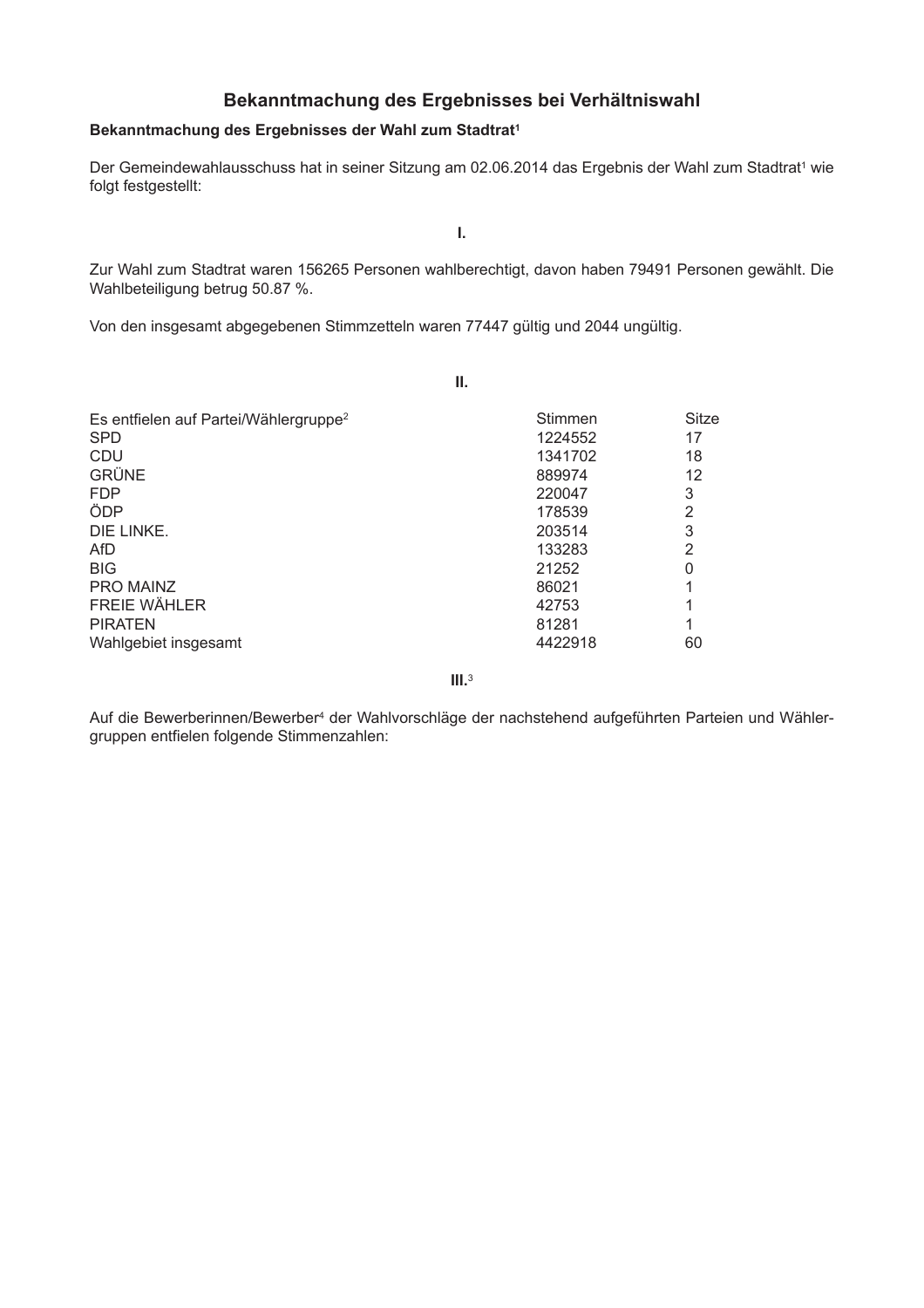## c<sub>DD5</sub>

| SPD'                                |         |
|-------------------------------------|---------|
| Bewerberin/Bewerber <sup>4, 6</sup> | Stimmen |
| 1. Dr. Lensch, Eckart               | 26918   |
| 2. Kracht, Martina                  | 25069   |
| 3. Kinzelbach, Martin               | 23893   |
| 4. Westrich, Sissi                  | 24758   |
|                                     |         |
| 5. Dr. Kützing, Lars                | 23697   |
| 6. Canpolat, Nurhayat               | 22731   |
| 7. Bleicher, Marc-Antonin           | 22435   |
| 8. Gill-Gers, Alexandra             | 22056   |
| 9. Franz, Henning                   | 21348   |
| 10. Egler, Nora                     | 23354   |
| 11. Baglan, Baris                   | 23148   |
| 12. Dr. Pohl, Christine             | 22094   |
|                                     |         |
| 13. Kondakji, Amin                  | 22816   |
| 14. Lauzi, Myriam                   | 21254   |
| 15. Hof, Horst                      | 20872   |
| 16. Zimmer, Christine               | 21798   |
| 17. Klomann, Johannes               | 24048   |
| 18. Häfner, Astrid                  | 20785   |
| 19. Weishaar, Jürgen                | 20203   |
|                                     | 20358   |
| 20. Gähle, Bettina                  |         |
| 21. Dr. Dietz-Lenssen, Matthias     | 20959   |
| 22. Remmele, Katina                 | 19793   |
| 23. Quis, Alexander                 | 19682   |
| 24. Gebru, Katharina                | 19777   |
| 25. Jera, Denny                     | 19969   |
| 26. Henningson, Kristina            | 19802   |
| 27. Behringer, Andreas              | 22119   |
|                                     |         |
| 28. At, Ayse                        | 20499   |
| 29. Donner, Erik                    | 19702   |
| 30. Herbst, Corinne                 | 20241   |
| 31. Strotkötter, Gerhard            | 20837   |
| 32. Reinert-Benedyczuk, Barbara     | 19462   |
| 33. Schwarz, Reinhard               | 19944   |
| 34. Beyer, Ursula                   | 20832   |
| 35. Wiegert, Michael                | 19536   |
|                                     |         |
| 36. Clauss, Astrid                  | 19394   |
| 37. Klein, Pascal                   | 20321   |
| 38. Künstler, Kathrin               | 20569   |
| 39. Epik, Ferhat                    | 19235   |
| 40. Köppen, Wilfriede               | 18964   |
| 41. Delnef, Markus                  | 19297   |
| 42. Dr. Mosler, Helga               | 20640   |
| 43. Kasongo, Kabeya                 | 19336   |
| 44. Hecht, Elke Judith              | 18909   |
|                                     |         |
| 45. Pilgram, Michael                | 18892   |
| 46. Knigge-Tesche, Renate           | 18768   |
| 47. Claus, Ralf                     | 18535   |
| 48. Alkozei, Hassina                | 18659   |
| 49. Darmstadt, Gunter               | 18597   |
| 50. Dr. Lossen-Geißler, Eleonore    | 21371   |
| 51. Dr. Marg, Hans                  | 18460   |
|                                     | 18125   |
| 52. Rech, Hildegunde                |         |
| 53. Prof. Dr. Baum, Detlef          | 18368   |
| 54. Zindorf, Hans-Wilfried          | 17984   |
| 55. Kley, Jan-Dustin                | 17788   |
| 56. Winheller, Andreas              | 17277   |
| 57. Mahle, Manfred                  | 17140   |
| 58. Heimann, Hubert                 | 16962   |
| 59. Vicente, Miguel                 | 16758   |
| 60. Kehrein, Ralf                   | 17414   |
|                                     |         |

## $CDU<sup>5</sup>$

| Bewerberin/Bewerber <sup>4, 6</sup> | Stimmen |
|-------------------------------------|---------|
| 1. Schönig, Hannsgeorg              | 27763   |
| 2. Reichel, Wolfgang                | 27151   |
| 3. Groden-Kranich, Ursula           | 29768   |
| 4. Siebner, Claudia                 | 26647   |
| 5. Solbach, Norbert                 | 26225   |
| 6. Trautwein, Karin                 | 26473   |
| 7. Dr. Eckhardt, Gerd               | 25329   |
| 8. Flegel, Sabine                   | 30613   |
| 9. Dr. Moerchel, Christian          | 24333   |
| 10. Leidecker, Felix Maximilian     | 23358   |
| 11. Hafner, Klaus                   | 29440   |
| 12. Dr. Tress, Peter                | 23983   |
| 13. Prof. Dr. Pietsch, Michael      | 25052   |
| 14. Schmitt, Uta                    | 23980   |
| 15. Gerster, Thomas                 | 26842   |
| 16. Dr. Reinbold, Markus            | 23498   |
| 17. Herrgen, Heribert               | 23144   |
| 18. Lange, Karsten                  | 22789   |
| 19. Neger, Thomas                   | 28617   |
| 20. Odenweller, Anette              | 23458   |
| 21. Emre, Yunus                     | 23083   |
| 22. Schlag, Sigurd                  | 21102   |
| 23. Friedrich, Karl-Heinz           | 22376   |
| 24. Huber, Mathias                  | 21649   |
| 25. Kunkel, Marianne                | 22908   |
| 26. Hefner, Gudrun                  | 21697   |
| 27. Braun, Ludwig                   | 21349   |
| 28. Matz, Manuela                   | 21954   |
| 29. Dietzen, Simon                  | 22364   |
| 30. Müller-Horn, Manuela            | 21711   |
| 31. Jung, Franz                     | 22432   |
| 32. Greiner, Uwe                    | 21056   |
| 33. Huch, Maria                     | 21884   |
| 34. Noll, Daniel                    | 21737   |
| 35. Lippold, Manfred                | 22749   |
| 36. Neuß, Monika                    | 20866   |
| 37. Lohmann, Jörg                   | 20601   |
| 38. Kleintitschen, Joachim          | 21024   |
| 39. Dr. Both, Barbara               | 23665   |
| 40. Fengel, Robert                  | 20605   |
| 41. Weidemann, Mechthild            | 20553   |
| 42. Khan, Younus Ali                | 20435   |
| 43. Nickolaus, Thomas               | 20725   |
| 44. Bertelsmann, Nora               | 21589   |
| 45. Stähler, Fritz-Bernhard         | 20013   |
| 46. Weyer, Christa                  | 21218   |
| 47. Schwarz, Michael                | 19960   |
| 48. Dr. Miederer, Matthias          | 19955   |
| 49. Müller, Gabriele                | 19677   |
| 50. Webler, Heinrich                | 19403   |
| 51. Belitz, Hans-Joachim            | 19175   |
| 52. Traue-Ermlich, Kerstin          | 19493   |
| 53. Holle, Ludwig                   | 18676   |
| 54. Huber, Walter                   | 18680   |
| 55. Duske, Mandy                    | 18194   |
| 56. Sorg, Henrik                    | 17900   |
| 57. Karl, Steffen                   | 18112   |
| 58. Wilhelm, Klaus                  | 17263   |
| 59. Grimm, Oliver                   | 17684   |
| 60. Blum, Andreas                   | 17722   |
|                                     |         |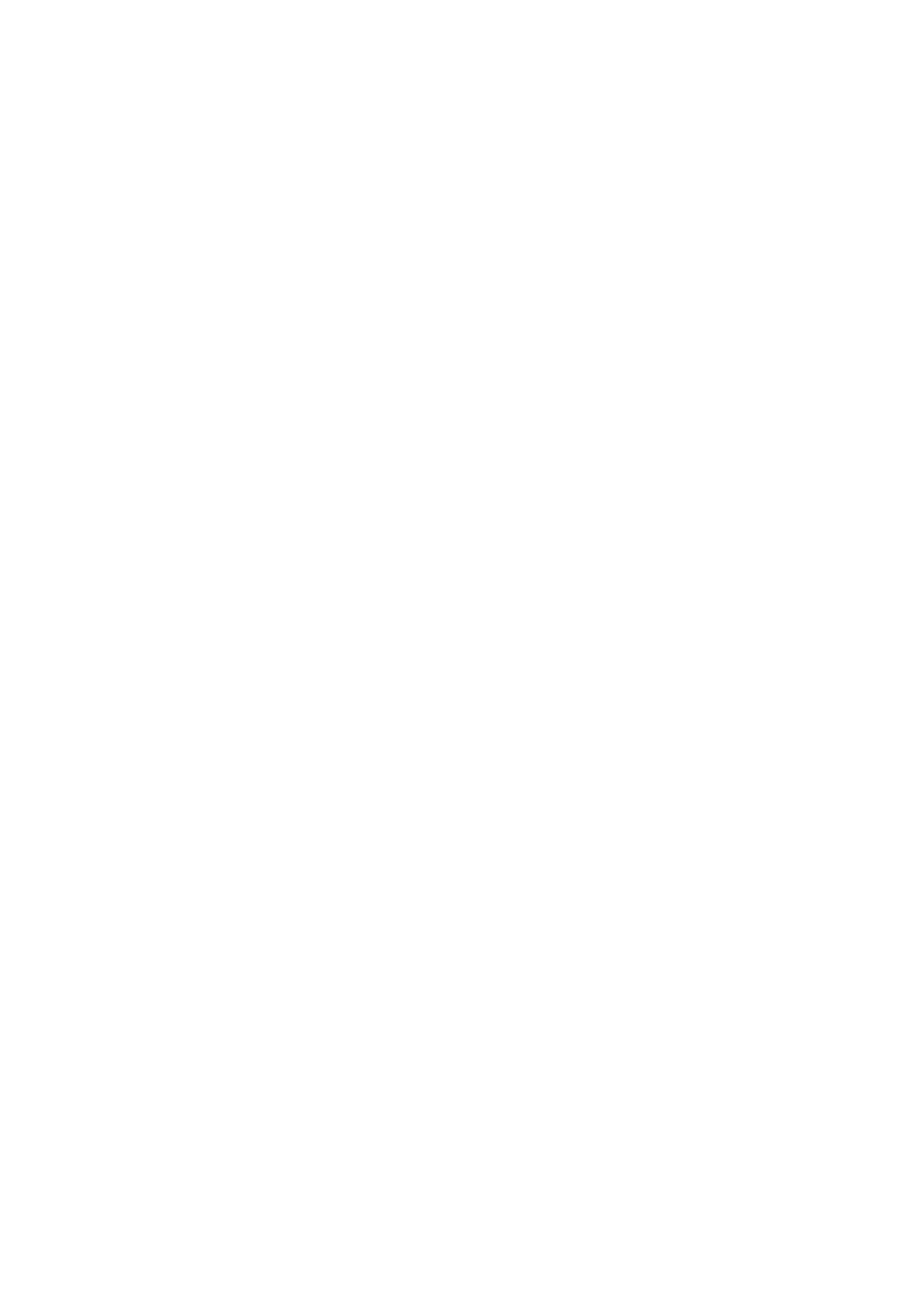| GRÜNE <sup>5</sup>                  |         | FDP <sup>5</sup>                    |
|-------------------------------------|---------|-------------------------------------|
| Bewerberin/Bewerber <sup>4, 6</sup> | Stimmen | Bewerberin/Bewerber <sup>4, 6</sup> |
| 1. Köbler-Gross, Sylvia             | 34102   | 1. Koppius, Walter                  |
| 2. Binz, Katharina                  | 33124   | 2. Willius-Senzer, Cornelia         |
| 3. Köbler, Daniel                   | 33208   | 3. Dietz, David                     |
| 4. Dr. Huck, Brian                  | 33811   | 4. Strutz, Harald                   |
| 5. Jaensch, Ruth                    | 31648   | 5. Faßbender, Ulrike                |
| 6. Viering, Christian               | 30829   | 6. Bub, Kerstin                     |
| 7. Littig, Sabine                   | 30743   | 7. Huch, Tobias                     |
| 8. Sell, Milan                      | 30224   | 8. Gerz, Ralf                       |
|                                     | 31717   |                                     |
| 9. Wellstein, Ute                   |         | 9. Shtoklyand, Vera                 |
| 10. Lange, Thorsten                 | 30198   | 10. Rehn, Werner                    |
| 11. Kuessner, Antje                 | 30760   | 11. Driessen, Jan-Hendrik           |
| 12. Schykowski, Martin              | 29127   | 12. Hans, Volker                    |
| 13. Pfeifer, Ann Kristin            | 29535   | 13. Dr. Rexrodt, Dirk-Michael       |
| 14. Helm-Becker, Ansgar             | 29751   | 14. Dr. Bretschneider, Harald       |
| 15. Gotthardt-Brauer, Nicole        | 28849   | 15. Strokowsky, Peter               |
| 16. Heinisch, Gunther               | 28642   | 16. Oepen, Wolfgang                 |
| 17. Schwarz, Marion                 | 14710   | 17. Dr. Moll, Sebastian             |
| 18. Nierhoff, David                 | 14451   | 18. Katte, Nicolas                  |
| 19. Spautz, Angelika                | 14914   | 19. Klann, Thomas                   |
| 20. Stufler, Erwin                  | 14623   | 20. Kilian, Peter                   |
| 21. Rößner, Tabea                   | 17356   | 21. Prof. Dr. Becker, Manfred       |
| 22. Dr. Röder, Rupert               | 14538   | 22. Kalle, Albert                   |
| 23. Harlfinger, Lisa-Marie          | 14539   | 23. Neuroth, Julia                  |
| 24. Dr. Wittmer, Volker             | 14291   | 24. Ziegler, Michael                |
| 25. Stein, Hannah                   | 14088   | 25. Dr. Witt, Jürgen                |
| 26. Gill, Matthias                  | 16467   | 26. Thieme, Klaus-Dieter            |
| 27. Evisen, Ilgin Seren             | 14124   | 27. Plein, Helmut                   |
| 28. Ivecen, Kamil                   | 14169   | 28. Müller-Jost, Dorothea           |
| 29. Dr. Quernheim, Ulrike           | 14138   | 29. Varashk, Keyvan                 |
| 30. Gröninger, Markus               | 13893   | 30. Ringhoffer, Jan Paul            |
| 31. Karadas, Nevruz                 | 13611   | 31. Ammann-Seeliger, Heike          |
| 32. Horak, Franz                    | 13552   | 32. Dr. Schmidt, Folkert            |
| 33. Dinser, Melanie                 | 13471   | 33. Faber, Jutta                    |
| 34. Lipani, Giuseppe                | 13597   | 34. Dr. Sitte, Florian              |
| 35. Dr. Köbler, Andrea              | 13759   | 35. Probst, Florian                 |
| 36. Schmitt, Norbert                | 13226   | 36. Bittner, Dietmar                |
| 37. Waubert de Puiseau, Rosemi      | 13404   | 37. Glahn, Susanne                  |
| 38. Eder, Wolfgang                  | 13501   | 38. Schmitt, Patrick                |
| 39. Dr. Conrad, Franziska           | 13476   | 39. Heinzel, Wolf                   |
| 40. Faller, Wolfgang                | 14228   | 40. Ziesemer-Ringhoffer, Mar        |
| 41. Nierhoff, Stefanie              | 12962   | 41. Lemke, Hans                     |
| 42. Steinbach, Ulrich               | 12491   | 42. Pensel, Bernd                   |
| 43. Blitz, Inge                     | 13885   | 43. Osmenda, Katharina              |
| 44. Maurer, Briska                  | 12242   |                                     |
|                                     |         | 44. Arnolds, Markus                 |

| Bewerberin/Bewerber <sup>4, 6</sup> | Stimmen |
|-------------------------------------|---------|
| 1. Koppius, Walter                  | 6279    |
| 2. Willius-Senzer, Cornelia         | 6982    |
| 3. Dietz, David                     | 5900    |
| 4. Strutz, Harald                   | 8860    |
| 5. Faßbender, Ulrike                | 5008    |
| 6. Bub, Kerstin                     | 4760    |
| 7. Huch, Tobias                     | 5909    |
| 8. Gerz, Ralf                       | 4693    |
| 9. Shtoklyand, Vera                 | 3834    |
| 10. Rehn, Werner                    | 3812    |
| 11. Driessen, Jan-Hendrik           | 3797    |
| 12. Hans, Volker                    | 3667    |
| 13. Dr. Rexrodt, Dirk-Michael       | 3989    |
| 14. Dr. Bretschneider, Harald       | 4037    |
| 15. Strokowsky, Peter               | 3459    |
| 16. Oepen, Wolfgang                 | 3780    |
| 17. Dr. Moll, Sebastian             | 3431    |
| 18. Katte, Nicolas                  | 3445    |
| 19. Klann, Thomas                   | 3377    |
| 20. Kilian, Peter                   | 3338    |
| 21. Prof. Dr. Becker, Manfred       | 3749    |
| 22. Kalle, Albert                   | 3163    |
| 23. Neuroth, Julia                  | 3479    |
| 24. Ziegler, Michael                | 3219    |
| 25. Dr. Witt, Jürgen                | 3695    |
| 26. Thieme, Klaus-Dieter            | 3320    |
| 27. Plein, Helmut                   | 3096    |
| 28. Müller-Jost, Dorothea           | 3263    |
| 29. Varashk, Keyvan                 | 3140    |
| 30. Ringhoffer, Jan Paul            | 3611    |
| 31. Ammann-Seeliger, Heike          | 3350    |
| 32. Dr. Schmidt, Folkert            | 3217    |
| 33. Faber, Jutta                    | 3173    |
| 34. Dr. Sitte, Florian              | 4935    |
| 35. Probst, Florian                 | 3048    |
| 36. Bittner, Dietmar                | 3229    |
| 37. Glahn, Susanne                  | 3169    |
| 38. Schmitt, Patrick                | 3095    |
| 39. Heinzel, Wolf                   | 3070    |
| 40. Ziesemer-Ringhoffer, Marita     | 3149    |
| 41. Lemke, Hans                     | 3133    |
| 42. Pensel, Bernd                   | 2954    |
| 43. Osmenda, Katharina              | 3114    |
| 44. Arnolds, Markus                 | 3034    |
| 45. Buse, Peter-Jesko               | 2914    |
| 46. Glöckner, Björn                 | 2892    |
| 47. Krahn, Michael                  | 2866    |
| 48. Dr. Kohl, Oliver                | 3389    |
| 49. Goldenbaum, Cornelia            | 3008    |
| 50. Dr. Schmitz, Peter              | 4222    |
| 51. Gräf, Guido                     | 2785    |
| 52. Bußmann, Edith                  | 2767    |
| 53. Ernerth, Horst                  | 2992    |
| 54. Dr. Petereit, Wolfgang          | 4024    |
| 55. Friderichs, Erika               | 3536    |
| 56. Weichel, Michael                | 2598    |
| 57. Manthe, Jörg                    | 2640    |
| 58. Dr. Hecht, Christian            | 2805    |
| 59. Hirner, Michael                 | 2445    |
| 60. Renth, Torsten                  | 2402    |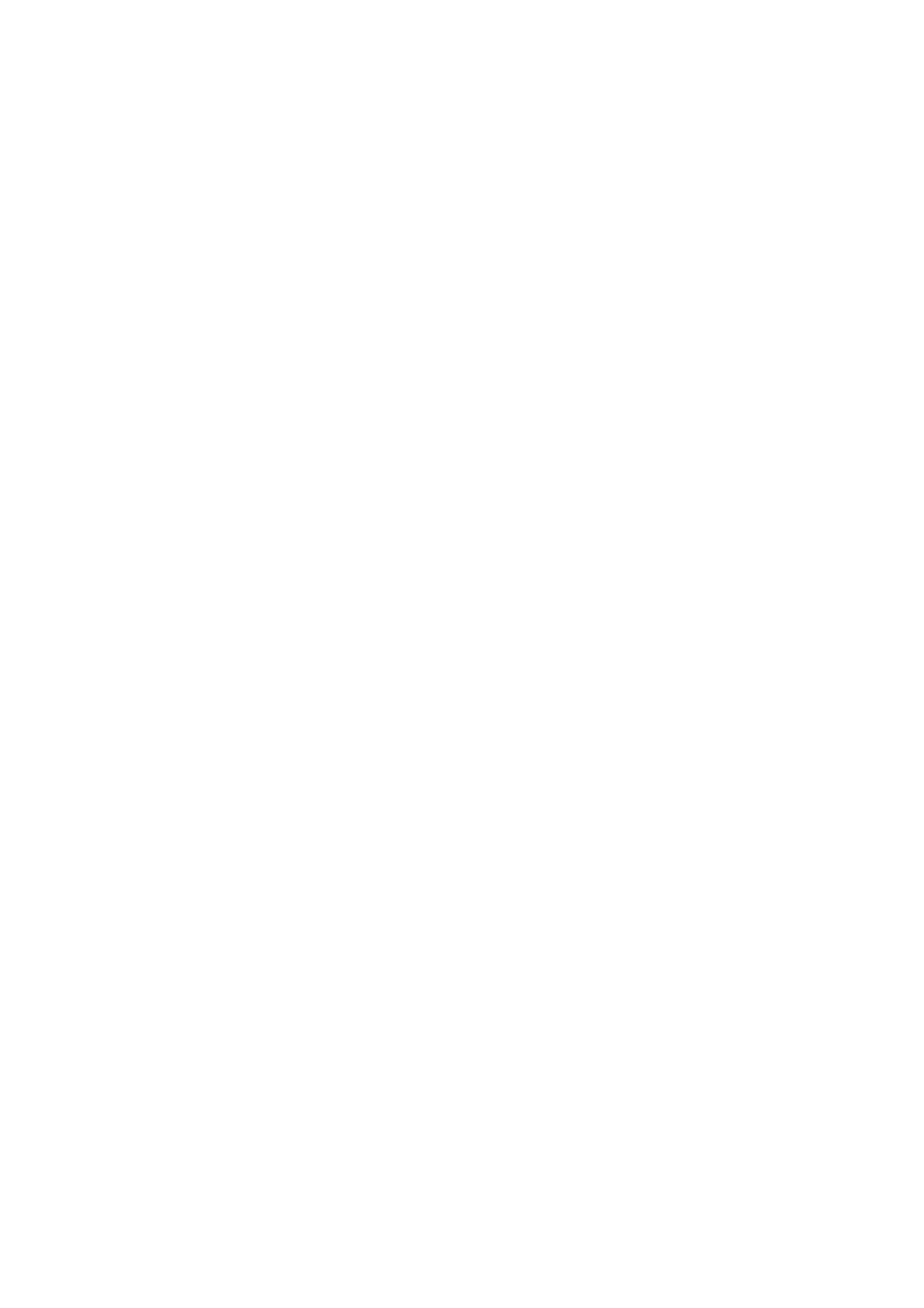## ÖDP<sup>5</sup>

| Bewerberin/Bewerber <sup>4, 6</sup>      | Stimmen      |
|------------------------------------------|--------------|
| 1. Dr. Moseler, Claudius                 | 7436         |
| 2. Prof. Dr. Leinen, Felix               | 5939         |
| 3. Konrad, Walter                        | 4582         |
| 4. Pannhorst, Ingrid                     | 4042         |
| 5. Schild, Wilhelm                       | 3941         |
| 6. Dr. Schenk, Peter                     | 3941         |
| 7. Schek, Isabelle                       | 3634         |
| 8. Goschke, Maren                        | 3491         |
| 9. Frings, Ulrich                        | 3411         |
| 10. Schmieden, Agnes                     | 3278         |
| 11. Balg, Torsten                        | 3194         |
| 12. Moseler, Christa                     | 3474         |
| 13. Dr. Schinke, Holger                  | 3312         |
| 14. Kumbrink, Nathalie                   | 2985         |
| 15. Schimpf, Karl-Heinz                  | 3018         |
| 16. Dr. Reichardt, Dorothea              | 3153         |
| 17. Kirschner, Markus                    | 3041         |
| 18. Dr. Hartel-Schenk, Sabine            | 3029         |
| 19. Linnig, Monika<br>20. Kehrs, Annette | 2906<br>2968 |
| 21. Wilhelm, Klaus                       | 2697         |
| 22. Steffen-Boxhorn, Andrea              | 2904         |
| 23. Brandt, Stefan                       | 2898         |
| 24. Drescher, Christiane                 | 2938         |
| 25. Sauer, Jürgen                        | 2719         |
| 26. Matlosz-Konrad, Malgorzata           | 2684         |
| 27. Haentjes, Patrick                    | 2652         |
| 28. Kürsten, Elvira                      | 2702         |
| 29. Frings, Christine                    | 2803         |
| 30. Bleuel, Rachela                      | 2689         |
| 31. Jürschik, Jan                        | 2640         |
| 32. Leinen, Barbara                      | 2964         |
| 33. Nichell, Norbert                     | 3079         |
| 34. Misok, Christian                     | 2728         |
| 35. Scherer, Alexander                   | 2614         |
| 36. Nichell, Angelika                    | 2938         |
| 37. Niebling, Christof                   | 2664         |
| 38. von Watzdorf, Bernhard               | 2581         |
| 39. Steinbrücker, Marcus                 | 2528         |
| 40. Leussler, Peter                      | 3311         |
| 41. Gärtner, Silke                       | 2610         |
| 42. Dr. Martin, Johannes                 | 2596         |
| 43. Weinrich, Monika                     | 2579         |
| 44. Wittig, Klemens                      | 2788         |
| 45. Erdmann, Sigrid                      | 2556         |
| 46. Dr. Steinke, Karsten                 | 2500         |
| 47. Enders, Claus                        | 2509         |
| 48. Mainzer, Michael                     | 2602         |
| 49. Mohr, Peter                          | 2489         |
| 50. Riedel, Heinz-Peter                  | 2356         |
| 51. Dr. Ebert, Eugen                     | 2426         |
| 52. Bräger, Jürgen                       | 2309         |
| 53. Dr. Rensink, Dirk                    | 2339         |
| 54. Deibele, Josef                       | 2435         |
| 55. Dr. Hinze, Günther                   | 2226         |
| 56. Bremer, Paul Michael                 | 2199         |
| 57. Schöner, Jörg                        | 2160         |
| 58. Emig, Peter                          | 2143         |
| 59. Drescher, Thomas                     | 2169         |
| 60. Gärtner-Fritz, Eric                  | 2040         |

## DIE LINKE.<sup>5</sup>

| Bewerberin/Bewerber <sup>4, 6</sup> | Stimmen |
|-------------------------------------|---------|
| 1. Proske, Jasper                   | 11503   |
| 2. Hingst, Waltraud                 | 11293   |
| 3. Jahn, Rahel-Katharina            | 11060   |
| 4. Schäfer, Ilona                   | 10901   |
| 5. Weinand, Peter                   | 10557   |
| 6. Erb, Anne                        | 10630   |
| 7. Unal, Zorlu                      | 10507   |
| 8. Freundlieb, Christoph            | 10166   |
| 9. Sünderhauf, Bernd                | 10081   |
| 10. Meyer, Horst                    | 10021   |
| 11. Malcherek, Martin               | 9961    |
| 12. Dr. Kern, Bruno                 | 10053   |
| 13. Enderle, Ludwig                 | 9838    |
| 14. Gerharz, Nicole                 | 9905    |
| 15. Wildenhayn, Christine           | 9822    |
| 16. Kottke, Angela                  | 9772    |
| 17. Kunst, Kris                     | 9593    |
| 18. Stolzenberg, Ingeborg           | 9486    |
| 19. Paulmichl, Christoph            | 9295    |
| 20. Grenda, Heinz                   | 9070    |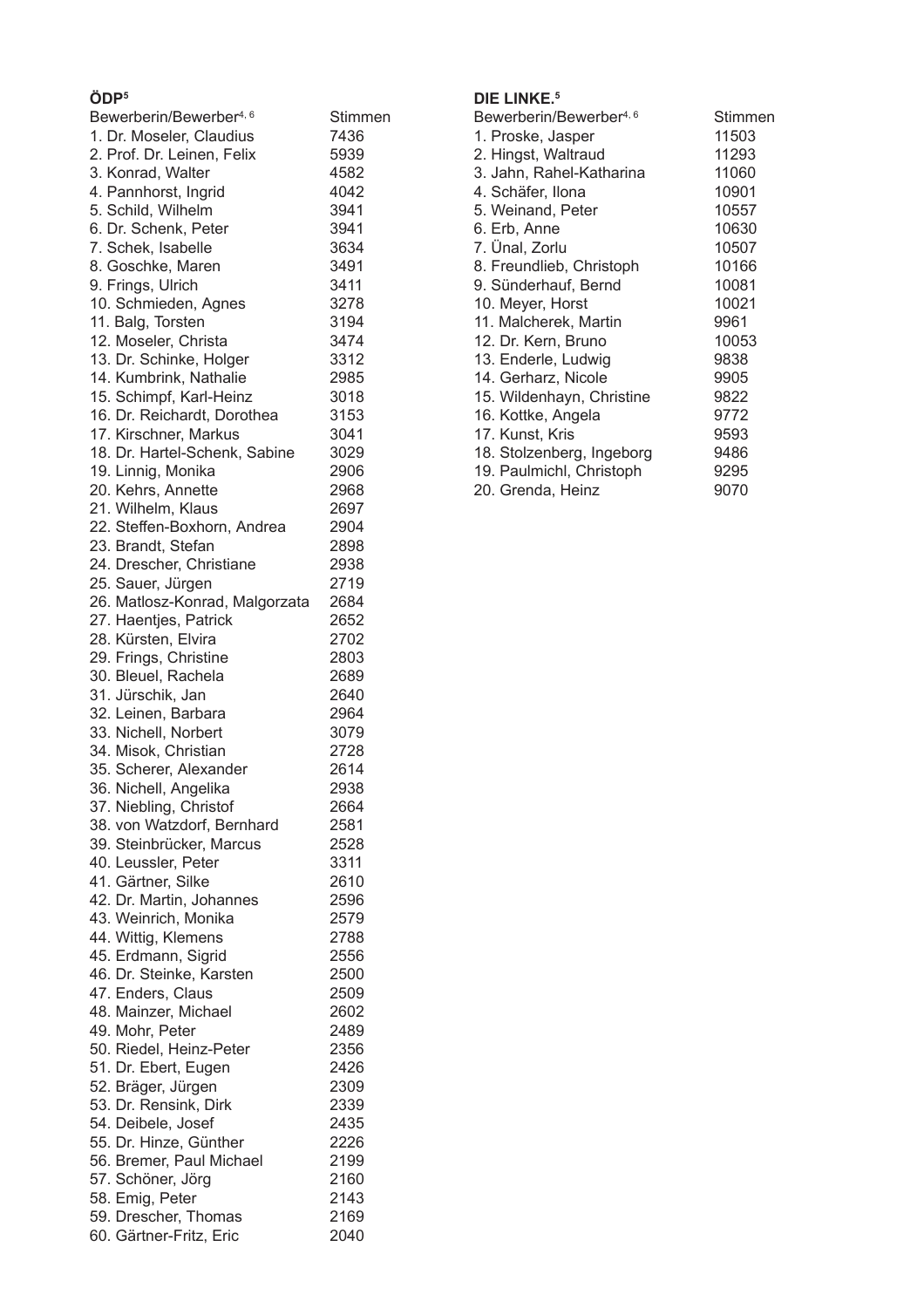## AfD<sup>5</sup>

| Bewerberin/Bewerber <sup>4, 6</sup>       | Stimmen |
|-------------------------------------------|---------|
| 1. Prof. Dr. von Stuhr, Jürgen            | 8439    |
| 2. Berndroth, Claus                       | 7928    |
| 3. Dr. Vogel, Stefan                      | 7847    |
| 4. Appel, Stephan                         | 7579    |
| 5. Schirmer, Marina                       | 7545    |
| 6. Hermes, Peter                          | 7403    |
| 7. Nagel, Alexander                       | 7367    |
| 8. Aust, Maria                            | 7417    |
| 9. Espenschied, Guido                     | 7367    |
| 10. Volkmer, Uwe                          | 7244    |
| 11. Schreckenberger, Christian            | 7221    |
| 12. Dr. Weusmann, Jens                    | 7288    |
| 13. Dr. Junker, Klaus                     | 7168    |
| 14. Blitz, Dominic                        | 7100    |
| 15. Dr. Jungk, Ekkehard                   | 7118    |
| 16. Frieß, Johannes                       | 7014    |
| 17. Mayer, Mario                          | 6954    |
| 18. Prof. Dr. Schreckenberger,<br>Mathias | 7284    |

## **PRO MAINZ5**

| Bewerberin/Bewerber <sup>4, 6</sup> | Stimmen |
|-------------------------------------|---------|
| 1. Stumpf, Heinz-Werner             | 5032    |
| 2. Stritter, Stephan                | 4834    |
| 3. Dr. Stenner, Dieter              | 4787    |
| 4. Faber, Matthias                  | 4505    |
| 5. Ewald, Guido                     | 4414    |
| 6. Prof. em. Dr. Jessen, Jens       | 3120    |
| 7. Sachs, Karin                     | 3024    |
| 8. Zander, Bernd                    | 2921    |
| 9. Lohr, Elke                       | 2961    |
| 10. Stumpf, Martin                  | 2907    |
| 11. Faber, Manuela                  | 2844    |
| 12. Breuer, Wilfried                | 2803    |
| 13. Kalina, Erika                   | 2822    |
| 14. Fehr, Bernd                     | 2765    |
| 15. Herr, Heidemarie                | 2768    |
| 16. Stark, Oliver                   | 2807    |
| 17. Nagel, Wilhelm                  | 2786    |
| 18. Scheeder, Judith                | 2754    |
| 19. Kinek, Klaus                    | 2726    |
| 20. Brandt, Jürgen                  | 2735    |
| 21. Wirz, Margot                    | 2674    |
| 22. Hillmann, Rudolf                | 2636    |
| 23. Prähofer, Susanne               | 2656    |
| 24. Rehm, Gerald                    | 2627    |
| 25. Kaiser, Renate                  | 2633    |
| 26. Rathay, Peter                   | 2585    |
| 27. Blitz, Kai                      | 2567    |
| 28. Gogräfe, Helmuth                | 1328    |
|                                     |         |

## $BIG<sup>5</sup>$

| Bewerberin/Bewerber <sup>4, 6</sup> | Stimmen |
|-------------------------------------|---------|
| 1. Ljajic, Edin                     | 1425    |
| 2. Dr. Hussein, Abdullatif          | 1359    |
| 3. Göksu, Mücahit                   | 1241    |
| 4. Weiner, Felicita                 | 1186    |
| 5. Buzhala, Blertë                  | 1050    |
| 6. Karim, Mardin                    | 1032    |
| 7. Göksu, Hüseyin                   | 1119    |
| 8. Ismail, Mohamad                  | 1021    |
| 9. Kiziltas, Ismail                 | 1067    |
| 10. Taleb, Abdelkarim               | 1023    |
| 11. Saydjari, Sammy                 | 999     |
| 12. El Haibi, Manuela               | 1040    |
| 13. Ben Aissa, Jalel                | 974     |
| 14. Ugurlu, Isa                     | 1032    |
| 15. Embarek, Fathallah              | 956     |
| 16. Nazary, Ahmad                   | 963     |
| 17. Demir, Bärbel                   | 1019    |
| 18. Celik, Yavuz                    | 967     |
| 19. Ljajic, Elmir                   | 907     |
| 20. El Fakhsi, Ghita                | 872     |

## **FREIE WÄHLER<sup>5</sup>**

| Bewerberin/Bewerber <sup>4, 6</sup> | Stimmen |
|-------------------------------------|---------|
| 1. Mehler, Kurt                     | 2879    |
| 2. Leidinger-Stenner, Heike         | 2818    |
| 3. Schütz, Kai                      | 2407    |
| 4. Wenderoth, Gerhard               | 2719    |
| 5. Müller, Justin                   | 2151    |
| 6. Schütz, Helmut                   | 2058    |
| 7. Sans, Kareen                     | 2104    |
| 8. Rencker, Hartmut                 | 2163    |
| 9. Althen, Carla                    | 2011    |
| 10. Hiemer, Gerhard                 | 2042    |
| 11. Prekopp, Stefanie               | 1999    |
| 12. König, Barbara                  | 2058    |
| 13. Wenderoth, Stephanie            | 2073    |
| 14. Falke, Mario                    | 1943    |
| 15. Ribka-Korte, Karin              | 1982    |
| 16. Engel, Josef                    | 1875    |
| 17. Berger, Hans-Peter              | 1855    |
| 18. Thomas, Corina                  | 1922    |
| 19. Hellmann, Corinna               | 1853    |
| 20. Müller, Jens                    | 1841    |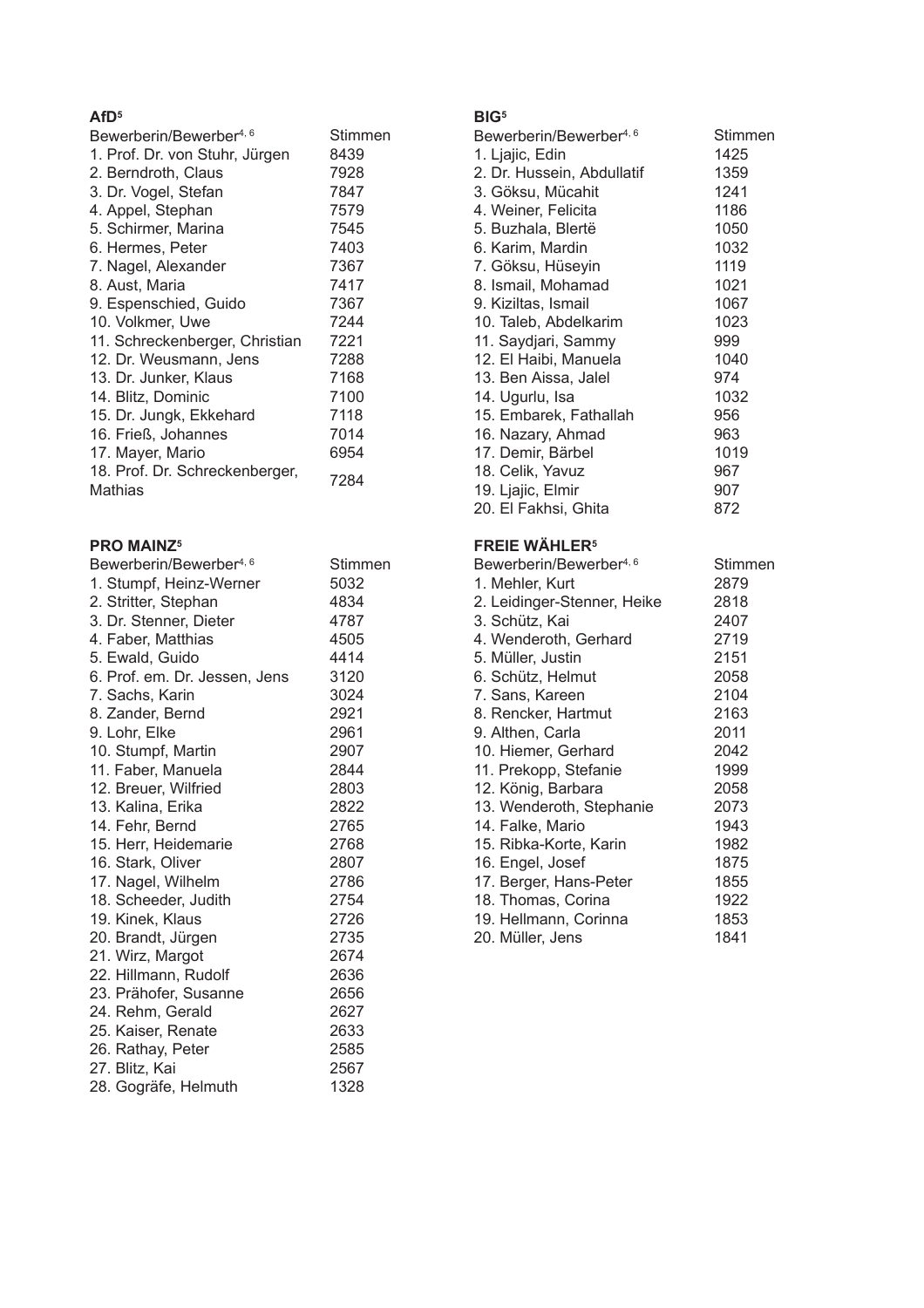#### **PIRATEN5**

| Bewerberin/Bewerber <sup>4, 6</sup> | Stimmen |
|-------------------------------------|---------|
| 1. Dorn, Alexander                  | 5955    |
| 2. Kling, Christoph                 | 5468    |
| 3. Werner, Britta                   | 5559    |
| 4. Kleebach, Jan Sören              | 5056    |
| 5. Hartung, Roland                  | 4888    |
| 6. Koch, Sebastian                  | 4803    |
| 7. Slovig, Matthias                 | 4678    |
| 8. Eisert, Helmut                   | 4596    |
| 9. Dr. Krause, Antje                | 4884    |
| 10. Linke, Bernd                    | 4532    |
| 11. Botens, Francois                | 4462    |
| 12. Klaue, Bernd                    | 4375    |
| 13. Forth, Stephan                  | 4368    |
| 14. Yüksel, Tobias                  | 4466    |
| 15. Altherr, Florian                | 4529    |
| 16. König, Marcus                   | 4338    |
| 17. Noeske, Bodo                    | 4324    |
|                                     |         |

In den Stadtrat<sup>1</sup> sind gewählt: Bewerberin/Bewerber<sup>4, 7</sup> 1. Köbler-Gross, Sylvia 2. Dr. Huck, Brian 3. Köbler, Daniel 4. Binz, Katharina 5. Wellstein, Ute 6. Jaensch, Ruth 7. Viering, Christian 8. Kuessner, Antie 9. Littig, Sabine 10. Flegel, Sabine 11. Sell, Milan 12. Lange, Thorsten 13. Groden-Kranich, Ursula 14. Helm-Becker, Ansgar 15. Hafner, Klaus 16. Neger, Thomas 17. Schönig, Hannsgeorg 18. Reichel, Wolfgang 19. Dr. Lensch. Eckart 20. Gerster, Thomas 21. Siebner, Claudia 22. Trautwein, Karin 23. Solbach, Norbert 24. Dr. Eckhardt, Gerd 25. Kracht, Martina 26. Prof. Dr. Pietsch, Michael 27. Westrich, Sissi 28. Dr. Moerchel, Christian 29. Klomann, Johannes 30. Dr. Tress, Peter 31. Schmitt, Uta 32. Kinzelbach, Martin 33. Dr. Kützing, Lars 34. Dr. Both, Barbara 35. Dr. Reinbold, Markus 36. Odenweller, Anette

37. Egler, Nora

IV.

| GRÜNE             | Partei/Wählergruppe <sup>5</sup> |
|-------------------|----------------------------------|
| GRÜNE             |                                  |
| GRÜNE             |                                  |
| GRÜNE             |                                  |
| GRÜNE             |                                  |
| GRÜNE             |                                  |
| GRÜNE             |                                  |
| GRÜNE             |                                  |
| GRÜNE             |                                  |
| CDU               |                                  |
| GRÜNE             |                                  |
| GRÜNE             |                                  |
| CDU               |                                  |
| GRÜNE<br>CDU      |                                  |
| CDU               |                                  |
| CDU               |                                  |
| CDU               |                                  |
| <b>SPD</b>        |                                  |
| CDU               |                                  |
| CDU               |                                  |
| CDU               |                                  |
| CDU               |                                  |
| CDU               |                                  |
| <b>SPD</b>        |                                  |
| CDU               |                                  |
| <b>SPD</b>        |                                  |
| CDU<br><b>SPD</b> |                                  |
| CDU               |                                  |
| CDU               |                                  |
| SPD               |                                  |
| <b>SPD</b>        |                                  |
| CDU               |                                  |
| CDU               |                                  |
| CDU               |                                  |

SPD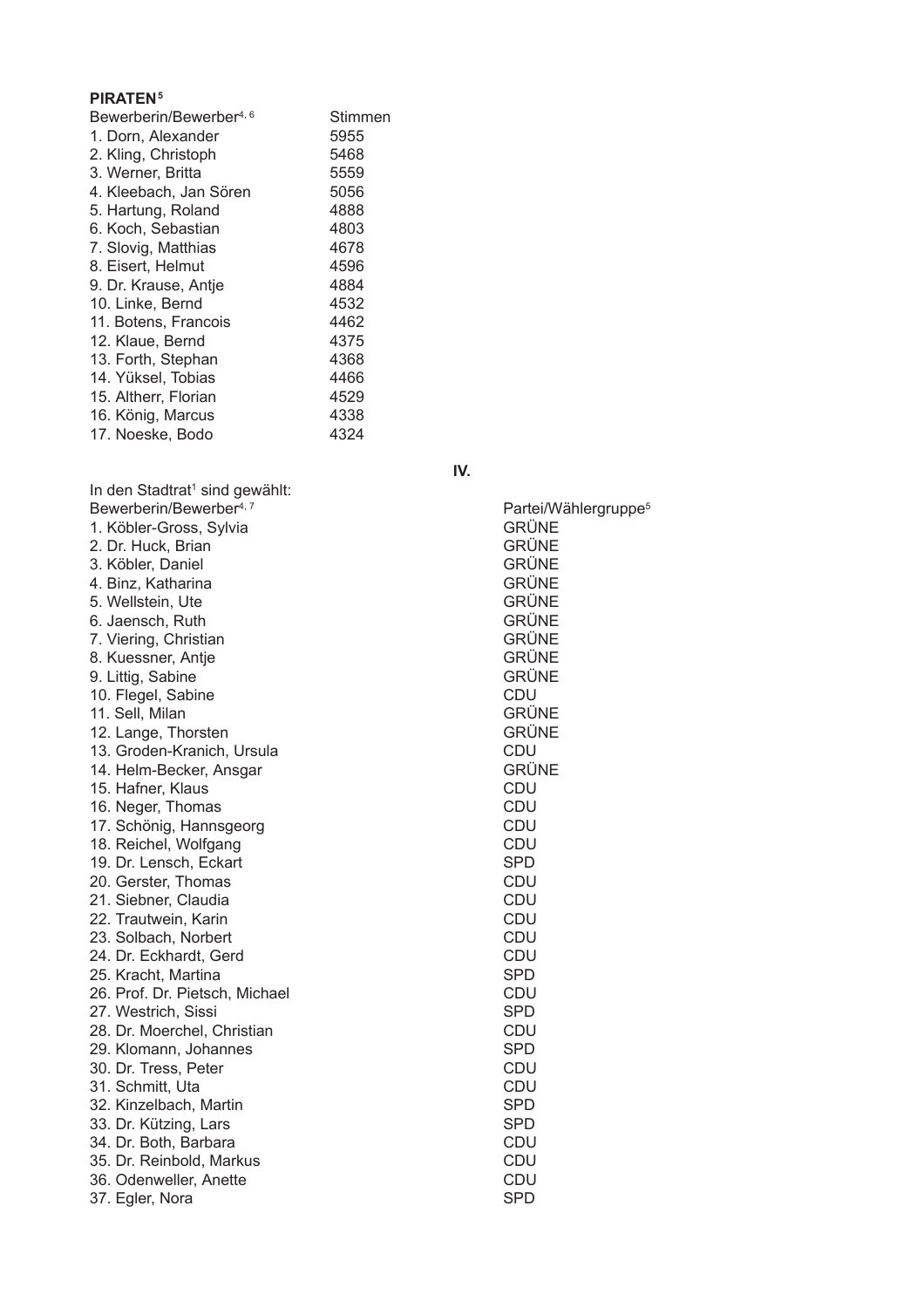| 38. Baglan, Baris                | <b>SPD</b>          |
|----------------------------------|---------------------|
| 39. Kondakji, Amin               | <b>SPD</b>          |
| 40. Canpolat, Nurhayat           | <b>SPD</b>          |
| 41. Bleicher, Marc-Antonin       | <b>SPD</b>          |
| 42. Behringer, Andreas           | <b>SPD</b>          |
| 43. Dr. Pohl, Christine          | <b>SPD</b>          |
| 44. Gill-Gers, Alexandra         | <b>SPD</b>          |
| 45. Zimmer, Christine            | <b>SPD</b>          |
| 46. Dr. Lossen-Geißler, Eleonore | <b>SPD</b>          |
| 47. Franz, Henning               | <b>SPD</b>          |
| 48. Proske, Jasper               | DIE LINKE.          |
| 49. Hingst, Waltraud             | DIE LINKE.          |
| 50. Jahn, Rahel-Katharina        | DIE LINKE.          |
| 51. Strutz, Harald               | <b>FDP</b>          |
| 52. Prof. Dr. von Stuhr, Jürgen  | AfD                 |
| 53. Berndroth, Claus             | AfD                 |
| 54. Dr. Moseler, Claudius        | ÖDP                 |
| 55. Willius-Senzer, Cornelia     | <b>FDP</b>          |
| 56. Koppius, Walter              | <b>FDP</b>          |
| 57. Dorn, Alexander              | <b>PIRATEN</b>      |
| 58. Prof. Dr. Leinen, Felix      | ÖDP                 |
| 59. Stumpf, Heinz-Werner         | PRO MAINZ           |
| 60. Mehler, Kurt                 | <b>FREIE WÄHLER</b> |
|                                  |                     |

Mainz, den 02.06.2014

Bürgermeisterin/Bürgermeister als Gemeindewahlleiterin/Gemeindewahlleiter 4

 $\overline{1}$ Bei Wahl zum Ortsbeirat/Verbandsgemeinderat/Kreistag/Bezirkstag entsprechend ändern.

Kennwort der Partei/Wählergruppe.  $\overline{2}$ 

Entfällt bei Wahl zum Bezirkstag.  $\sqrt{3}$ 

 $\overline{\mathbf{4}}$ Nicht Zutreffendes streichen.

Kurzform des Kennworts der Partei/Wählergruppe.  $\sqrt{5}$ 

Bewerberinnen/Bewerber mit Namen in der Reihenfolge ihrer Benennung auf dem Stimmzettel aufführen.  $\,6\,$ 

 $\overline{7}$ Bewerberinnen/Bewerber mit Namen und Vornamen in der Reihenfolge ihrer Stimmenzahlen aufführen.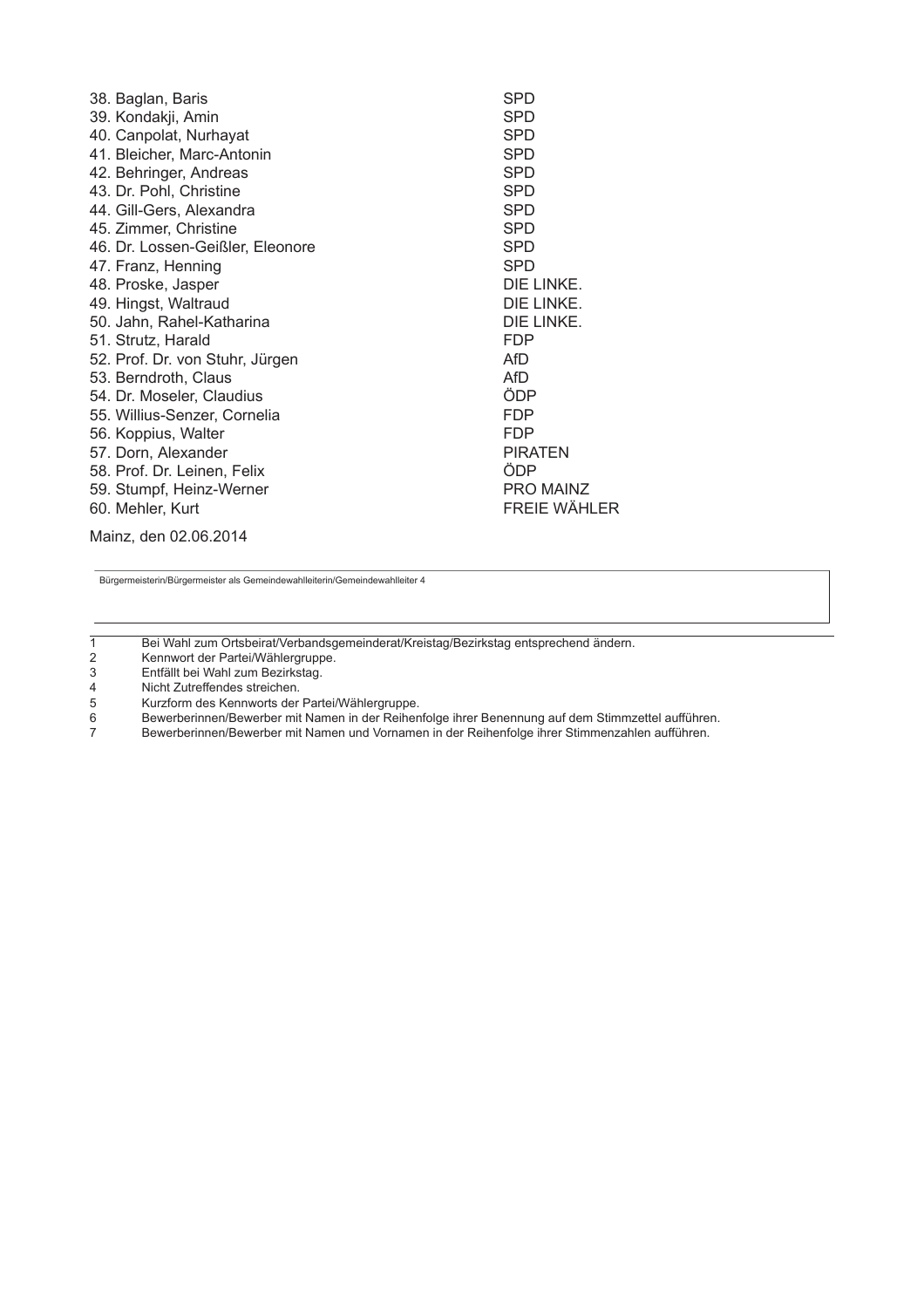## Bekanntmachung des Ergebnisses bei Verhältniswahl

#### Bekanntmachung des Ergebnisses der Wahl zum Ortsbeirat<sup>1</sup>

Der Gemeindewahlausschuss hat in seiner Sitzung am 02.06.2014 das Ergebnis der Wahl zum Ortsbeirat<sup>1</sup> wie folgt festgestellt:

Ī.

#### **Mainz-Altstadt**

Zur Wahl zum Ortbeirat waren 13692 Personen wahlberechtigt, davon haben 6546 Personen gewählt. Die Wahlbeteiligung betrug 47.81 %.

Von den insgesamt abgegebenen Stimmzetteln waren 6366 gültig und 180 ungültig.

#### **Mainz-Bretzenheim**

Zur Wahl zum Ortbeirat waren 14705 Personen wahlberechtigt, davon haben 8283 Personen gewählt. Die Wahlbeteiligung betrug 56.33 %.

Von den insgesamt abgegebenen Stimmzetteln waren 8123 gültig und 160 ungültig.

#### **Mainz-Drais**

Zur Wahl zum Ortbeirat waren 2496 Personen wahlberechtigt, davon haben 1656 Personen gewählt. Die Wahlbeteiligung betrug 66.35 %.

Von den insgesamt abgegebenen Stimmzetteln waren 1615 gültig und 41 ungültig.

#### **Mainz-Ebersheim**

Zur Wahl zum Ortbeirat waren 4156 Personen wahlberechtigt, davon haben 2317 Personen gewählt. Die Wahlbeteiligung betrug 55.75 %.

Von den insgesamt abgegebenen Stimmzetteln waren 2276 gültig und 41 ungültig.

#### **Mainz-Finthen**

Zur Wahl zum Ortbeirat waren 10698 Personen wahlberechtigt, davon haben 5628 Personen gewählt. Die Wahlbeteiligung betrug 52.61 %.

Von den insgesamt abgegebenen Stimmzetteln waren 5485 gültig und 143 ungültig.

#### **Mainz-Gonsenheim**

Zur Wahl zum Ortbeirat waren 17427 Personen wahlberechtigt, davon haben 9197 Personen gewählt. Die Wahlbeteiligung betrug 52.77 %.

Von den insgesamt abgegebenen Stimmzetteln waren 9014 gültig und 183 ungültig.

#### Mainz-Hartenberg / Münchfeld

Zur Wahl zum Ortbeirat waren 12202 Personen wahlberechtigt, davon haben 6015 Personen gewählt. Die Wahlbeteiligung betrug 49.30 %.

Von den insgesamt abgegebenen Stimmzetteln waren 5865 gültig und 150 ungültig.

#### **Mainz-Hechtsheim**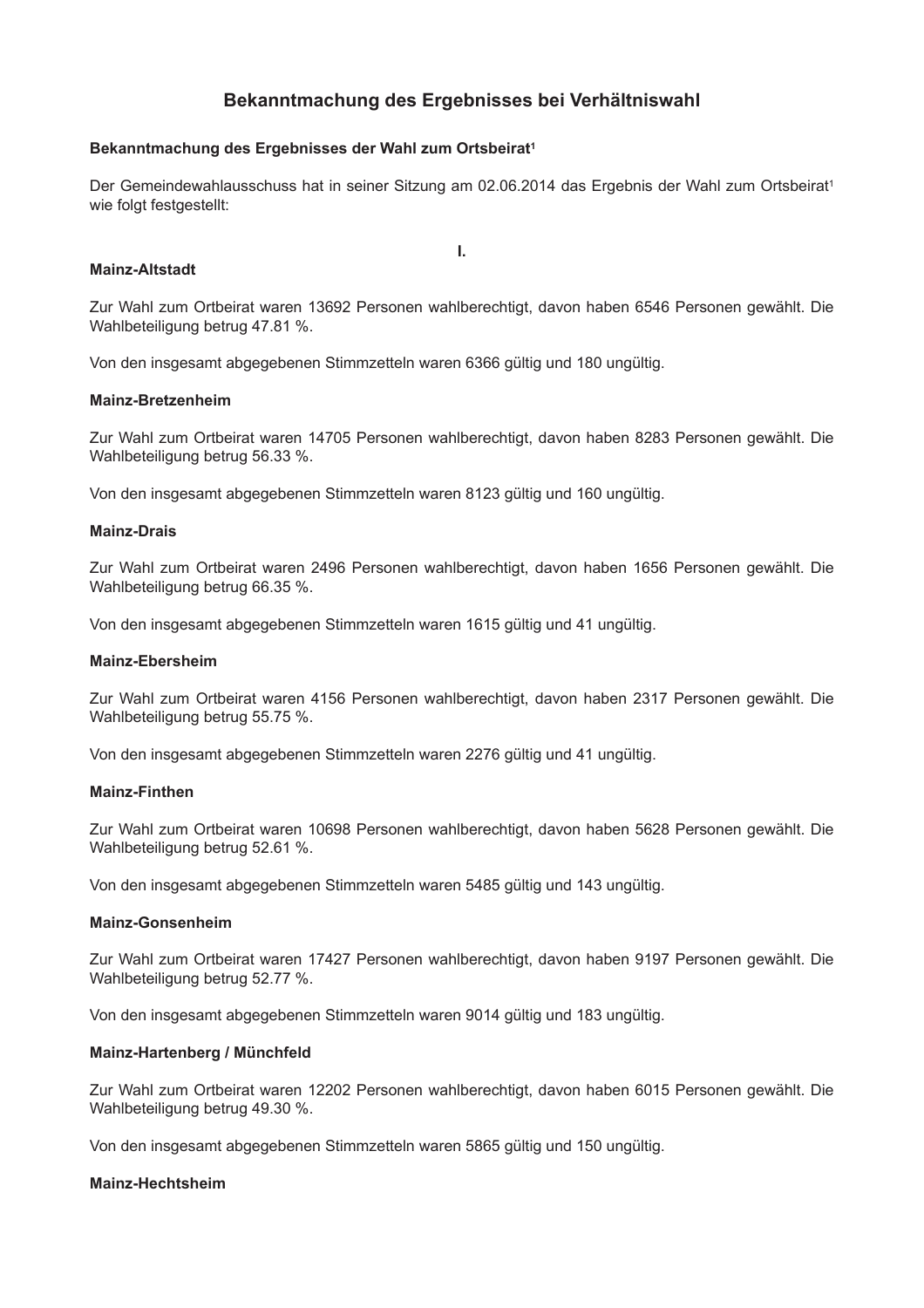Zur Wahl zum Ortbeirat waren 11725 Personen wahlberechtigt, davon haben 6113 Personen gewählt. Die Wahlbeteiligung betrug 52.14 %.

Von den insgesamt abgegebenen Stimmzetteln waren 5955 gültig und 158 ungültig.

#### Mainz-Laubenheim

Zur Wahl zum Ortbeirat waren 6958 Personen wahlberechtigt, davon haben 3962 Personen gewählt. Die Wahlbeteiligung betrug 56.94 %.

Von den insgesamt abgegebenen Stimmzetteln waren 3891 gültig und 71 ungültig.

#### **Mainz-Lerchenberg**

Zur Wahl zum Ortbeirat waren 4311 Personen wahlberechtigt, davon haben 2171 Personen gewählt. Die Wahlbeteiligung betrug 50.36 %.

Von den insgesamt abgegebenen Stimmzetteln waren 2106 gültig und 65 ungültig.

#### **Mainz-Marienborn**

Zur Wahl zum Ortbeirat waren 3116 Personen wahlberechtigt, davon haben 1583 Personen gewählt. Die Wahlbeteiligung betrug 50.80 %.

Von den insgesamt abgegebenen Stimmzetteln waren 1534 gültig und 49 ungültig.

#### **Mainz-Mombach**

Zur Wahl zum Ortbeirat waren 9348 Personen wahlberechtigt, davon haben 4024 Personen gewählt. Die Wahlbeteiligung betrug 43.05 %.

Von den insgesamt abgegebenen Stimmzetteln waren 3915 gültig und 109 ungültig.

#### **Mainz-Neustadt**

Zur Wahl zum Ortbeirat waren 20175 Personen wahlberechtigt, davon haben 9438 Personen gewählt. Die Wahlbeteiligung betrug 46.78 %.

Von den insgesamt abgegebenen Stimmzetteln waren 9232 gültig und 206 ungültig.

#### **Mainz-Oberstadt**

Zur Wahl zum Ortbeirat waren 15467 Personen wahlberechtigt, davon haben 8087 Personen gewählt. Die Wahlbeteiligung betrug 52.29 %.

Von den insgesamt abgegebenen Stimmzetteln waren 7881 gültig und 206 ungültig.

#### Mainz-Weisenau

Zur Wahl zum Ortbeirat waren 8230 Personen wahlberechtigt, davon haben 3945 Personen gewählt. Die Wahlbeteiligung betrug 47.93 %.

Von den insgesamt abgegebenen Stimmzetteln waren 3819 gültig und 126 ungültig.

| <b>Mainz-Altstadt</b>                             |         |       |
|---------------------------------------------------|---------|-------|
| Es entfielen auf Partei/Wählergruppe <sup>2</sup> | Stimmen | Sitze |
| SPD.                                              | 21385   | 3     |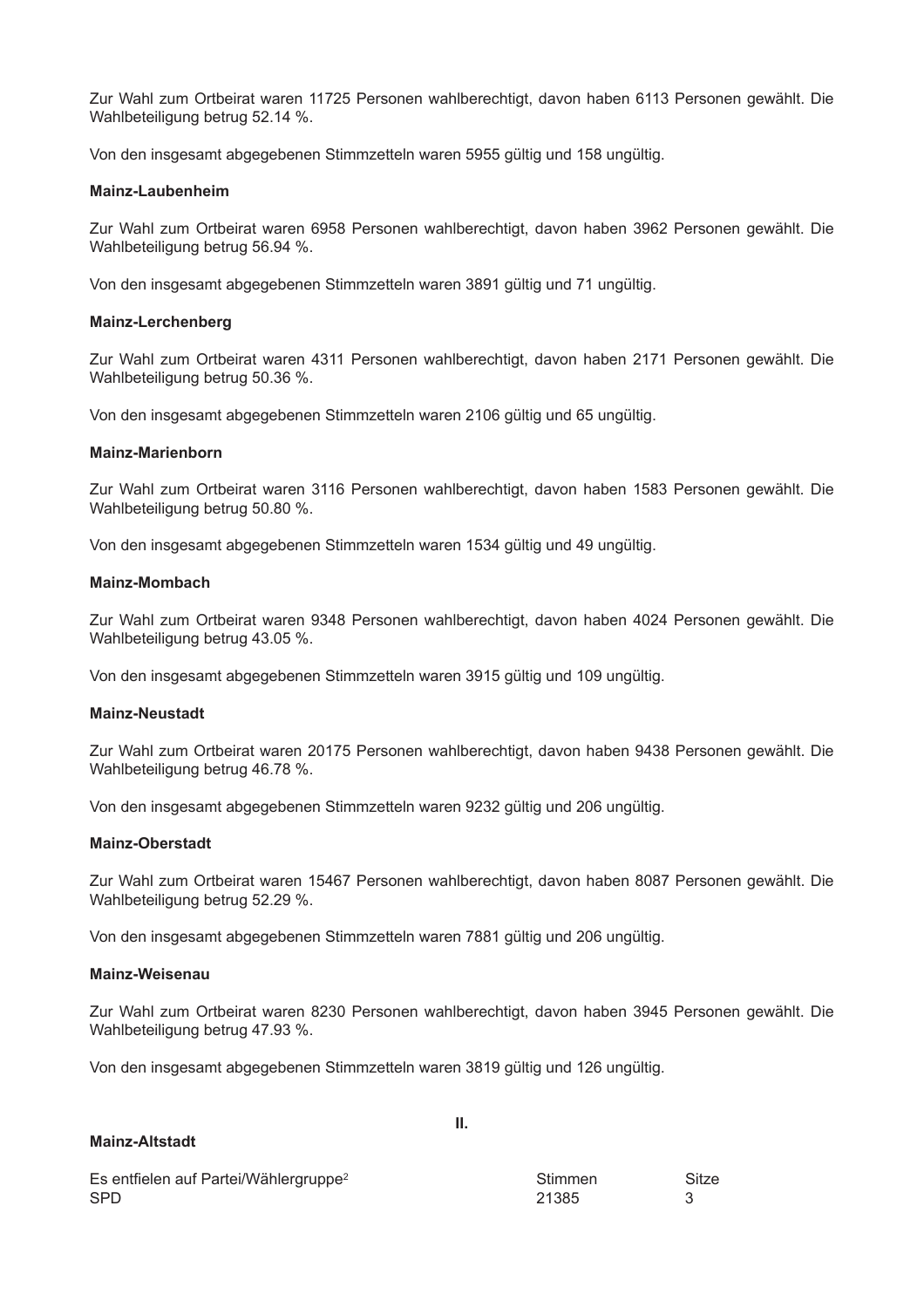| <b>CDU</b>           | 22322 | 3  |
|----------------------|-------|----|
| <b>GRÜNE</b>         | 24351 | 4  |
| <b>FDP</b>           | 4426  |    |
| ÖDP                  | 3302  |    |
| DIE LINKE.           | 3970  |    |
| Wahlgebiet insgesamt | 79756 | 13 |

#### Mainz-Bretzenheim

| Es entfielen auf Partei/Wählergruppe <sup>2</sup> | Stimmen | Sitze |
|---------------------------------------------------|---------|-------|
| <b>SPD</b>                                        | 25248   | 3     |
| <b>CDU</b>                                        | 36196   | 5     |
| <b>GRÜNE</b>                                      | 19607   | 3     |
| <b>FDP</b>                                        | 4548    |       |
| ÖDP                                               | 7346    |       |
| DIE LINKE.                                        | 3280    |       |
| <b>PRO MAINZ</b>                                  | 3300    |       |
| <b>PIRATEN</b>                                    | 2587    | 0     |
| Wahlgebiet insgesamt                              | 102112  | 13    |

## **Mainz-Drais**

| Es entfielen auf Partei/Wählergruppe <sup>2</sup> | Stimmen | Sitze |
|---------------------------------------------------|---------|-------|
| <b>SPD</b>                                        | 5574    | 4     |
| CDU                                               | 9626    | 6     |
| <b>GRÜNE</b>                                      | 3461    | 2     |
| <b>FDP</b>                                        | 1771    |       |
| Wahlgebiet insgesamt                              | 20432   | 13    |

## Mainz-Ebersheim

| Es entfielen auf Partei/Wählergruppe <sup>2</sup> | Stimmen | Sitze |
|---------------------------------------------------|---------|-------|
| <b>SPD</b>                                        | 5684    | 3     |
| <b>CDU</b>                                        | 12928   | 6     |
| <b>GRÜNE</b>                                      | 6619    | 3     |
| <b>FDP</b>                                        | 1882    |       |
| ÖDP                                               | 1037    | 0     |
| Wahlgebiet insgesamt                              | 28150   | 13    |

## **Mainz-Finthen**

| Es entfielen auf Partei/Wählergruppe <sup>2</sup> | <b>Stimmen</b> | Sitze |
|---------------------------------------------------|----------------|-------|
| <b>SPD</b>                                        | 19607          | 4     |
| <b>CDU</b>                                        | 30629          | 5     |
| <b>GRÜNE</b>                                      | 12042          | 2     |
| <b>FDP</b>                                        | 3724           |       |
| ÖDP                                               | 2807           |       |
| Wahlgebiet insgesamt                              | 68809          | 13    |

## **Mainz-Gonsenheim**

| Es entfielen auf Partei/Wählergruppe <sup>2</sup> | Stimmen | Sitze |
|---------------------------------------------------|---------|-------|
| <b>SPD</b>                                        | 29483   | 3     |
| <b>CDU</b>                                        | 44368   | 5     |
| <b>GRÜNE</b>                                      | 23285   | 3     |
| <b>FDP</b>                                        | 6041    |       |
| ÖDP                                               | 5071    |       |
| <b>PRO MAINZ</b>                                  | 4536    | 0     |
| Wahlgebiet insgesamt                              | 112784  | 13    |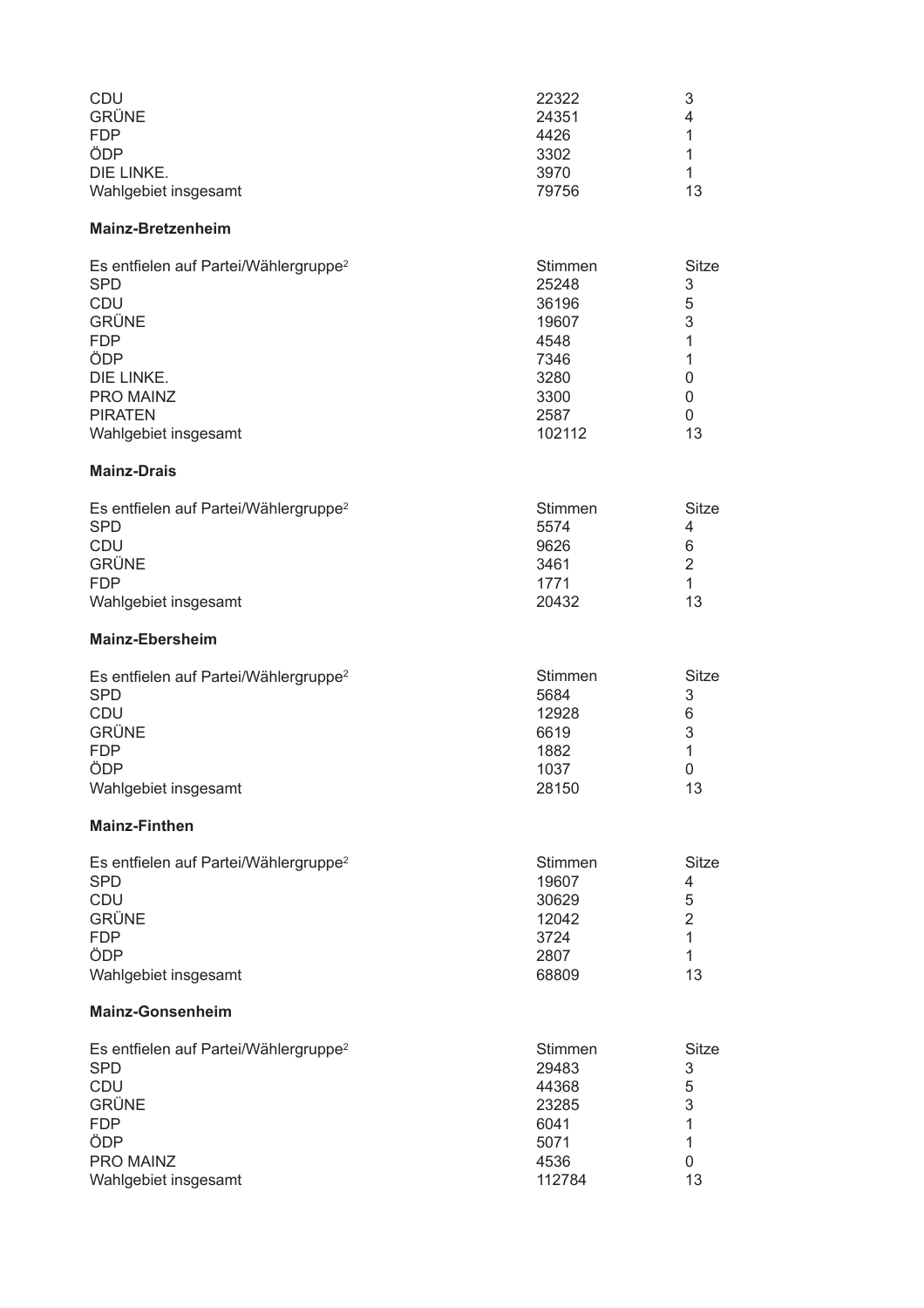#### Mainz-Hartenberg / Münchfeld

| Es entfielen auf Partei/Wählergruppe <sup>2</sup> | Stimmen | Sitze |
|---------------------------------------------------|---------|-------|
| <b>SPD</b>                                        | 21417   | 3     |
| <b>CDU</b>                                        | 23182   | 4     |
| <b>GRÜNE</b>                                      | 15752   | 3     |
| <b>FDP</b>                                        | 2177    | 0     |
| ÖDP                                               | 4182    |       |
| DIE LINKE.                                        | 3827    |       |
| PRO MAINZ                                         | 3302    |       |
| Wahlgebiet insgesamt                              | 73839   | 13    |

## Mainz-Hechtsheim

| Es entfielen auf Partei/Wählergruppe <sup>2</sup> | Stimmen | Sitze |
|---------------------------------------------------|---------|-------|
| <b>SPD</b>                                        | 20593   | 3     |
| <b>CDU</b>                                        | 27758   | 5     |
| <b>GRÜNE</b>                                      | 9997    | 2     |
| <b>FDP</b>                                        | 5621    |       |
| ÖDP                                               | 3488    |       |
| DIE LINKE.                                        | 923     | 0     |
| PRO MAINZ                                         | 1665    | 0     |
| <b>FREIE WÄHLER</b>                               | 3964    |       |
| Wahlgebiet insgesamt                              | 74009   | 13    |

#### Mainz-Laubenheim

| Es entfielen auf Partei/Wählergruppe <sup>2</sup> | Stimmen | Sitze |
|---------------------------------------------------|---------|-------|
| <b>SPD</b>                                        | 19474   | 5     |
| CDU                                               | 18300   | 5     |
| <b>GRÜNE</b>                                      | 5487    |       |
| <b>FDP</b>                                        | 2883    |       |
| ÖDP                                               | 2105    |       |
| Wahlgebiet insgesamt                              | 48249   | 13    |

#### Mainz-Lerchenberg

| Es entfielen auf Partei/Wählergruppe <sup>2</sup> | <b>Stimmen</b> | Sitze |
|---------------------------------------------------|----------------|-------|
| <b>SPD</b>                                        | 11185          | 6     |
| <b>CDU</b>                                        | 8580           | 4     |
| <b>GRÜNE</b>                                      | 2789           |       |
| <b>FDP</b>                                        | 1425           |       |
| ÖDP                                               | 2160           |       |
| Wahlgebiet insgesamt                              | 26139          | 13    |

#### **Mainz-Marienborn**

| Es entfielen auf Partei/Wählergruppe <sup>2</sup> | Stimmen | Sitze |
|---------------------------------------------------|---------|-------|
| <b>SPD</b>                                        | 6716    | 4     |
| CDU                                               | 5331    | 4     |
| <b>GRÜNE</b>                                      | 2868    |       |
| ÖDP                                               | 4152    | 3     |
| Wahlgebiet insgesamt                              | 19067   | 13    |

## **Mainz-Mombach**

| Es entfielen auf Partei/Wählergruppe <sup>2</sup><br><b>SPD</b> | Stimmen<br>19626 | Sitze<br>5 |
|-----------------------------------------------------------------|------------------|------------|
| <b>CDU</b>                                                      | 11181            | 3          |
| <b>GRÜNE</b>                                                    | 7395             |            |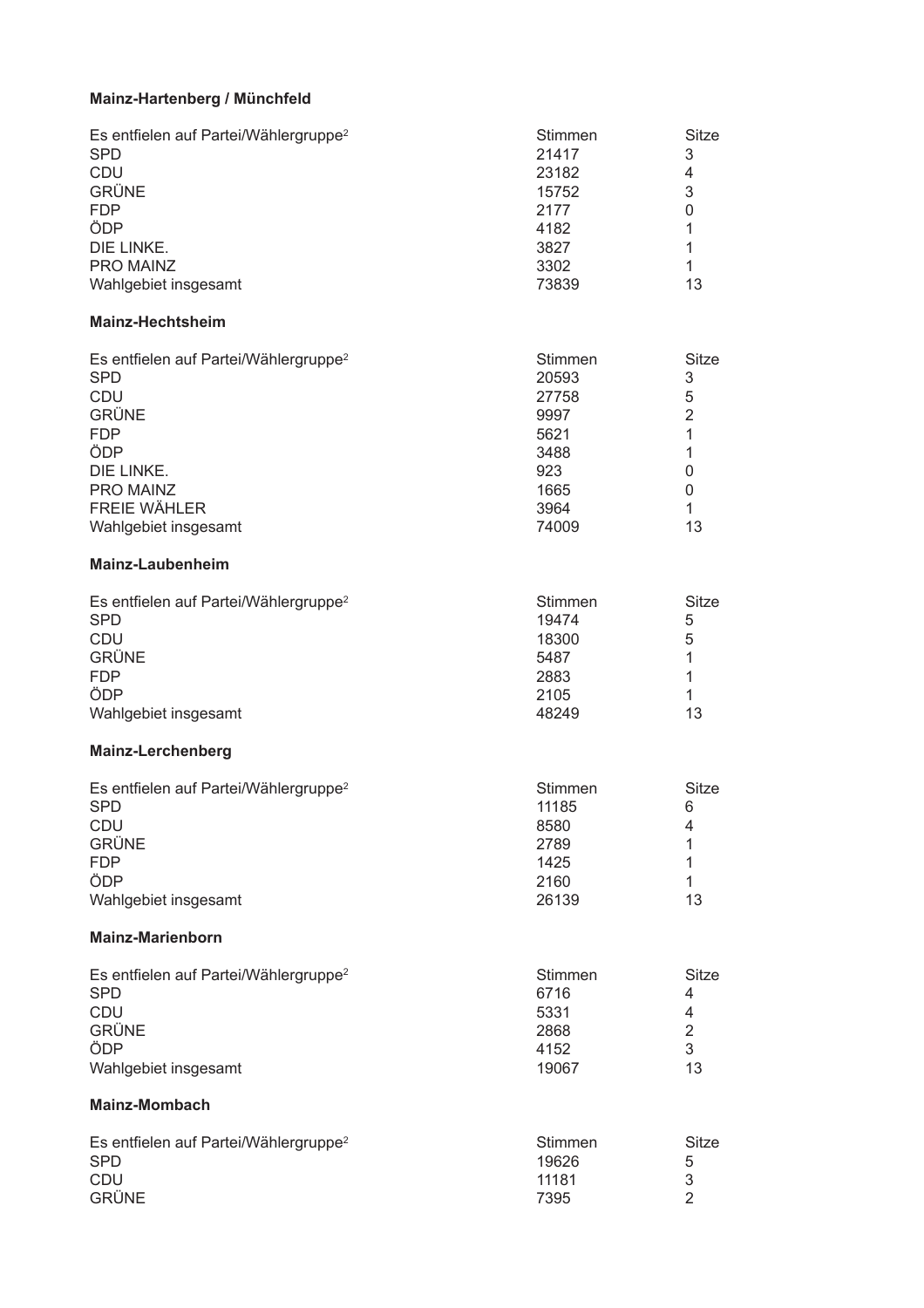| <b>FDP</b>           | 5427  |    |
|----------------------|-------|----|
| ÖDP                  | 1420  |    |
| PRO MAINZ            | 2056  |    |
| <b>FREIE WÄHLER</b>  | 1488  |    |
| Wahlgebiet insgesamt | 48593 | 13 |

#### **Mainz-Neustadt**

| Es entfielen auf Partei/Wählergruppe <sup>2</sup> | Stimmen      | Sitze |
|---------------------------------------------------|--------------|-------|
| <b>SPD</b>                                        | 31940        | 4     |
| <b>CDU</b>                                        | 20349        | 2     |
| <b>GRÜNE</b>                                      | 43810        | 5     |
| <b>FDP</b>                                        | 2971         | 0     |
| ÖDP<br>DIE LINKE.                                 | 6107<br>9387 |       |
| <b>PRO MAINZ</b>                                  | 3050         | 0     |
| Wahlgebiet insgesamt                              | 117614       | 13    |

## **Mainz-Oberstadt**

| Es entfielen auf Partei/Wählergruppe <sup>2</sup> | Stimmen | Sitze |
|---------------------------------------------------|---------|-------|
| <b>SPD</b>                                        | 27496   | 4     |
| <b>CDU</b>                                        | 29997   | 4     |
| <b>GRÜNE</b>                                      | 23981   | 3     |
| <b>FDP</b>                                        | 5205    |       |
| ÖDP                                               | 5906    |       |
| DIE LINKE.                                        | 3779    | 0     |
| <b>FREIE WÄHLER</b>                               | 1767    | 0     |
| Wahlgebiet insgesamt                              | 98131   | 13    |

## Mainz-Weisenau

| Es entfielen auf Partei/Wählergruppe <sup>2</sup> | Stimmen | Sitze |
|---------------------------------------------------|---------|-------|
| <b>SPD</b>                                        | 20956   | 6     |
| CDU                                               | 16453   | 5     |
| <b>GRÜNE</b>                                      | 7729    |       |
| DIE LINKE.                                        | 1256    |       |
| Wahlgebiet insgesamt                              | 46394   | 13    |

 $III.<sup>3</sup>$ 

Auf die Bewerberinnen/Bewerber<sup>4</sup> der Wahlvorschläge der nachstehend aufgeführten Parteien und Wähler-<br>gruppen entfielen folgende Stimmenzahlen:

| <b>Mainz-Altstadt</b><br>SPD <sup>5</sup> |                | CDU <sup>5</sup>                    |         |
|-------------------------------------------|----------------|-------------------------------------|---------|
| Bewerberin/Bewerber <sup>4, 6</sup>       | <b>Stimmen</b> | Bewerberin/Bewerber <sup>4, 6</sup> | Stimmen |
| 1. Behringer, Andreas                     | 2611           | 1. Dr. Both, Barbara                | 2639    |
| 2. Egler, Nora                            | 2071           | 2. Gerster, Thomas                  | 2341    |
| 3. Hoffmann, Jürgen                       | 1716           | 3. Dietzen, Simon                   | 1802    |
| 4. Mende-Daum, Ilona                      | 1700           | 4. Grasser, Anna                    | 1813    |
| 5. Hammen, Rolf                           | 1584           | 5. Wolf, Gertrud                    | 1640    |
| 6. Schmitt, Björn                         | 1513           | 6. Dr. Miederer, Matthias           | 1653    |
| 7. Babakarkhel-Zeifri, Wida               | 1555           | 7. Herr, Marianne                   | 1565    |
| 8. Lindner, Kathrin                       | 1515           | 8. Kayser, Thomas                   | 1475    |
| 9. Dr. Graf, Sabrina                      | 1488           | 9. Bertelsmann, Nora                | 1582    |
| 10. Terno, Hans-Peter                     | 1450           | 10. Lambri, Silvia                  | 1465    |
| 11. Hammen, Svenja                        | 1433           | 11. Both, Richard                   | 1592    |
| 12. Dr. Heck, Gerhard                     | 1425           | 12. Buschle, Steven                 | 1318    |
| 13. Laufs, Barbara                        | 1324           | 13. Gerster, Theodor                | 1437    |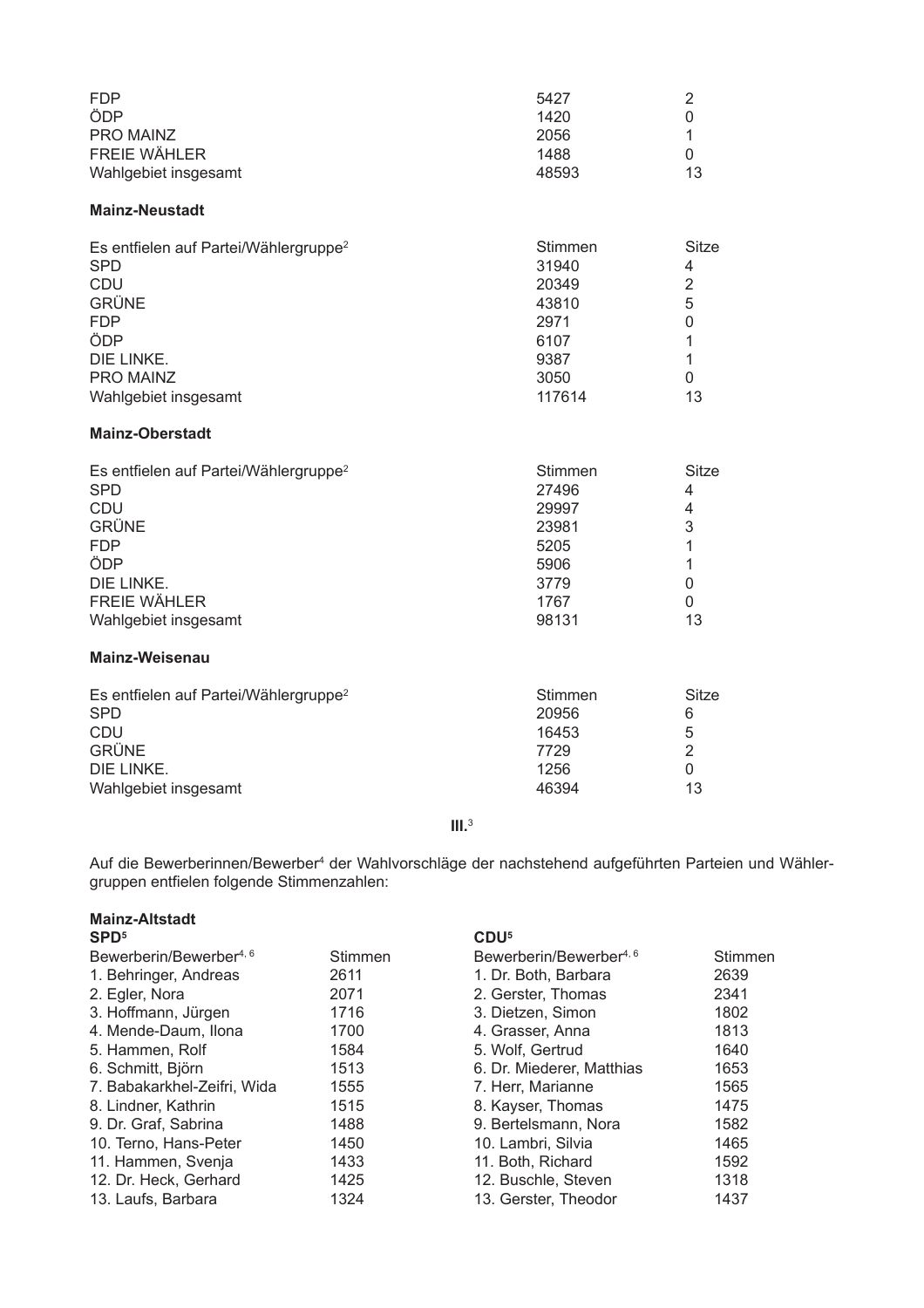## **GRÜNE<sup>5</sup>**

| Bewerberin/Bewerber <sup>4, 6</sup> | Stimmen |
|-------------------------------------|---------|
| 1. Ammann, Renate                   | 4167    |
| 2. Dr. Huck, Brian                  | 4368    |
| 3. Dimter, Jonas                    | 3619    |
| 4. Okurdil, Sanem                   | 3589    |
| 5. Kuessner, Antje                  | 1849    |
| 6. Dr. Meng, Günter                 | 1710    |
| 7. Coppess, Viviane                 | 1680    |
| 8. Ivecen, Kamil                    | 1716    |
| 9. Dr. Fickinger, Michael           | 1653    |
|                                     |         |

## ÖDP<sup>5</sup>

| Bewerberin/Bewerber <sup>4, 6</sup> | Stimmen |
|-------------------------------------|---------|
| 1. Kürsten, Elvira                  | 632     |
| 2. Drescher, Christiane             | 598     |
| 3. Dr. Hinze, Günther               | 494     |
| 4. Haentjes, Patrick                | 448     |
| 5. te Kolstee, Dina                 | 444     |
| 6. Riedel, Heinz-Peter              | 416     |
| 7. Drescher, Thomas                 | 270     |

#### Mainz-Bretzenheim  $SPD<sup>5</sup>$

| Bewerberin/Bewerber <sup>4, 6</sup> | Stimmen |
|-------------------------------------|---------|
| 1. Wiegert, Michael                 | 4847    |
| 2. Müller-Shah, Eva                 | 2192    |
| 3. Schau, Peter                     | 2059    |
| 4. Gähle, Bettina                   | 2013    |
| 5. Franz, Henning                   | 1928    |
| 6. Schneidewind, Gabriele           | 1849    |
| 7. Stadelmaier, Martin              | 1810    |
| 8. Erzgräber, Brigitte              | 1830    |
| 9. Trautmann, Klaus                 | 1779    |
| 10. Sinner, Annika                  | 1675    |
| 11. Adams, Antje                    | 1718    |
| 12. Kuhnle, Sophia Luisa            | 1548    |

| <b>GRÜNE<sup>5</sup></b>            |         |
|-------------------------------------|---------|
| Bewerberin/Bewerber <sup>4, 6</sup> | Stimmen |
| 1. Schykowski, Martin               | 3709    |
| 2. Tesfamariam, Musgana             | 3137    |
| 3. Schmitt, Norbert                 | 2922    |
| 4. Dr. Quernheim, Ulrike            | 1658    |
| 5. Schykowski, Alessandro           | 1441    |
| 6. Mathers, Rose                    | 1492    |
| 7. Dr. Ehmann, Jürgen               | 1421    |
| 8. Klein, Willi                     | 1332    |
| 9. Dr. Letz, Martin                 | 1278    |
| 10. Volp, Ingo                      | 1217    |

## FDP<sup>5</sup>

| Bewerberin/Bewerber <sup>4, 6</sup> | Stimmen |
|-------------------------------------|---------|
| 1. Faßbender, Ulrike                | 1109    |
| 2. Dr. Moll, Sebastian              | 381     |
| 3. Ringhoffer, Jan Paul             | 400     |
| 4. Weichel, Michael                 | 328     |
| 5. Willius-Senzer, Cornelia         | 442     |
| 6. Renth, Torsten                   | 288     |
| 7. Buse, Peter-Jesko                | 300     |
| 8. Burkart, Jörg                    | 284     |
| 9. Ziesemer-Ringhoffer, Marita      | 313     |
| 10. Gräf, Guido                     | 282     |
| 11. Zähringer, Michael              |         |
|                                     |         |

## DIE LINKE.<sup>5</sup>

| Bewerberin/Bewerber <sup>4, 6</sup> | Stimmen |
|-------------------------------------|---------|
| 1. Hingst, Waltraud                 | 1419    |
| 2. Meyer, Horst                     | 1273    |
| 3. Dr. Pare, Christopher            | 1278    |
|                                     |         |

## $CDU<sup>5</sup>$

| Bewerberin/Bewerber <sup>4, 6</sup> | Stimmen |
|-------------------------------------|---------|
| 1. Siebner, Claudia                 | 4769    |
| 2. Lippold, Manfred                 | 4550    |
| 3. Trier, Uwe                       | 2740    |
| 4. Braun, Ludwig                    | 2521    |
| 5. Nolda, Hans-Joachim              | 3524    |
| 6. Weyer, Christa                   | 3005    |
| 7. Hofmann, Peter                   | 2746    |
| 8. Neisecke, Joachim                | 2134    |
| 9. Forschner, Frank                 | 2172    |
| 10. Van der Broeck, Anja            | 2187    |
| 11. Crezelius, Manfred              | 2235    |
| 12. Hendricks, Wolfgang             | 1829    |
| 13. Lenz, Jan                       | 1784    |

## FDP<sup>5</sup>

| Bewerberin/Bewerber <sup>4, 6</sup> | Stimmen |
|-------------------------------------|---------|
| 1. Dietz, David                     | 1260    |
| 2. Dr. Sitte, Florian               | 1098    |
| 3. Marschalek, Uwe                  | 820     |
| 4. Dr. Böhme, Astrid                | 477     |
| 5. Struschka, Ralf                  | 269     |
| 6. Lammert, Josef                   | 340     |
| 7. Deitermann, Klaus                | 284     |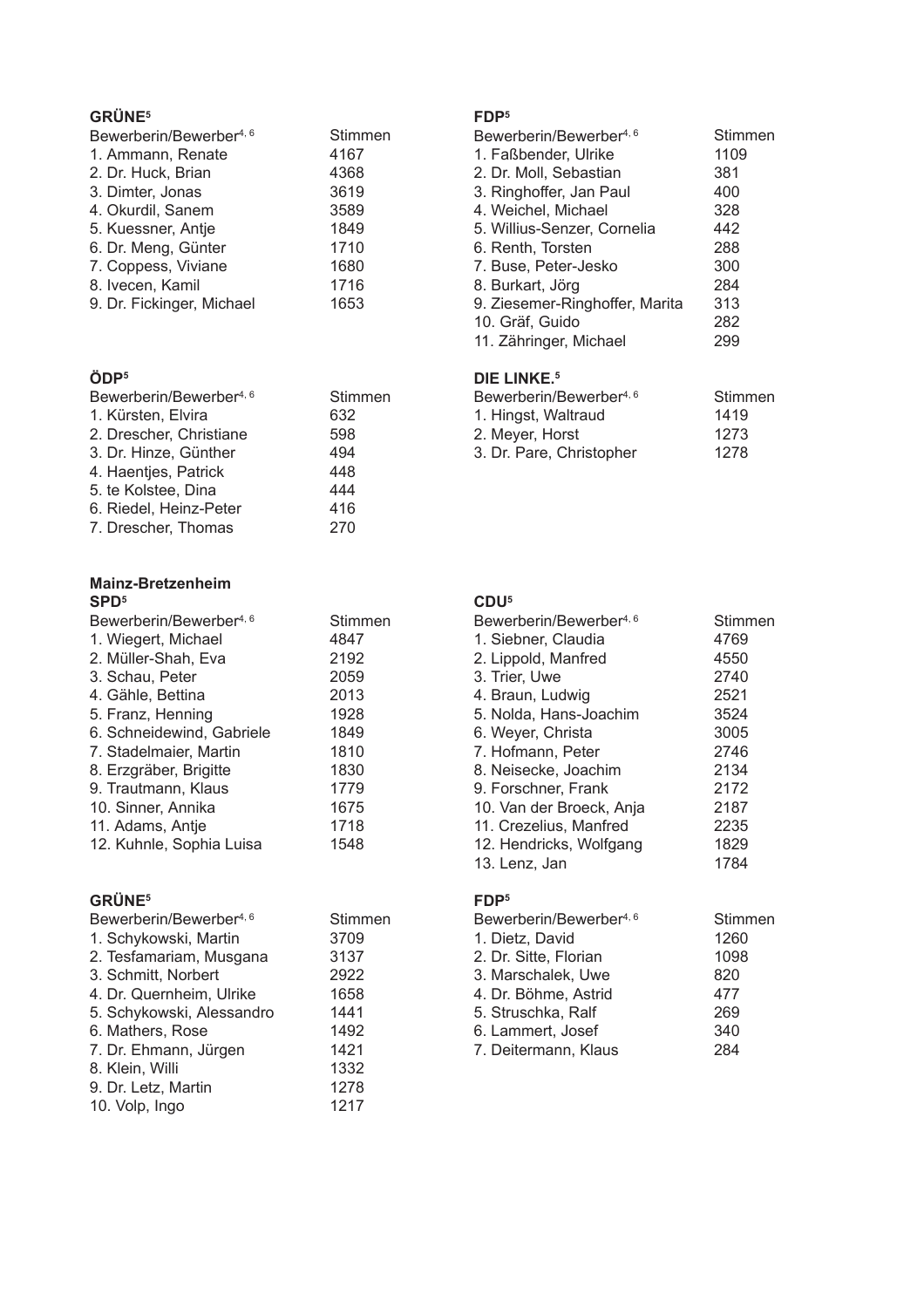## ÖDP<sup>5</sup>

| Bewerberin/Bewerber <sup>4, 6</sup> | Stimmen |
|-------------------------------------|---------|
| 1. Dr. Schenk, Peter                | 1506    |
| 2. Balg, Torsten                    | 1151    |
| 3. Goschke, Maren                   | 721     |
| 4. Niebling, Christof               | 592     |
| 5. Dr. Reichardt, Dorothea          | 564     |
| 6. Wittig, Klemens                  | 513     |
| 7. Dr. Hartel-Schenk, Sabine        | 477     |
| 8. Mainzer, Michael                 | 512     |
| 9. Schöner, Jörg                    | 421     |
| 10. Schmitt, Christoph              | 453     |
| 11. Dr. Meyer, Claudius             | 436     |

## **PRO MAINZ5**

| Bewerberin/Bewerber <sup>4, 6</sup> | Stimmen |
|-------------------------------------|---------|
| 1. Stumpf, Heinz-Werner             | 857     |
| 2. Stumpf, Martin                   | 747     |
| 3. Brandt, Jürgen                   | 734     |
| 4. Scheeder, Judith                 | 718     |
| 5. Orlowski, Günter                 | 244     |

#### **Mainz-Drais**  $SPD<sup>5</sup>$

| Bewerberin/Bewerber <sup>4, 6</sup> | Stimmen |
|-------------------------------------|---------|
| 1. Dr. Dietz-Lenssen, Matthias      | 861     |
| 2. At, Ayse                         | 525     |
| 3. Darmstadt, Gunter                | 563     |
| 4. Danker, Gudrun                   | 420     |
| 5. Gölz, Alfred                     | 369     |
| 6. Bockius, Eva-Christina           | 500     |
| 7. Dr. Weber, Stefan                | 366     |
| 8. Weber, Regina                    | 310     |
| 9. Lenssen, Yannic                  | 423     |
| 10. Busch, Alexander                | 327     |
| 11. Mühleis, Marco                  | 310     |
| 12. Bachmann, Helmut                | 345     |
| 13. Krause, Jens                    | 255     |
| <b>GRÜNE<sup>5</sup></b>            |         |

| Bewerberin/Bewerber <sup>4, 6</sup> | Stimmen |
|-------------------------------------|---------|
| 1. Sell, Milan                      | 937     |
| 2. Wittig, Tobias                   | 760     |
| 3. Müller-Klieser, Carola           | 547     |
| 4. Sell, Uwe                        | 477     |
| 5. Hanisch, Thomas                  | 232     |
| 6. Dr. Foitzik, Susanne             | 257     |
| 7. Dr. Müller-Klieser, Wolfgang     | 251     |

## Mainz-Ebersheim

## DIE LINKE.<sup>5</sup>

| Bewerberin/Bewerber <sup>4, 6</sup> | Stimmen |
|-------------------------------------|---------|
| 1. Klinkert, Ursula                 | 913     |
| 2. Walter, Johannes                 | 834     |
| 3. Kaltwasser. Uta                  | 774     |
| 4. Kaltwasser. Heike                | 759     |

#### PIRATEN<sup>5</sup>

| Bewerberin/Bewerber <sup>4, 6</sup> | <b>Stimmen</b> |
|-------------------------------------|----------------|
| 1. Dorn, Alexander                  | 706            |
| 2. Kleebach, Jan Sören              | 599            |
| 3. Czmok, Jan                       | 529            |
| 4. Yüksel, Tobias                   | 524            |
| 5. Altherr, Florian                 | 229            |
|                                     |                |

## $CDU<sup>5</sup>$

| Stimmen |
|---------|
| 1312    |
| 925     |
| 769     |
| 982     |
| 909     |
| 595     |
| 713     |
| 587     |
| 578     |
| 771     |
| 492     |
| 447     |
| 546     |
|         |

## $FDP<sup>5</sup>$

| Bewerberin/Bewerber <sup>4, 6</sup> | Stimmen |
|-------------------------------------|---------|
| 1. Dr. Witt, Jürgen                 | 523     |
| 2. Bolch, Matthias                  | 247     |
| 3. Bretschneider, Jutta             | 310     |
| 4. Heinzelmann, Utz                 | 231     |
| 5. Dr. Rau-Mann, Brigitta           | 224     |
| 6. Auerbach, Werner                 | 236     |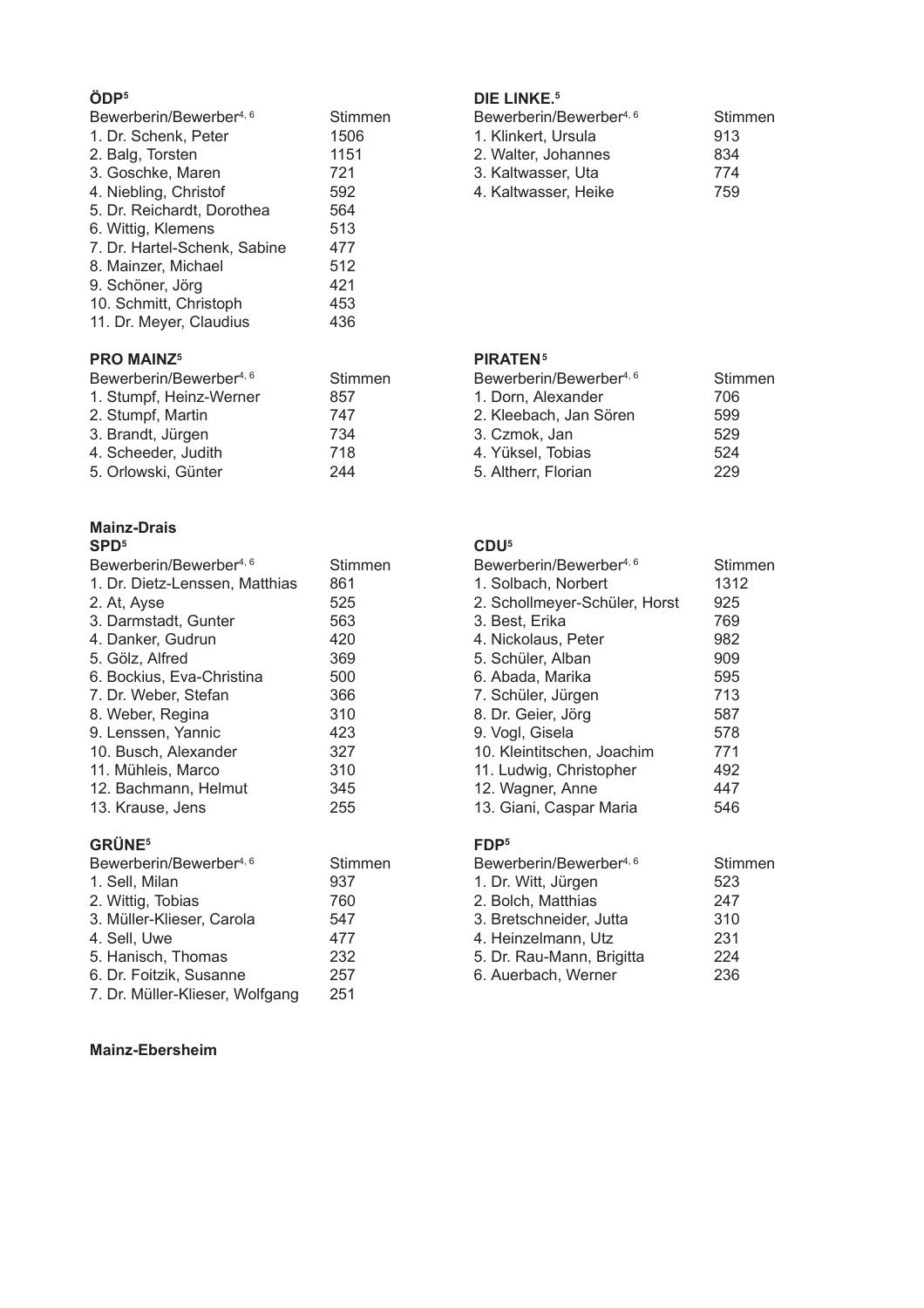| Bewerberin/Bewerber <sup>4, 6</sup> | Stimmen |
|-------------------------------------|---------|
| 1. Heimann, Hubert                  | 1196    |
| 2. Herbst, Corinne                  | 611     |
| 3. Weishaar, Jürgen                 | 439     |
| 4. Schweitzer, Manfred              | 409     |
| 5. Pilgram, Michael                 | 446     |
| 6. Bennemann, Gerd                  | 432     |
| 7. Holland, Hilmar                  | 359     |
| 8. Herbst, Eva                      | 424     |
| 9. Berg, Wolfram                    | 341     |
| 10. Lehmann-Lawall, Juliane         | 337     |
| 11. Ochs, Hiltrud                   | 381     |
| 12. Schweitzer, Elfriede            | 309     |

## **GRÜNE**<sup>5</sup>

| Bewerberin/Bewerber <sup>4, 6</sup> | Stimmen |
|-------------------------------------|---------|
| 1. Gill, Matthias                   | 1864    |
| 2. Klein, Harald                    | 930     |
| 3. Rothenberg, Georg                | 960     |
| 4. Würz, Kai                        | 881     |
| 5. Rühl, Herbert                    | 807     |
| 6. Weikert, Andrea                  | 781     |
| 7. Dr. Heimann, Axel                | 396     |
|                                     |         |

## ÖDP<sup>5</sup>

| Bewerberin/Bewerber <sup>4, 6</sup> | Stimmen |
|-------------------------------------|---------|
| 1. Brandt, Stefan                   | 303     |
| 2. Hubmann, Gerhard                 | 260     |
| 3. Leibenath, Yasmin                | 245     |
| 4. Heinrich, Regine                 | 229     |
|                                     |         |

#### **Mainz-Finthen**  $SPD<sup>5</sup>$

| Bewerberin/Bewerber <sup>4, 6</sup> | Stimmen |
|-------------------------------------|---------|
| 1. Bleicher, Marc-Antonin           | 2376    |
| 2. Häfner, Astrid                   | 1770    |
| 3. Mahle, Manfred                   | 1708    |
| 4. de Vries, Stefanie               | 1638    |
| 5. Chatzigeorgiou, Alexander        | 1520    |
| 6. Hunz, Irene                      | 1430    |
| 7. Kurze-Zerbe, Thomas              | 1466    |
| 8. Steffens, Diana                  | 1447    |
| 9. Allmann, Richard                 | 1336    |
| 10. Reibel-Beutel, Margot           | 1317    |
| 11. Silz, Jürgen                    | 1262    |
| 12. Ritter, David                   | 1169    |
| 13. Gröninger, Sigrun               | 1168    |

## $CDU<sup>5</sup>$

| Bewerberin/Bewerber <sup>4, 6</sup> | Stimmen |
|-------------------------------------|---------|
| 1. Schwarzer. Torsten               | 1925    |
| 2. Odenweller, Anette               | 1636    |
| 3. Friedrich, Karl-Heinz            | 1055    |
| 4. Becker, Marco                    | 1330    |
| 5. Eckert, Nadine                   | 1081    |
| 6. Dr. Müller. Mario                | 911     |
| 7. Elbert, Susanne                  | 695     |
| 8. Becker, Christopher              | 896     |
| 9. Traue-Ermlich, Kerstin           | 667     |
| 10. Karl, Steffen                   | 711     |
| 11. Nauth, Petra                    | 813     |
| 12. Kleinhenz, Bernhard             | 587     |
| 13. Hammer, Björn                   | 621     |
|                                     |         |

#### FDP<sup>5</sup>

| Bewerberin/Bewerber <sup>4, 6</sup> | <b>Stimmen</b> |
|-------------------------------------|----------------|
| 1. Thieme, Klaus-Dieter             | 357            |
| 2. Lemke, Hans                      | 301            |
| 3. Meier, Peter                     | 457            |
| 4. Hombach, Hans                    | 93             |
| 5. Jung, Dieter                     | 126            |
| 6. Wenzel, Martin                   | 108            |
| 7. Schwedass, Henrika               | 338            |
| 8. Ehnig, Joana                     | 102            |
|                                     |                |

#### $CDU<sup>5</sup>$

| Bewerberin/Bewerber <sup>4, 6</sup> | Stimmen |
|-------------------------------------|---------|
| 1. Schäfer, Herbert                 | 4220    |
| 2. Schmitt, Uta                     | 3180    |
| 3. Wagner, Willy                    | 2452    |
| 4. Greiner, Uwe                     | 2279    |
| 5. Weidemann, Mechthild             | 2158    |
| 6. Hilpert, Peter                   | 2262    |
| 7. Kempkes, Peter                   | 2080    |
| 8. Pfeifer, Anja                    | 2302    |
| 9. Schmitt, Thomas                  | 2151    |
| 10. Müller, Julia                   | 2185    |
| 11. Voigt, Diego                    | 1803    |
| 12. Wagner, Barbara                 | 1682    |
| 13. Mägdefessel, Wolfgang           | 1875    |
|                                     |         |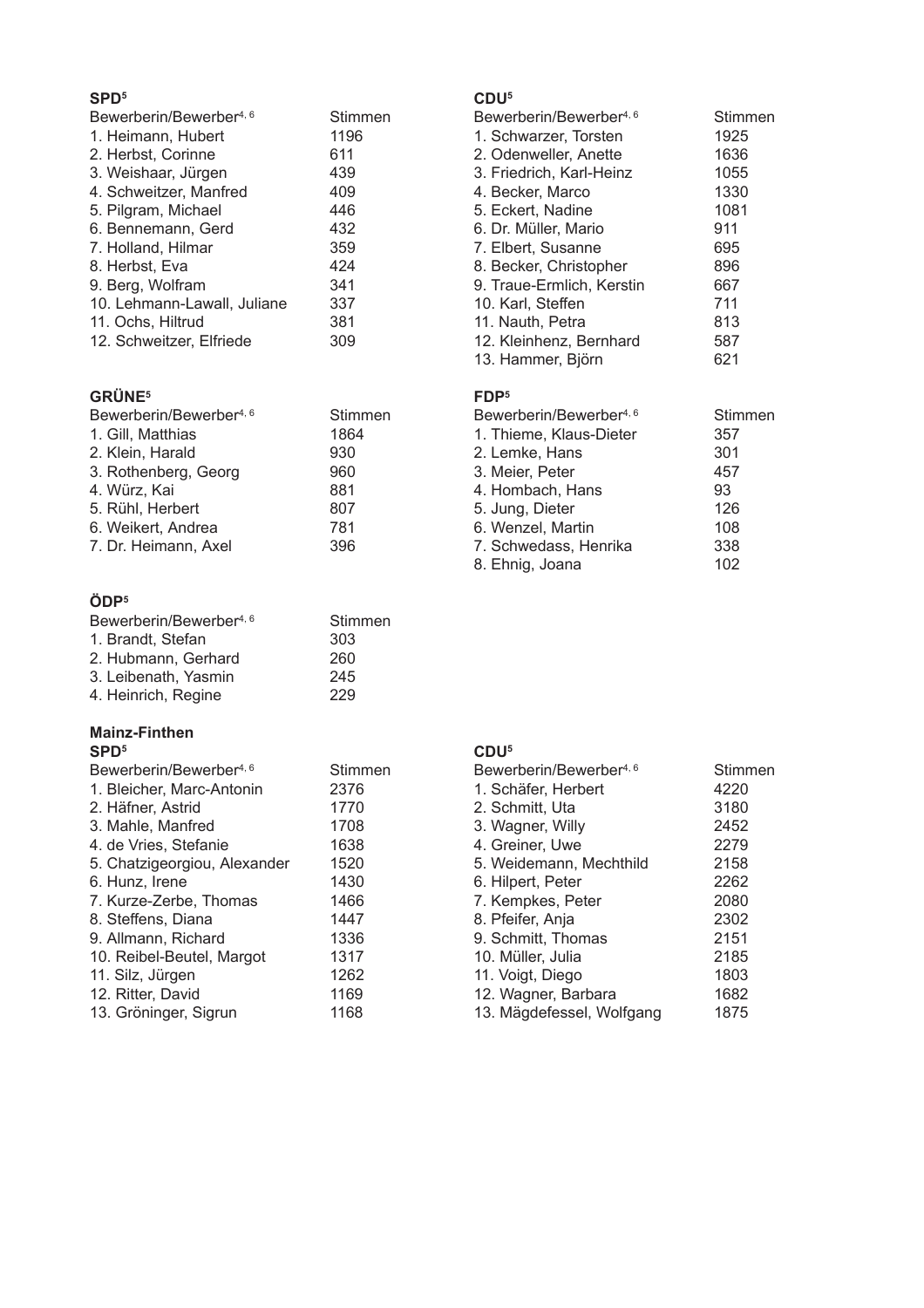## **GRÜNE<sup>5</sup>**

| Bewerberin/Bewerber <sup>4, 6</sup> | Stimmen |
|-------------------------------------|---------|
| 1. Haug, Sonja                      | 2884    |
| 2. Dr. Wittmer, Volker              | 2882    |
| 3. Reichow-Hansen, Anja             | 2813    |
| 4. Silberhorn, Timo                 | 1715    |
| 5. Binz, Katharina                  | 900     |
| 6. Bischof, Oliver                  | 848     |

## ÖDP<sup>5</sup>

| Bewerberin/Bewerber <sup>4, 6</sup> | Stimmen |
|-------------------------------------|---------|
| 1. Sauer, Jürgen                    | 764     |
| 2. Prof. Waninger, Karl             | 638     |
| 3. Frings, Angelika                 | 623     |
| 4. Wagner, Walther                  | 385     |
| 5. Weinrich, Monika                 | 397     |
|                                     |         |

#### Mainz-Gonsenheim  $SPD<sup>5</sup>$

| Bewerberin/Bewerber <sup>4, 6</sup> | Stimmen |
|-------------------------------------|---------|
| 1. Zimmer, Christine                | 3616    |
| 2. Kinzelbach, Martin               | 3192    |
| 3. Reinert-Benedyczuk, Barbara      | 2374    |
| 4. Carstensen. Jens                 | 2492    |
| 5. Kasper, Nina                     | 2352    |
| 6. Claus, Ralf                      | 2084    |
| 7. Beckmann-Schneider, Ulrike       | 2008    |
| 8. Kuhn, Thomas                     | 2083    |
| 9. von der Groeben. Karin           | 2072    |
| 10. Kohler, Hermann                 | 1958    |
| 11. Kohler, Heide                   | 1834    |
| 12. Schwalb, Sascha                 | 1700    |
| 13. Hoffmann. Dominik               | 1718    |
|                                     |         |

## GRÜNE<sup>5</sup>

| Bewerberin/Bewerber <sup>4, 6</sup> | Stimmen |
|-------------------------------------|---------|
| 1. Köbler-Gross, Sylvia             | 4359    |
| 2. Lipani, Giuseppe                 | 3691    |
| 3. Harlfinger, Lisa-Marie           | 3545    |
| 4. Heitzmann, Christian             | 1721    |
| 5. Häuser, Friederike               | 1755    |
| 6. Henke, Andreas J.                | 1611    |
| 7. Blum, Christa                    | 1718    |
| 8. Gröninger, Markus                | 1580    |
| 9. Wellstein, Ute                   | 1701    |
| 10. Steinbronn, Martin              | 1604    |
|                                     |         |

## FDP<sup>5</sup>

| Bewerberin/Bewerber <sup>4, 6</sup> | Stimmen |
|-------------------------------------|---------|
| 1. Bittner, Dietmar                 | 937     |
| 2. Prof. Dr. Becker, Manfred        | 934     |
| 3. Hans, Volker                     | 594     |
| 4. Manthe, Jörg                     | 278     |
| 5. Gemmer, Willy                    | 249     |
| 6. Metzner, Stefan                  | 243     |
| 7. Becker, Christian                | 236     |
| 8. Schäfer, Reinhold                | 253     |

## $CDU<sup>5</sup>$

| Bewerberin/Bewerber <sup>4, 6</sup> | Stimmen |
|-------------------------------------|---------|
| 1. Flegel, Sabine                   | 6994    |
| 2. Huber, Mathias                   | 3841    |
| 3. Poppitz, Nikolaus                | 3338    |
| 4. Reinartz, Marieluise             | 3216    |
| 5. Füll, Heinz                      | 3254    |
| 6. Müller-Horn, Manuela             | 3286    |
| 7. Löhr, Simone                     | 3039    |
| 8. Barlen, Clarissa                 | 2917    |
| 9. Eck, Hermann                     | 3282    |
| 10. Kehlberger, Günter              | 3010    |
| 11. Eck, Johannes                   | 3270    |
| 12. Stähler, Fritz-Bernhard         | 2492    |
| 13. Dr. Grundhöfer-Neufeldt, Pia    | 2429    |

#### FDP<sup>5</sup>

| Bewerberin/Bewerber <sup>4, 6</sup> | Stimmen |
|-------------------------------------|---------|
| 1. Oepen, Wolfgang                  | 827     |
| 2. Ammann-Seeliger, Heike           | 607     |
| 3. Katte, Nicolas                   | 436     |
| 4. Bub, Kerstin                     | 457     |
| 5. Osmenda, Katharina               | 375     |
| 6. Osmenda. Valerie                 | 368     |
| 7. Kuretschka, Herbert              | 326     |
| 8. Hundertmark, Gerhard             | 390     |
| 9. Schomburg, Thomas                | 305     |
| 10. Dr. Flothow, Gerhart            | 421     |
| 11. Dr. Wronna, Alexander           | 322     |
| 12. Dr. Kohl, Oliver                | 485     |
| 13. Dr. Schmitz, Peter              | 722     |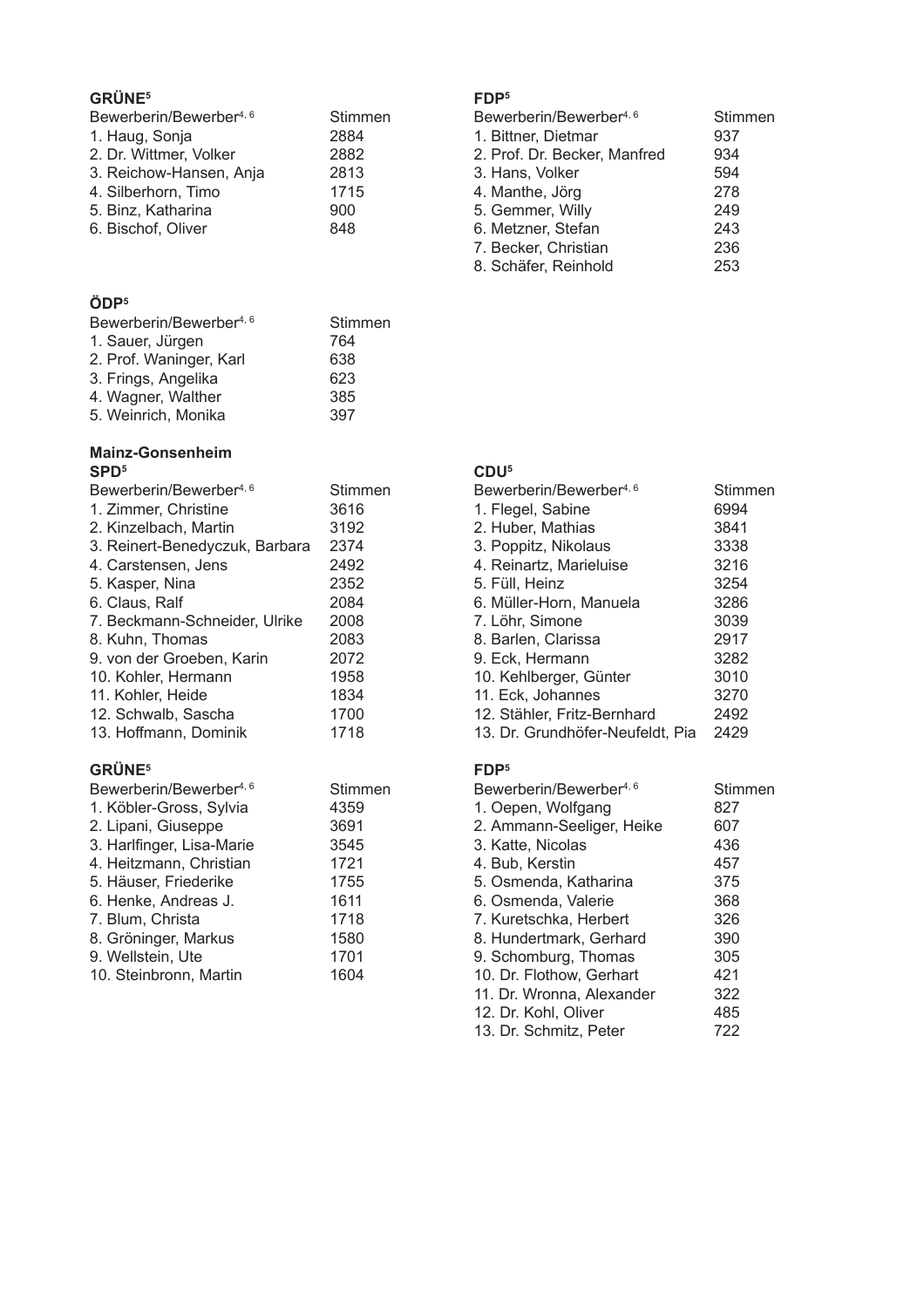#### ÖDP<sup>5</sup>

| Bewerberin/Bewerber <sup>4, 6</sup> | Stimmen |
|-------------------------------------|---------|
| 1. Dr. Schinke, Holger              | 1183    |
| 2. Kumbrink, Nathalie               | 833     |
| 3. von Watzdorf, Bernhard           | 715     |
| 4. Gärtner-Fritz, Eric              | 674     |
| 5. Bremer, Paul Michael             | 606     |
| 6. Enders, Claus                    | 386     |
| 7. Gärtner, Silke                   | 357     |
| 8. Dr. Steinke, Karsten             | 317     |

# Mainz-Hartenberg / Münchfeld<br>SPD<sup>5</sup>

| Bewerberin/Bewerber <sup>4, 6</sup><br>1. Kondakji, Amin<br>2. Köppen, Wilfriede<br>3. Rösch, Herbert<br>4. Ludwig, Andreas<br>5. Maillet, Roswitha<br>6. Neumann, Walter<br>7. Schönenberger, Stefan | Stimmen<br>2822<br>1957<br>1667<br>1642<br>1654<br>1577<br>1555 |
|-------------------------------------------------------------------------------------------------------------------------------------------------------------------------------------------------------|-----------------------------------------------------------------|
|                                                                                                                                                                                                       |                                                                 |
|                                                                                                                                                                                                       |                                                                 |
|                                                                                                                                                                                                       |                                                                 |
| 8. Lüttig, Konrad                                                                                                                                                                                     | 1452                                                            |
| 9. May, Karl Georg                                                                                                                                                                                    | 1479                                                            |
| 10. Gebru, Katharina                                                                                                                                                                                  | 1533                                                            |
| 11. Cömert, Iprahim                                                                                                                                                                                   | 1430                                                            |
| 12. Haungs, Timo                                                                                                                                                                                      | 1309                                                            |
| 13. Lutz, Karl-Heinz                                                                                                                                                                                  | 1340                                                            |

## GRÜNE<sup>5</sup>

| Stimmen |
|---------|
| 3991    |
| 3697    |
| 3427    |
| 2349    |
| 1152    |
| 1136    |
|         |

## ÖDP<sup>5</sup>

| Bewerberin/Bewerber <sup>4, 6</sup> | Stimmen |
|-------------------------------------|---------|
| 1. Konrad, Walter                   | 1170    |
| 2. Linnig, Monika                   | 733     |
| 3. Leither, Jutta                   | 617     |
| 4. Ried-Neumann M.A., Inke          | 580     |
| 5. Matlosz-Konrad, Malgorzata       | 541     |
| 6. Emig, Peter                      | 279     |
| 7. Dötsch, Wilfried                 | 262     |
|                                     |         |

## **PRO MAINZ5**

| Bewerberin/Bewerber <sup>4, 6</sup> | Stimmen |
|-------------------------------------|---------|
| 1. Faber, Matthias                  | 821     |
| 2. Faber, Manuela                   | 747     |
| 3. Nagel, Wilhelm                   | 762     |
| 4. Maier, Heide-Marie               | 718     |
| 5. Stephan, Holger                  | 254     |

#### **Mainz-Hechtsheim**

## **PRO MAINZ<sup>5</sup>**

| Bewerberin/Bewerber <sup>4, 6</sup> | Stimmen |  |
|-------------------------------------|---------|--|
| 1. Zander, Bernd                    | 1109    |  |
| 2. Lohr. Elke                       | 1025    |  |
| 3. Stark, Oliver                    | 1042    |  |
| 4. Stritter, Stephan                | 1007    |  |
| 5. Kalina, Erika                    | 353     |  |

## CDU<sup>5</sup>

| Bewerberin/Bewerber <sup>4, 6</sup> | Stimmen |
|-------------------------------------|---------|
| 1. Trautwein, Karin                 | 3245    |
| 2. Grebner, Thomas                  | 2061    |
| 3. Dr. Reinbold, Markus             | 2034    |
| 4. Kirschner, Martin                | 1741    |
| 5. Sommer, Miriam                   | 1809    |
| 6. Belitz, Hans-Joachim             | 1656    |
| 7. Sommer, Christian                | 1667    |
| 8. Vreden, Peter                    | 1683    |
| 9. Geschka, Gertrud                 | 1617    |
| 10. Glombik, David                  | 1522    |
| 11. Borgosz, Anne-Marie             | 1513    |
| 12. Sluke, Herbert                  | 1339    |
| 13. Geschka, Hans                   | 1295    |

#### FDP<sup>5</sup>

| Bewerberin/Bewerber4, 6    | Stimmen |
|----------------------------|---------|
| 1. Schmitt, Patrick        | 644     |
| 2. Häfner. Martin          | 530     |
| 3. Dr. Panthöfer. Martin   | 520     |
| 4. Weigandt, Hans-Heinrich | 483     |
|                            |         |

## DIE LINKE.<sup>5</sup>

| Bewerberin/Bewerber <sup>4, 6</sup> | Stimmen |
|-------------------------------------|---------|
| 1. Jahn. Rahel-Katharina            | 1062    |
| 2. Sünderhauf. Bernd                | 946     |
| 3. Sarmand, Jawed                   | 909     |
| 4. Dr. Kern, Bruno                  | 910     |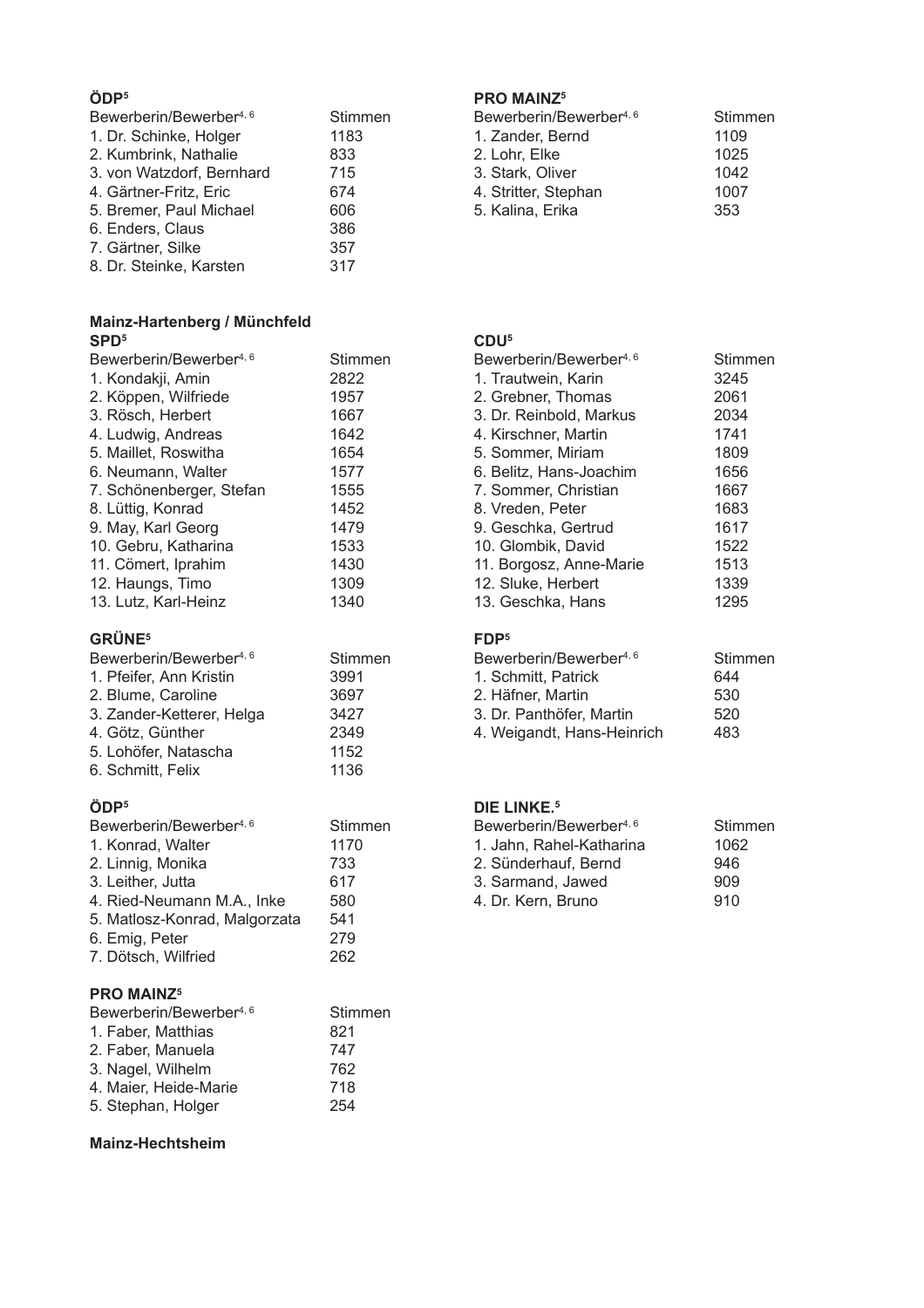| Bewerberin/Bewerber <sup>4, 6</sup> | Stimmen |
|-------------------------------------|---------|
| 1. Schwarz, Reinhard                | 2770    |
| 2. Dr. Pohl, Christine              | 2002    |
| 3. Euteneuer, Klaus                 | 1626    |
| 4. Kindgen, Margret                 | 1565    |
| 5. Kley, Jan-Dustin                 | 1546    |
| 6. Alkozei, Hassina                 | 1558    |
| 7. Westphal, René                   | 1400    |
| 8. Dere, Corinna                    | 1411    |
| 9. Kaltenbach, Horst                | 1481    |
| 10. Kappel-Klotz, Irene             | 1398    |
| 11. Kotter, Manfred                 | 1280    |
| 12. Ghandour, Toufic                | 1231    |
| 13. Katlewski, Iris                 | 1325    |

## **GRÜNE<sup>5</sup>**

| Bewerberin/Bewerber <sup>4, 6</sup> | Stimmen |
|-------------------------------------|---------|
| 1. Dr. Röder, Rupert                | 2586    |
| 2. Linde, Jürgen                    | 2248    |
| 3. Sixt, Silke                      | 1513    |
| 4. Glaser, Monika                   | 1547    |
| 5. Kohlhaas, Rainer                 | 1335    |
| 6. Buschbaum, Oliver                | 768     |

## ÖDP<sup>5</sup>

| 1. Prof. Dr. Leinen, Felix |      |
|----------------------------|------|
|                            | 1083 |
| 2. Misok, Christian        | 560  |
| 3. Leinen, Barbara         | 625  |
| 4. Scherer, Alexander      | 422  |
| 5. Heinzmann, Jutta        | 414  |
| 6. Müller, Dorothee        | 384  |

## **PRO MAINZ5**

| Bewerberin/Bewerber <sup>4, 6</sup> | Stimmen |
|-------------------------------------|---------|
| 1. Prof. em. Dr. Jessen. Jens       | 439     |
| 2. Herr, Heidemarie                 | 375     |
| 3. Fehr, Bernd                      | 357     |
| 4. Betz. Helmut                     | 349     |
| 5. Petry, Matthias                  | 145     |

#### $CDU<sup>5</sup>$

| Bewerberin/Bewerber <sup>4, 6</sup><br>1. Jung, Franz<br>2. Grafen, Horst<br>3. Matz, Manuela | Stimmen<br>3717<br>2506<br>2196 |
|-----------------------------------------------------------------------------------------------|---------------------------------|
| 4. Bohland, Hans-Peter                                                                        | 2207                            |
| 5. Steffen, Markus                                                                            | 1993                            |
| 6. Spindler-Meier, Christine                                                                  | 2112                            |
| 7. Huber, Walter                                                                              | 1949                            |
| 8. Meier, Konrad                                                                              | 2257                            |
| 9. Huber-Barat, Claudie                                                                       | 1909                            |
| 10. Brucherseifer, Angelika                                                                   | 1967                            |
| 11. Schulte, Gregor                                                                           | 1908                            |
| 12. Heinrich-Kautzsch, Gabriele                                                               | 1478                            |
| 13. Brucherseifer, Andreas                                                                    | 1559                            |

#### FDP<sup>5</sup>

| Bewerberin/Bewerber <sup>4, 6</sup> | Stimmen |
|-------------------------------------|---------|
| 1. Zehe-Clauß, Birgit               | 1396    |
| 2. Driessen, Jan-Hendrik            | 511     |
| 3. Heuß, Oliver                     | 387     |
| 4. Bußmann, Edith                   | 308     |
| 5. Kilian, Peter                    | 398     |
| 6. Müller-Jost, Dorothea            | 359     |
| 7. Varashk, Keyvan                  | 297     |
| 8. Lofi, Lore                       | 316     |
| 9. Dr. Schmidt, Folkert             | 302     |
| 10. Engelmann, Jutta                | 326     |
| 11. Dr. Steinwald, Volker           | 288     |
| 12. Peter-Dhom, Stefanie            | 420     |
| 13. Weyerhäuser, Rudolf             | 313     |
|                                     |         |

## DIE LINKE.<sup>5</sup>

| Bewerberin/Bewerber <sup>4, 6</sup> | Stimmen |
|-------------------------------------|---------|
| 1. Proske, Jasper                   | 480     |
| 2. Schäfer, Ilona                   | 443     |

## **FREIE WÄHLER<sup>5</sup>**

| Bewerberin/Bewerber <sup>4, 6</sup> | Stimmen |
|-------------------------------------|---------|
| 1. Wenderoth, Gerhard               | 1212    |
| 2. Schütz, Kai                      | 800     |
| 3. Müller, Justin                   | 261     |
| 4. Leidinger-Stenner, Heike         | 461     |
| 5. Müller, Jens                     | 239     |
| 6. König, Barbara                   | 261     |
| 7. Althen, Carla                    | 226     |
| 8. Falke, Mario                     | 260     |
| 9. Thomas, Corina                   | 244     |

#### Mainz-Laubenheim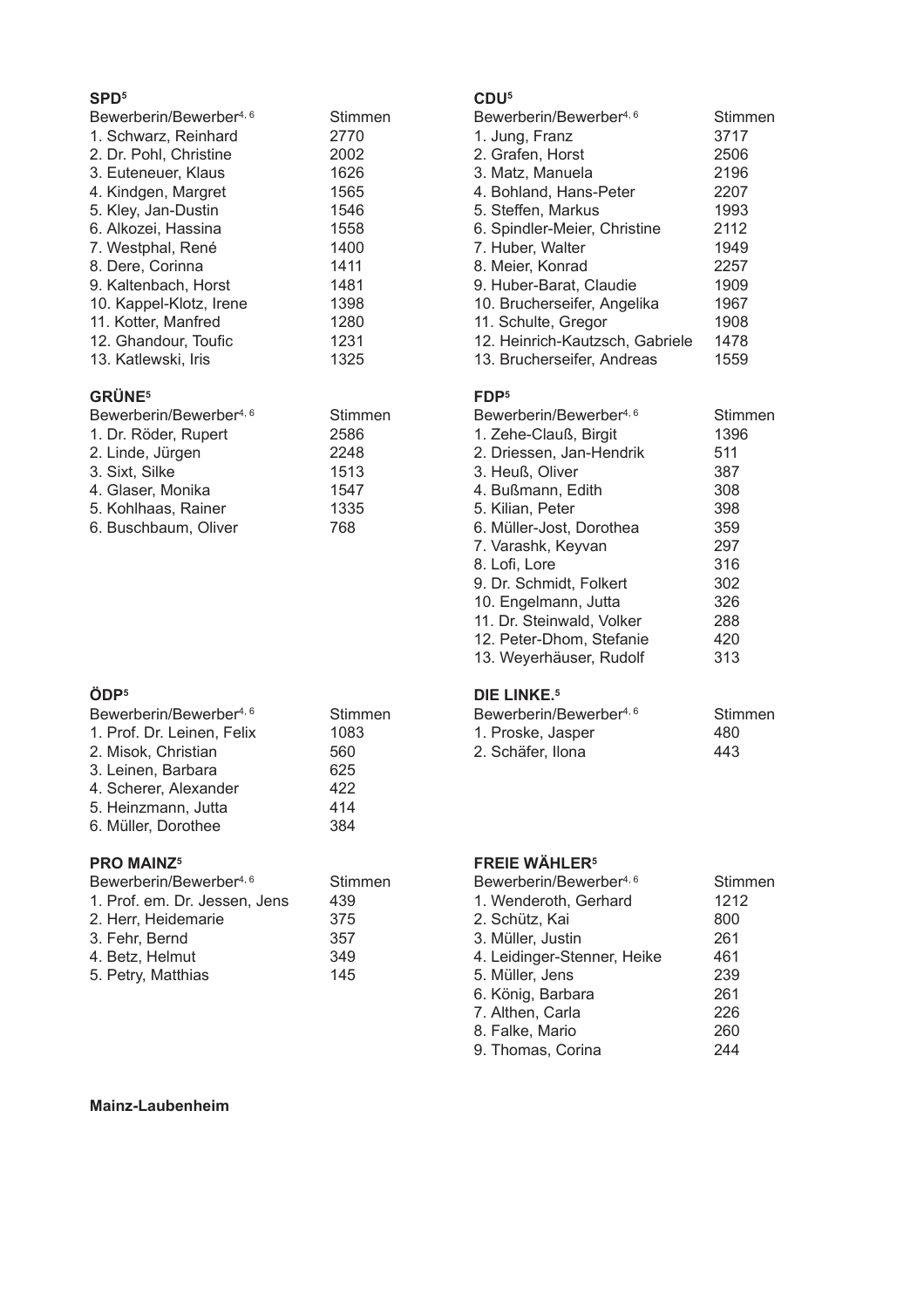| Bewerberin/Bewerber <sup>4, 6</sup> | Stimmen |
|-------------------------------------|---------|
| 1. Strotkötter, Gerhard             | 3342    |
| 2. Melzer-Orazem, Svenja            | 1518    |
| 3. Stenner, Paul                    | 2170    |
| 4. Hecht, Elke Judith               | 1392    |
| 5. Dr. Zylmann, Detert              | 1383    |
| 6. Blaschek, Rosemarie              | 1263    |
| 7. Stampp, Wolfgang                 | 1540    |
| 8. Kasten, Helga                    | 1308    |
| 9. Kretschmer, Dieter               | 1245    |
| 10. Gebhart, Hedwig                 | 1186    |
| 11. Berres, Axel                    | 1094    |
| 12. Satrapa, Johanna                | 1004    |
| 13. Theisen, Georg                  | 1029    |
|                                     |         |

## **GRÜNE<sup>5</sup>**

| Bewerberin/Bewerber <sup>4, 6</sup> | Stimmen |
|-------------------------------------|---------|
| 1. Müller, Gabriele                 | 1487    |
| 2. Horak, Franz                     | 1337    |
| 3. Eder, Wolfgang                   | 1422    |
| 4. Geißner, Bärbel                  | 811     |
| 5. Fieber, Bettina                  | 430     |
|                                     |         |

## $CDU<sup>5</sup>$

| Bewerberin/Bewerber <sup>4, 6</sup> | Stimmen |
|-------------------------------------|---------|
| 1. Freimuth, Nils-Oliver            | 2377    |
| 2. Webler, Heinrich                 | 1488    |
| 3. Huch, Maria                      | 1581    |
| 4. Grimm, Oliver                    | 2088    |
| 5. Dr. Tress, Peter                 | 1530    |
| 6. Möhn, Sabrina                    | 1545    |
| 7. Pinheiro, Carlos                 | 1317    |
| 8. Quirin, Maurice                  | 1154    |
| 9. Habereder, Kathrin               | 1054    |
| 10. Schwarz, Benedikt               | 1067    |
| 11. Chwalak, Benjamin               | 1021    |
| 12. Neunert, Gisela                 | 909     |
| 13. Nied, Martin                    | 1169    |
|                                     |         |

## FDP<sup>5</sup>

| Bewerberin/Bewerber <sup>4, 6</sup> | Stimmen |
|-------------------------------------|---------|
| 1. Dr. Hecht, Christian             | 657     |
| 2. Strokowsky, Peter                | 396     |
| 3. Neuroth, Julia                   | 352     |
| 4. Koppius, Walter                  | 361     |
| 5. Dr. Freimund-Holler, Bettina     | 171     |
| 6. Dr. Holler, Rainer               | 168     |
| 7. Glahn, Susanne                   | 159     |
| 8. Dr. Lethaus, Hans                | 205     |
| 9. Huch, Tobias                     | 273     |
| 10. Kinsky, Volker                  | 141     |

## ÖDP<sup>5</sup>

| Bewerberin/Bewerber <sup>4, 6</sup> | Stimmen |
|-------------------------------------|---------|
| 1. Frings, Ulrich                   | 578     |
| 2. Nichell, Angelika                | 515     |
| 3. Schneider, Reni                  | 388     |
| 4. Nichell, Norbert                 | 312     |
| 5. Frings, Christine                | 312     |
|                                     |         |
| <b>Mainz-Lerchenberg</b>            |         |

#### SPD<sup>5</sup> Bewerberin/Bewerber<sup>4, 6</sup> 1. Westrich, Sissi 2. Prof. Dr. 3. Zorn, Ho 4. Schütrun 5. Krämer, 6. Rassa, C 7. Jursch, F

| 1. Westrich, Sissi        | 1928 |
|---------------------------|------|
| 2. Prof. Dr. Baum, Detlef | 1081 |
| 3. Zorn, Horst            | 839  |
| 4. Schütrumpf, Otto       | 918  |
| 5. Krämer, Nicole         | 844  |
| 6. Rassa, Qadir           | 773  |
| 7. Jursch, Renate         | 707  |
| 8. Schepp, Winfrid        | 673  |
| 9. Kowalczyk, Annette     | 736  |
| 10. Schulz, Frank         | 719  |
| 11. Leopold, Antje        | 704  |
| 12. Dr. Weinberg, Stephan | 570  |
| 13. Bauermann, Werner     | 693  |

Stimmen

## CDU<sup>5</sup>

| Bewerberin/Bewerber <sup>4, 6</sup> | Stimmen |
|-------------------------------------|---------|
| 1. Kilb, Markus                     | 955     |
| 2. Lohmann, Jörg                    | 728     |
| 3. Schappert, Ingrid                | 942     |
| 4. Sorg, Henrik                     | 647     |
| 5. Ruta, Renate                     | 657     |
| 6. Gillenberger, Markus             | 692     |
| 7. Runge, Jörg                      | 619     |
| 8. Bergfeld, Niko                   | 548     |
| 9. Weskott, Hans                    | 531     |
| 10. Salniene, Dana                  | 525     |
| 11. Klee, Heinz                     | 605     |
| 12. Bödige, Rudolf                  | 572     |
| 13. Schulz, Klaus                   | 559     |
|                                     |         |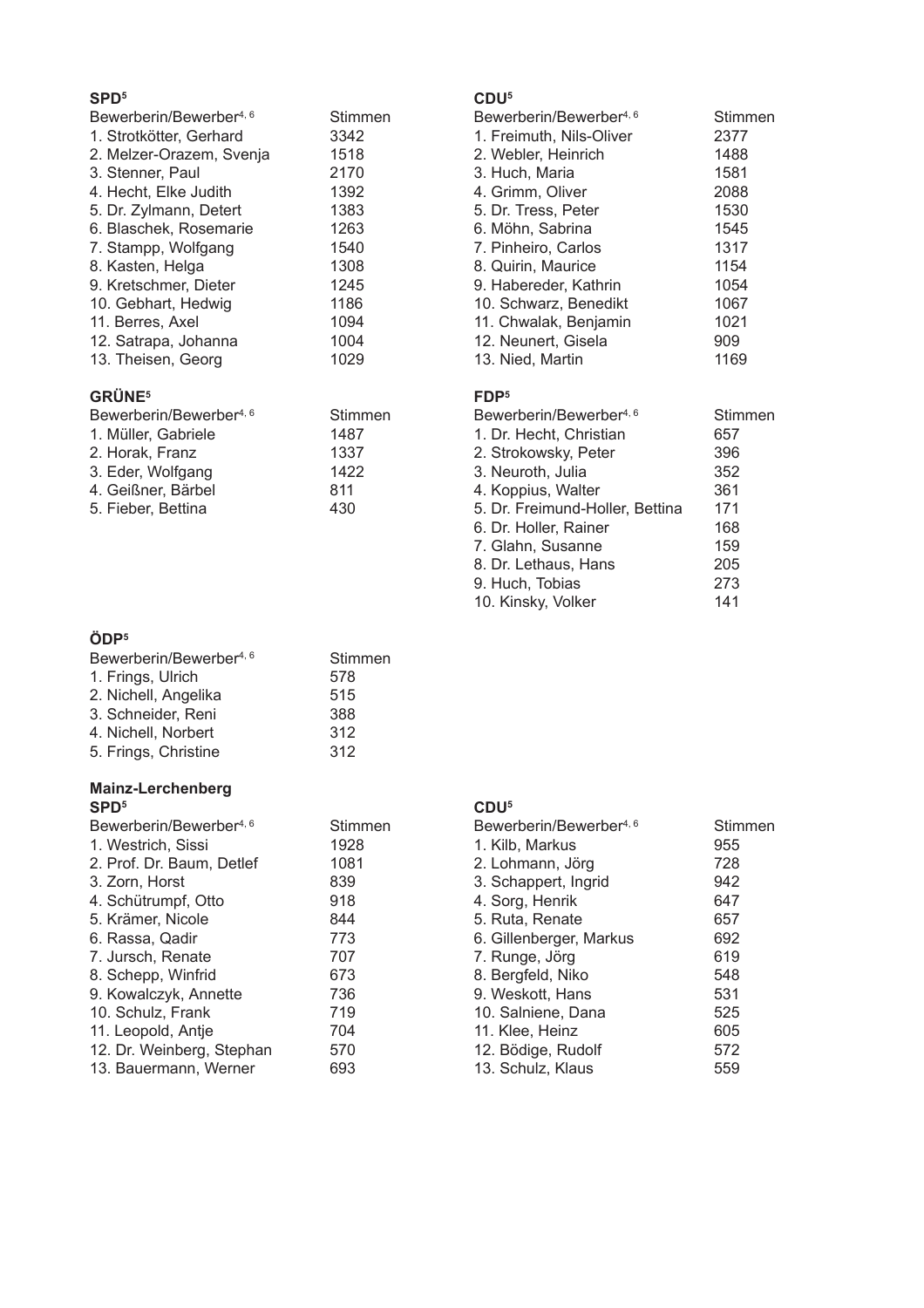## **GRÜNE<sup>5</sup>**

| Bewerberin/Bewerber <sup>4, 6</sup><br>1. Laib, Paul<br>2. Schladt, Christoph<br>3. Dr. Conrad, Franziska<br>4. Schamal-Conrad, Werner<br>5. Baum, Elisabeth<br>6. Schwarz, Gwendolyn<br>7. Mayer, Ingo<br>8. Gieseler, Sabine<br>9. Zwanzger, Ursula                                                                              | <b>Stimmen</b><br>448<br>450<br>377<br>265<br>224<br>164<br>193<br>223<br>165<br>133         |
|------------------------------------------------------------------------------------------------------------------------------------------------------------------------------------------------------------------------------------------------------------------------------------------------------------------------------------|----------------------------------------------------------------------------------------------|
| 10. Oswald, Ernst<br>11. Werner, Katja                                                                                                                                                                                                                                                                                             | 147                                                                                          |
| ÖDP <sup>5</sup><br>Bewerberin/Bewerber <sup>4, 6</sup><br>1. Schimpf, Karl-Heinz<br>2. Weinrich, Christoph<br>3. Kehrs, Annette<br>4. Erbe, Walter<br>5. Praml, Thorsten<br>6. Krumpholz, Alfred                                                                                                                                  | Stimmen<br>586<br>307<br>399<br>284<br>272<br>312                                            |
| <b>Mainz-Marienborn</b>                                                                                                                                                                                                                                                                                                            |                                                                                              |
| SPD <sup>5</sup><br>Bewerberin/Bewerber <sup>4, 6</sup><br>1. Hof, Horst<br>2. Brumby, Angelika<br>3. Wizemann, Hans<br>4. Gerhardt, Christiane<br>5. Kasongo, Kabeya<br>6. Spielberg, Renate<br>7. Sauer, Joachim<br>8. König, Ute<br>9. Dr. Lettmann, Rolf<br>10. Sauer, Edda<br>11. Hofmann, Erich<br>12. Dr. Lettmann, Barbara | Stimmen<br>1412<br>566<br>589<br>567<br>611<br>465<br>447<br>443<br>443<br>420<br>390<br>363 |
| <b>GRÜNE<sup>5</sup></b>                                                                                                                                                                                                                                                                                                           |                                                                                              |

| Bewerberin/Bewerber <sup>4, 6</sup> | Stimmen |
|-------------------------------------|---------|
| 1. Nierhoff, David                  | 748     |
| 2. Heinisch, Gustav                 | 689     |
| 3. Nierhoff, Stefanie               | 607     |
| 4. Kloos, Noël                      | 581     |
| 5. Grabowski, Eckhard               | 243     |

## FDP<sup>5</sup>

| Bewerberin/Bewerber <sup>4, 6</sup> | Stimmen |
|-------------------------------------|---------|
| 1. Dr. Rexrodt, Dirk-Michael        | 394     |
| 2. Plein, Helmut                    | 326     |
| 3. Schmitt-Psotta, Alice            | 317     |
| 4. Münch, Moritz                    | 198     |
| 5. Münch, Felix                     | 190     |
|                                     |         |

## $CDU<sup>5</sup>$

| Bewerberin/Bewerber <sup>4, 6</sup> | Stimmen |
|-------------------------------------|---------|
| 1. Noll, Daniel                     | 976     |
| 2. Neuß, Monika                     | 779     |
| 3. Körner, August                   | 576     |
| 4. Stauder, Monika                  | 420     |
| 5. Happel, Stephan                  | 497     |
| 6. Schlag, Sigurd                   | 332     |
| 7. Kreinberg, Hans-Werner           | 423     |
| 8. Krämer, Balthasar                | 325     |
| 9. Schlereth, Peter                 | 335     |
| 10. Stauder, Helmut                 | 348     |
| 11. Neuß, Herbert                   | 320     |
|                                     |         |

## ÖDP<sup>5</sup>

| Bewerberin/Bewerber <sup>4, 6</sup> | Stimmen |
|-------------------------------------|---------|
| 1. Dr. Moseler, Claudius            | 1018    |
| 2. Steffen-Boxhorn, Andrea          | 617     |
| 3. Dr. Martin, Johannes             | 318     |
| 4. Schmieden, Agnes                 | 301     |
| 5. Mohr, Peter                      | 320     |
| 6. Moseler, Christa                 | 279     |
| 7. Bräger, Jürgen                   | 222     |
| 8. Dr. Ebert, Eugen                 | 256     |
| 9. Deibele, Ingrid                  | 273     |
| 10. Deibele, Josef                  | 345     |
| 11. Pilger, Wolfgang                | 203     |

#### **Mainz-Mombach**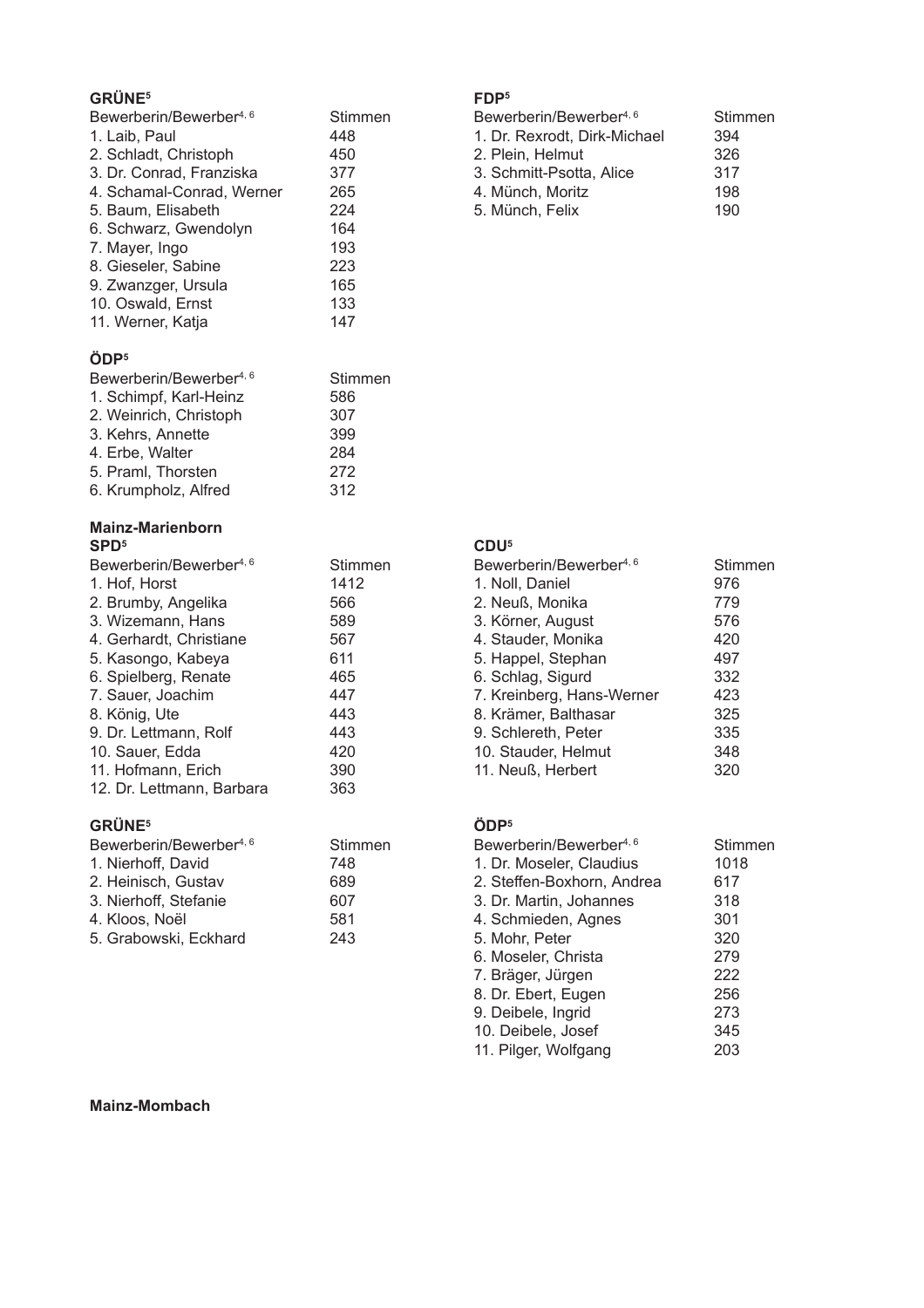| Bewerberin/Bewerber <sup>4, 6</sup> | Stimmen |
|-------------------------------------|---------|
| 1. Dr. Lossen-Geißler, Eleonore     | 2893    |
| 2. Böcher, Horst                    | 1707    |
| 3. Kracht, Martina                  | 2041    |
| 4. Jera, Denny                      | 1652    |
| 5. Müller, Ilse                     | 1402    |
| 6. Schmitz, Markus                  | 1432    |
| 7. Remmele, Katina                  | 1269    |
| 8. Hauser, Hans-Robert              | 1322    |
| 9. Kanka, Christian                 | 1339    |
| 10. Nothaft, Max                    | 1191    |
| 11. Wenz, Cornelia                  | 1187    |
| 12. Grünewald, Hans-Dietmar         | 1024    |
| 13. Diezinger, Irene                | 1167    |
|                                     |         |

## **GRÜNE<sup>5</sup>**

| Bewerberin/Bewerber <sup>4, 6</sup> | Stimmen |
|-------------------------------------|---------|
| 1. Gotthardt-Brauer, Nicole         | 1285    |
| 2. Wetter, Markus S.                | 1154    |
| 3. Schwarz, Marion                  | 1128    |
| 4. Helm-Becker, Ansgar              | 1320    |
| 5. Littig, Sabine                   | 1040    |
| 6. Bieser, Florian                  | 961     |
| 7. Maurer, Briska                   | 507     |

## ÖDP<sup>5</sup>

| Bewerberin/Bewerber <sup>4, 6</sup> | Stimmen |
|-------------------------------------|---------|
| 1. Kirschner, Markus                | 499     |
| 2. Luther, Mike                     | 317     |
| 3. Erdmann, Sigrid                  | 310     |
| 4. Düsing, Tews                     | 294     |

## **FREIE WÄHLER<sup>5</sup>**

| Bewerberin/Bewerber <sup>4, 6</sup> | Stimmen |
|-------------------------------------|---------|
| 1. Hiemer, Gerhard                  | 441     |
| 2. Mehler, Kurt                     | 386     |
| 3. Merget-Heck, Antje               | 334     |
| 4. Engel, Josef                     | 327     |

#### **Mainz-Neustadt**

## $CDU<sup>5</sup>$

| Bewerberin/Bewerber <sup>4, 6</sup> | Stimmen |
|-------------------------------------|---------|
| 1. Saebel, Heike                    | 1200    |
| 2. Lieber, Karin                    | 1065    |
| 3. Schülke, Sebastian               | 866     |
| 4. Metz, Michael                    | 899     |
| 5. Bargenda, Claudia                | 844     |
| 6. Merz, Alexander                  | 843     |
| 7. Dr. Borchert, Horst              | 856     |
| 8. Haak, Ingo                       | 747     |
| 9. Moerchel, Bettina                | 957     |
| 10. Saebel, Marcel                  | 763     |
| 11. Orth, Petra                     | 712     |
| 12. Lentz, Günther                  | 700     |
| 13. Krämer, Wolfgang                | 729     |
|                                     |         |

#### $FDP<sup>5</sup>$

| Bewerberin/Bewerber <sup>4, 6</sup> | Stimmen |
|-------------------------------------|---------|
| 1. Gerz, Ralf                       | 1725    |
| 2. Ziegler, Michael                 | 416     |
| 3. Heinzel, Wolf                    | 424     |
| 4. Arnolds, Markus                  | 423     |
| 5. Vollmer, Peter                   | 439     |
| 6. Vollmer, Ursula                  | 364     |
| 7. Dr. Bensel, Bernd                | 344     |
| 8. Mündler, Ursula                  | 348     |
| 9. Höpken, Hartmut                  | 310     |
| 10. Scherer, Heike                  | 309     |
| 11. Arnolds, Julia                  | 325     |

## **PRO MAINZ5**

| Bewerberin/Bewerber <sup>4, 6</sup> | Stimmen |
|-------------------------------------|---------|
| 1. Jörger-Kessel, Cornelia          | 501     |
| 2. Hildebrandt, Christoph           | 479     |
| 3. Schuh. Torsten                   | 468     |
| 4. Nelde, Alexander                 | 443     |
| 5. Stritter, Silvia                 | 165     |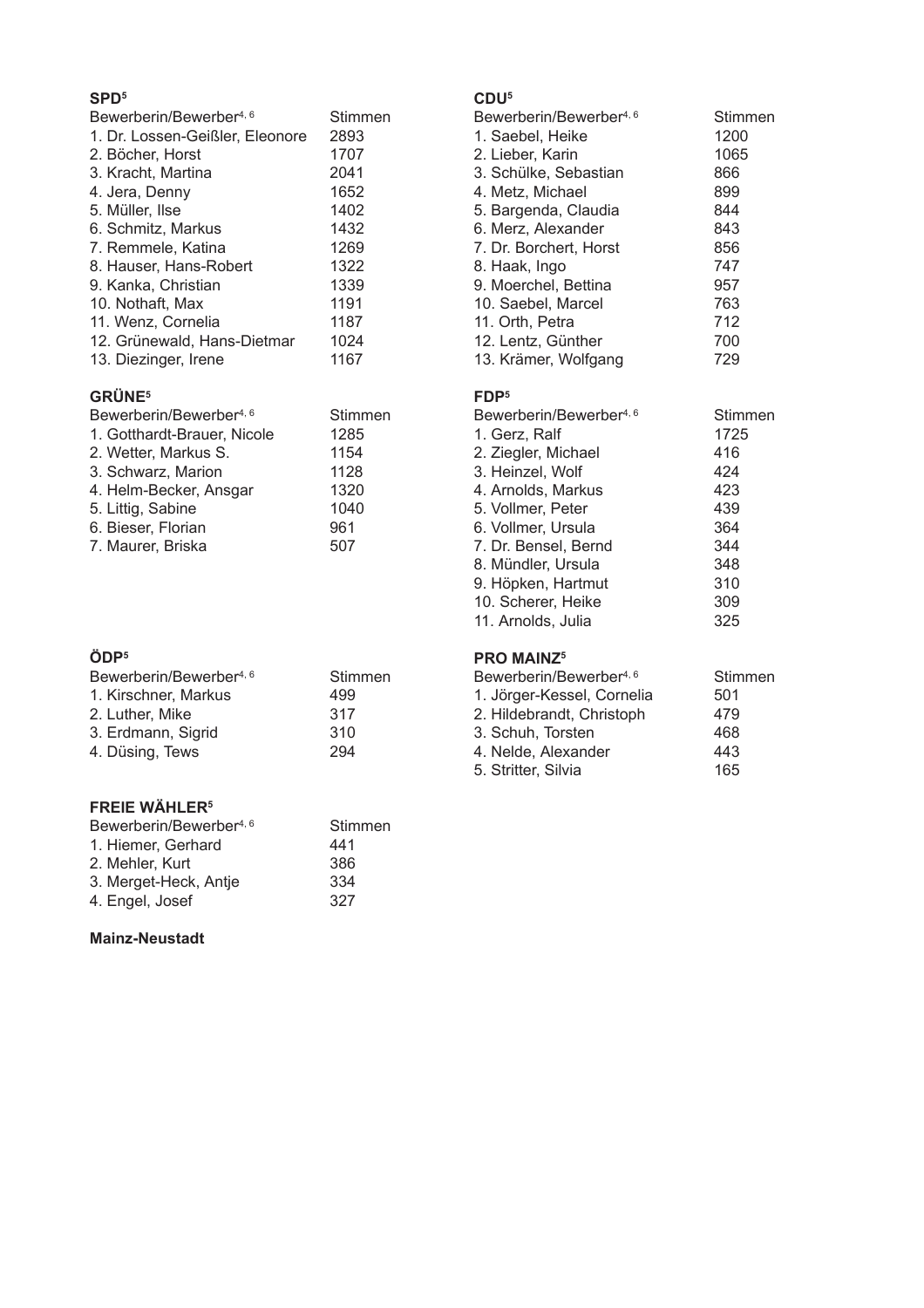| Bewerberin/Bewerber <sup>4, 6</sup> | Stimmen |
|-------------------------------------|---------|
| 1. Klomann, Johannes                | 4505    |
| 2. Rech, Hildegunde                 | 2790    |
| 3. Milke, Manfred                   | 2466    |
| 4. Ahrens, Helga                    | 2529    |
| 5. Ahlers, Cornel                   | 2274    |
| 6. Canpolat, Nurhayat               | 2619    |
| 7. Hock. Daniel                     | 2242    |
| 8. Clauss, Astrid                   | 2235    |
| 9. Winheller, Andreas               | 2112    |
| 10. Donner, Erik                    | 2186    |
| 11. Künstler, Kathrin               | 2234    |
| 12. Rosenzweig, Hans-Georg          | 1915    |
| 13. Gröner, Maik                    | 1833    |
|                                     |         |

## **GRÜNE<sup>5</sup>**

| Bewerberin/Bewerber <sup>4, 6</sup> | Stimmen |
|-------------------------------------|---------|
| 1. Lange, Thorsten                  | 5034    |
| 2. Becker, Astrid                   | 4260    |
| 3. Rösch, Matthias                  | 3701    |
| 4. Eder, Christof                   | 3404    |
| 5. Nowak, Claudia                   | 3423    |
| 6. Neef, Marco                      | 3196    |
| 7. Evisen, Ilgin Seren              | 3189    |
| 8. Dr. Clement. Marc                | 3117    |
| 9. Kübel, Simone                    | 3059    |
| 10. Lukas, Andreas                  | 2994    |
| 11. Alilovic, Maria                 | 2929    |
| 12. Aulbach, Jochen                 | 2758    |
| 13. Kraus, Michael                  | 2746    |
|                                     |         |

## ÖDP<sup>5</sup>

| Bewerberin/Bewerber <sup>4, 6</sup> | Stimmen |
|-------------------------------------|---------|
| 1. Schild, Wilhelm                  | 1410    |
| 2. Blum, Gabriele                   | 847     |
| 3. Petermann, Ute                   | 811     |
| 4. Kraft, Teresa Rebecca            | 770     |
| 5. Leussler, Peter                  | 1598    |
| 6. Bleuel, Rachela                  | 671     |
|                                     |         |

## **PRO MAINZ5**

| Bewerberin/Bewerber <sup>4, 6</sup> | Stimmen |
|-------------------------------------|---------|
| 1. Ewald, Guido                     | 767     |
| 2. Sachs, Karin                     | 701     |
| 3. Schmidtke, Winfried              | 677     |
| 4. Rehm, Gerald                     | 648     |
| 5. Ewald, Nicole                    | 257     |

## **Mainz-Oberstadt**

## $CDU<sup>5</sup>$

| Bewerberin/Bewerber <sup>4, 6</sup> | Stimmen |
|-------------------------------------|---------|
| 1. Lange, Karsten                   | 2437    |
| 2. Wortmann, Dieter                 | 1696    |
| 3. Hefner, Gudrun                   | 1719    |
| 4. Rohe, Torsten                    | 1570    |
| 5. Litzenburger, Günther            | 1546    |
| 6. Besier, Roswitha                 | 1494    |
| 7. Leibig, Daniel                   | 1479    |
| 8. Held, Wilke                      | 1447    |
| 9. Krause, Daniel                   | 1460    |
| 10. Zimmermann, Eric                | 1428    |
| 11. Matthias, Karl Hermann          | 1397    |
| 12. Backes, Hans                    | 1278    |
| 13. Kehlberger, Wolfgang            | 1398    |
|                                     |         |

## $FDP<sup>5</sup>$

| Bewerberin/Bewerber <sup>4, 6</sup> | Stimmen |
|-------------------------------------|---------|
| 1. Kalle, Albert                    | 595     |
| 2. Blum, Franz                      | 479     |
| 3. Shtoklyand, Vera                 | 320     |
| 4. Probst, Florian                  | 225     |
| 5. Hiltmann, Uwe                    | 214     |
| 6. Glöckner, Björn                  | 197     |
| 7. Ridder, Eva-Maria                | 213     |
| 8. Hampel, Michael                  | 194     |
| 9. Wiest, Hermann                   | 182     |
| 10. Rössing, Torsten                | 177     |
| 11. Winslow, Daniel                 | 175     |

## DIE LINKE.<sup>5</sup>

| Bewerberin/Bewerber <sup>4, 6</sup> | Stimmen |
|-------------------------------------|---------|
| 1. Aubel, Siegfried                 | 2411    |
| 2. Erb. Anne                        | 2205    |
| 3. Wildenhayn, Christine            | 2076    |
| 4. Bartl, Manfred                   | 1899    |
| 5. Malcherek, Martin                | 796     |
|                                     |         |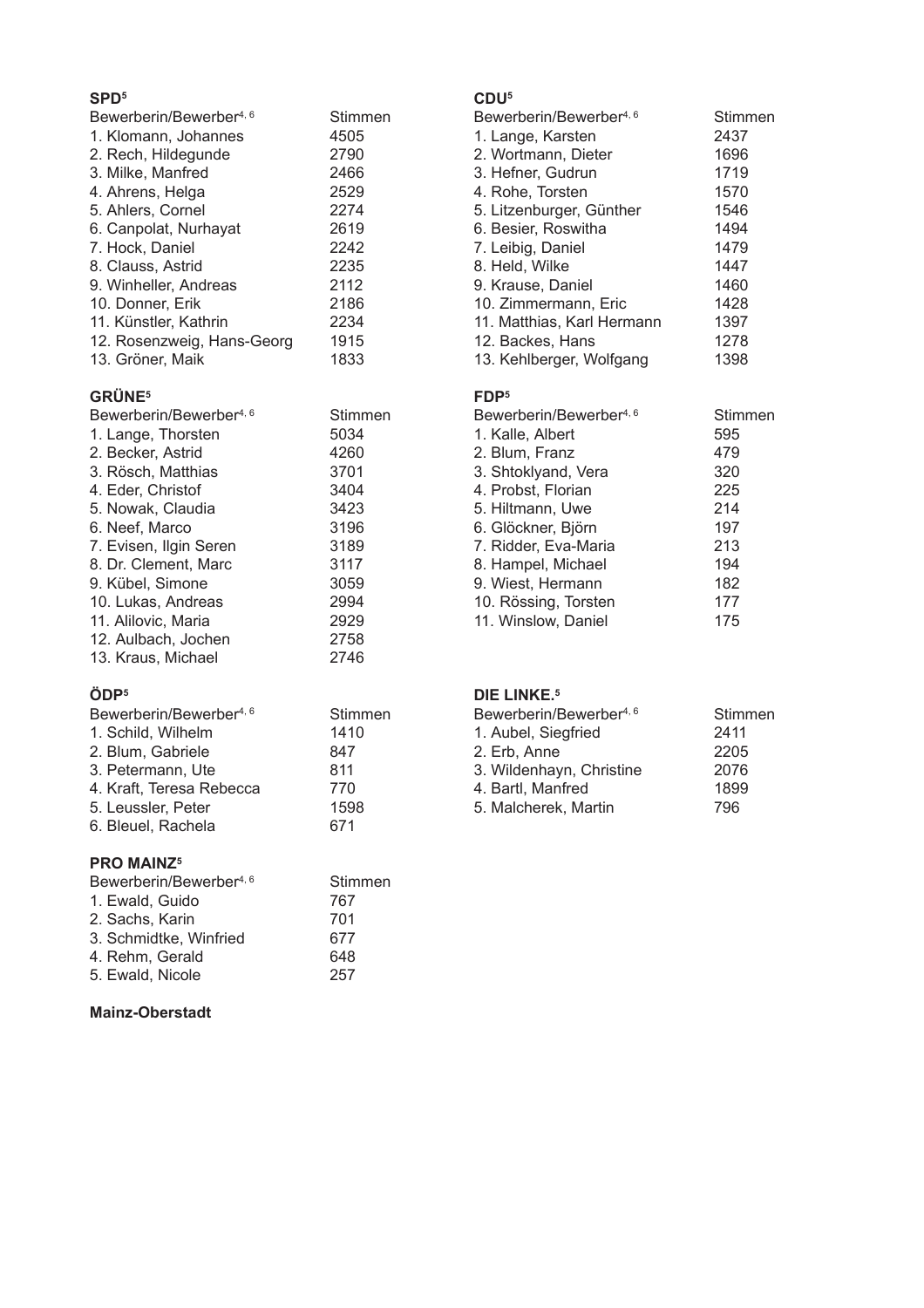| Bewerberin/Bewerber <sup>4, 6</sup> | Stimmen |
|-------------------------------------|---------|
| 1. Beyer, Ursula                    | 3539    |
| 2. Zindorf, Hans-Wilfried           | 2308    |
| 3. Lauzi, Myriam                    | 2430    |
| 4. Wiese, Winfried                  | 2043    |
| 5. Schütze, Gerlinde                | 2070    |
| 6. Dr. Marg, Hans                   | 2050    |
| 7. Wegner, Stefanie                 | 1990    |
| 8. Dr. Lensch, Eckart               | 2245    |
| 9. Zindorf, Monika                  | 1940    |
| 10. Trautwein, Mareike              | 1872    |
| 11. Epik, Ferhat                    | 1840    |
| 12. Remy, Marco                     | 1591    |
| 13. Ulrich, Niklas                  | 1578    |

## **GRÜNE<sup>5</sup>**

| Bewerberin/Bewerber <sup>4, 6</sup> | Stimmen |
|-------------------------------------|---------|
| 1. Prof. Dr. Höffer-Mehlmer, Mar-   | 5933    |
| kus                                 |         |
| 2. Stufler, Erwin                   | 3856    |
| 3. Neubach, Gangolf                 | 3461    |
| 4. Lindemann, Max                   | 3379    |
| 5. Rößner, Tabea                    | 2340    |
| 6. Spautz, Angelika                 | 1821    |
| 7. Nohr, René                       | 1594    |
| 8. Nolting, Hans-Dieter             | 1597    |
|                                     |         |

## ÖDP<sup>5</sup>

| Bewerberin/Bewerber <sup>4, 6</sup> | Stimmen |
|-------------------------------------|---------|
| 1. Wolf-Rammensee, Dagmar           | 1649    |
| 2. Wilhelm, Klaus                   | 1312    |
| 3. Grass, Marcus                    | 444     |
| 4. Steinbrücker, Marcus             | 430     |
| 5. Schacht, Reinold                 | 430     |
| 6. Schek, Isabelle                  | 432     |
| 7. Pannhorst, Ingrid                | 435     |
| 8. Schmitz, Bernhard                | 376     |
| 9. Eigemeier, Ellen                 | 398     |
| <b>FREIE WÄHLER<sup>5</sup></b>     |         |
| Bewerberin/Bewerber <sup>4, 6</sup> | Stimmen |
| 1. Schütz, Helmut                   | 500     |
| 2. Mosavy, David                    | 444     |
| .                                   |         |

#### 3. Chudziak, Michael 410 4. Hahn, Michael 413

## Mainz-Weisenau

## $CDU<sup>5</sup>$

| Bewerberin/Bewerber <sup>4, 6</sup> | Stimmen |
|-------------------------------------|---------|
| 1. Kippert, Heinz-Gregor            | 3167    |
| 2. Holle, Ludwig                    | 2385    |
| 3. Geurts, Alexandra                | 2380    |
| 4. Kalteier, Alfons                 | 2352    |
| 5. Schmitt, Sabine                  | 2207    |
| 6. Dr. Wollstadt, Michael           | 2429    |
| 7. Sarfert, Katrin                  | 2221    |
| 8. Emre, Yunus                      | 2257    |
| 9. Förster, Martina                 | 2017    |
| 10. Dr. Eckhardt, Gerd              | 2409    |
| 11. Beuth, Werner                   | 1848    |
| 12. Neger, Thomas                   | 2515    |
| 13. Lehrmann, Dorothea              | 1810    |

## FDP<sup>5</sup>

| Bewerberin/Bewerber <sup>4, 6</sup> | Stimmen |
|-------------------------------------|---------|
| 1. Rehn, Werner                     | 1346    |
| 2. Klann, Thomas                    | 1211    |
| 3. Faber, Jutta                     | 1145    |
| 4. Pensel, Bernd                    | 734     |
| 5. Hirner, Michael                  | 380     |
| 6. Dr. Wagner, Christoph            | 389     |

#### DIE LINKE.<sup>5</sup>

| Bewerberin/Bewerber <sup>4, 6</sup> | Stimmen |
|-------------------------------------|---------|
| 1. Schumacher, Georg                | 1330    |
| 2. Hartstang, Anita                 | 1264    |
| 3. Grenda, Heinz                    | 1185    |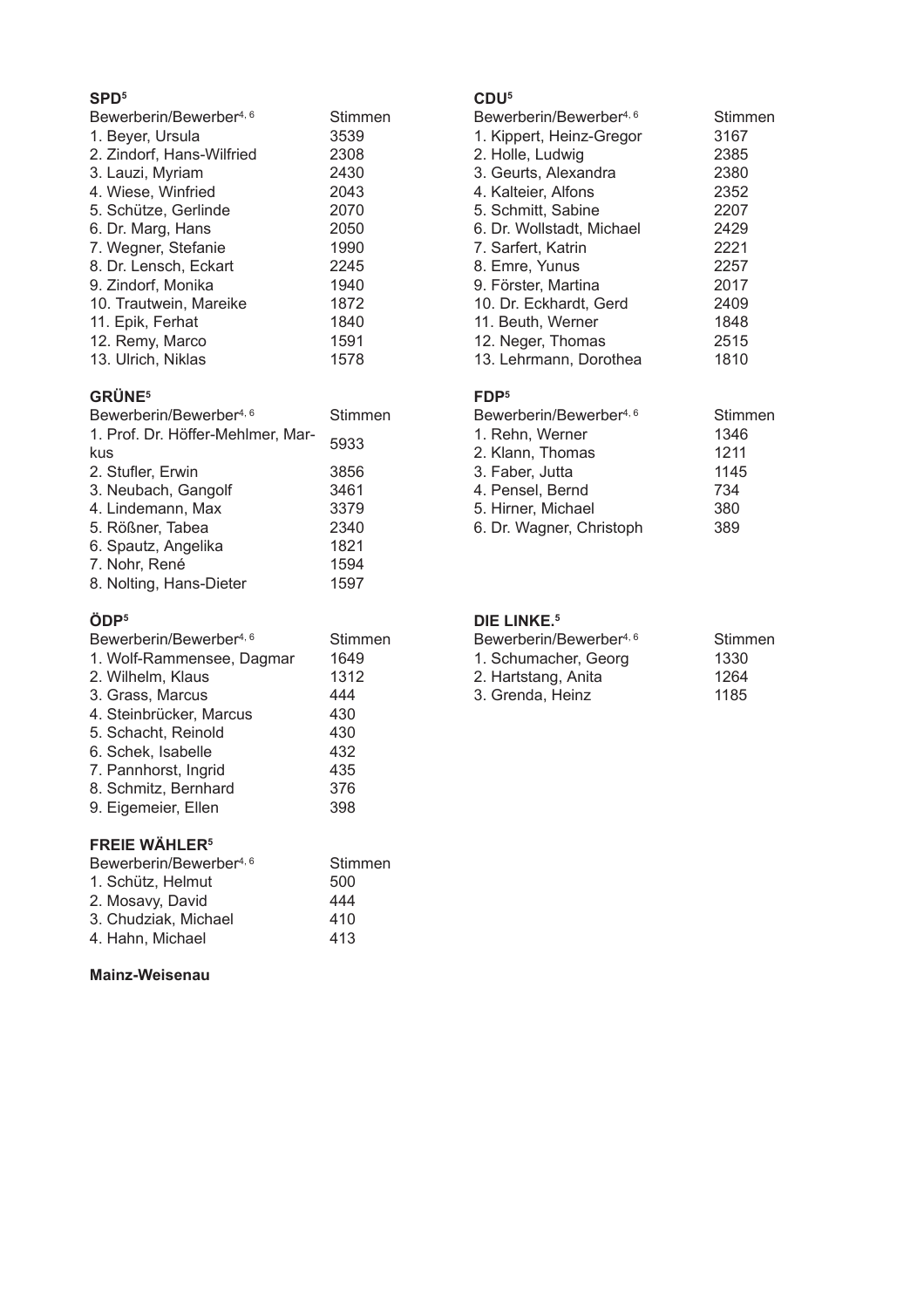| Bewerberin/Bewerber <sup>4, 6</sup> | <b>Stimmen</b> |
|-------------------------------------|----------------|
| 1. Kehrein, Ralf                    | 3189           |
| 2. Ehrlich, Christel                | 1858           |
| 3. Bürmann, Peter                   | 1723           |
| 4. Gill-Gers, Alexandra             | 1691           |
| 5. Quis, Alexander                  | 1493           |
| 6. Henningson, Kristina             | 1476           |
| 7. Hoffmann, Tobias                 | 1632           |
| 8. Friedrich-Oberkehr, Claudia      | 1450           |
| 9. Elsässer, Helmut                 | 1500           |
| 10. Mosbach, Roger                  | 1377           |
| 11. Dr. Weber, Gitta                | 1416           |
| 12. Kapayo, Alimasi                 | 1089           |
| 13. Jafari Gorzini, Mehdi           | 1062           |

## **GRÜNE<sup>5</sup>**

| Bewerberin/Bewerber <sup>4, 6</sup> | Stimmen |
|-------------------------------------|---------|
| 1. Claus, Michael                   | 1858    |
| 2. Viering, Christian               | 1755    |
| 3. Kropp, Ulrike                    | 1191    |
| 4. Köbler, Daniel                   | 632     |
| 5. Thomas, Marie-Luise              | 597     |
| 6. Friedrich, Harald                | 541     |
| 7. Wolf, Barbara                    | 578     |
| 8. Biglari, Nassim                  | 577     |
|                                     |         |

In den Ortsbeirat sind gewählt:

#### $CDU<sup>5</sup>$

| Stimmen |
|---------|
| 1905    |
| 1588    |
| 1497    |
| 1434    |
| 1343    |
| 1167    |
| 1203    |
| 1184    |
| 1043    |
| 1035    |
| 1005    |
| 1063    |
| 986     |
|         |

## DIE LINKE.<sup>5</sup>

| Bewerberin/Bewerber <sup>4, 6</sup> | Stimmen |
|-------------------------------------|---------|
| 1. Weinand, Peter                   | 645     |
| 2. Shirkavand, Marzieh              | 611     |

IV.

| <b>Mainz-Altstadt</b><br>Bewerberin/Bewerber <sup>4, 7</sup><br>1. Dr. Huck, Brian<br>2. Ammann, Renate<br>3. Dimter, Jonas<br>4. Okurdil, Sanem<br>5. Dr. Both, Barbara<br>6. Behringer, Andreas<br>7. Gerster, Thomas<br>8. Egler, Nora<br>9. Grasser, Anna<br>10. Hoffmann, Jürgen<br>11. Hingst, Waltraud<br>12. Faßbender, Ulrike<br>13. Kürsten, Elvira | Partei/Wählergruppe <sup>5</sup><br><b>GRÜNE</b><br><b>GRÜNE</b><br><b>GRÜNE</b><br><b>GRÜNE</b><br>CDU<br><b>SPD</b><br>CDU<br><b>SPD</b><br>CDU<br><b>SPD</b><br>DIE LINKE.<br><b>FDP</b><br>ÖDP |
|---------------------------------------------------------------------------------------------------------------------------------------------------------------------------------------------------------------------------------------------------------------------------------------------------------------------------------------------------------------|----------------------------------------------------------------------------------------------------------------------------------------------------------------------------------------------------|
| <b>Mainz-Bretzenheim</b><br>Bewerberin/Bewerber <sup>4, 7</sup><br>1. Wiegert, Michael<br>2. Siebner, Claudia<br>3. Lippold, Manfred<br>4. Schykowski, Martin<br>5. Nolda, Hans-Joachim<br>6. Tesfamariam, Musgana<br>7. Weyer, Christa<br>8. Schmitt, Norbert<br>9. Hofmann, Peter<br>10. Müller-Shah, Eva<br>11. Schau, Peter                               | Partei/Wählergruppe <sup>5</sup><br>SPD<br>CDU<br>CDU<br><b>GRÜNE</b><br>CDU<br><b>GRÜNE</b><br>CDU<br><b>GRÜNE</b><br>CDU<br><b>SPD</b><br><b>SPD</b>                                             |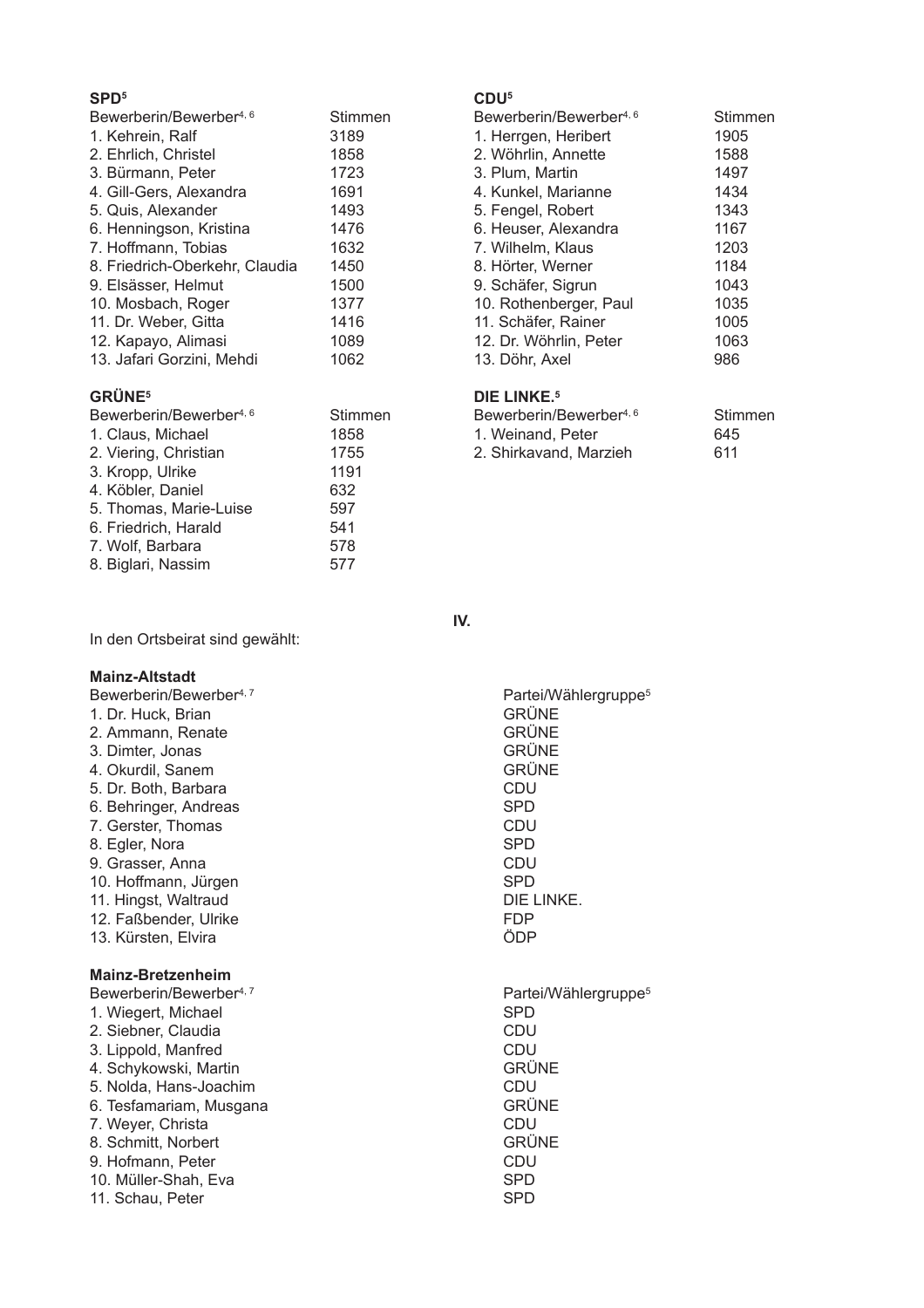12. Dr. Schenk, Peter<br>13. Dietz David – EDP<br>13. Dietz David 13. Dietz, Davi

#### **Mainz-Drais**

Bewerberin/Bewerber<sup>4, 7</sup> and 1990 and 2000 and 2011 and 2012 and 2012 and 2013 1. Solbach, Norbert CDU 2. Nickolaus, Peter and the state of the CDU 3. Sell, Milan 4. Schollmeyer-Schüler, Horst and a state of the CDU 5. Schüler, Alban<br>6. Dr. Dietz-Lenssen, Matthias (1998) 1999 - Alban SPD 6. Dr. Dietz-Lenssen, Matthi 7. Kleintitschen, Joachi 8. Best, Erika ka **CDU** 9. Wittig, Tobi 10. Darmstadt, Gunter and SPD SPD 11. At, Ayse SPD 12. Dr. Witt, Jürgen von der Statten von Statten von Statten von Statten von Statten von Statten von Statten 13. Bockius, Eva-Christi

#### **Mainz-Ebersheim**

Bewerberin/Bewerber<sup>4, 7</sup> and 1990 and 2000 and 2011 and 2012 and 2012 and 2013 1. Schwarzer, Torsten and The CDU 2. Gill, Matthi 3. Odenweller. Anette and the control of the control of the control of the control of the control of the control of the control of the control of the control of the control of the control of the control of the control of t 4. Becker. Marco **And COLL** 5. Heimann, Hubert **Executive SPD** 6. Eckert. Nadine ne **CDU** 7. Friedrich, Karl-Hei .6#)# 678 9. Klein, Harald **by Executive CRÜNE** 10. Dr. Müller, Mario 11. Herbst. Corinne nne SPD 12. Meier, Peter and the control of the control of the FDP 13. Pilgram, Mi chael **SPD** SPD Mainz-Finthen

Bewerberin/Bewerber<sup>4, 7</sup> and 1990 and 2000 and 2011 and 2012 and 2012 and 2013 1. Schäfer, Herbert CDU 2. Schmitt, Uta )5 45 3. Haug, Sonja and Sonja and Sonja and Sonja and Sonja and Sonja and Sonja and Sonja and Sonja and Sonja and S 4. Dr. Wittmer, Volker and South American School GRÜNE 5. Wagner, Willy  $\blacksquare$  Hy  $\blacksquare$ 6. Bleicher, Marc-Antoni 7. Pfeifer, Anja **Manual According to the CDU** 8. Greiner, Uwe **Example 2018** CDU 9. Häfner, Astrid d SPD 10. Mahle, Manfred SPD 11. de Vries, Stefani 12. Bittner, Dietmar and South American Study of The FDP 13. Sauer, Jürgen aus der Statte der Statte der Statte der Statte der Statte der Statte der Statte der Statte

#### **Mainz-Gonsenheim**

Bewerberin/Bewerber<sup>4, 7</sup> and 1990 and 2000 and 2011 and 2012 and 2012 and 2013 1. Flegel, Sabine ne **CDU** 2. Köbler-Gross, Sylvia 3. Huber, Mathias as CDU 4. Lipani, Gi 5. Zimmer, Christi ne SPD 6. Harlfinger, Lisa-Mari -(#33 )8 G# 45

d FDP Partei/Wählergruppe<sup>5</sup> GRÜNE as SPD m CDU **GRÜNE** na SPD Partei/Wählergruppe<sup>5</sup> GRÜNE nz CDU o complete the complete of the complete complete  $\sim$ Partei/Wählergruppe<sup>5</sup> n SPD e SPD Partei/Wählergruppe<sup>5</sup> **GRÜNE GRÜNE** 

GRÜNE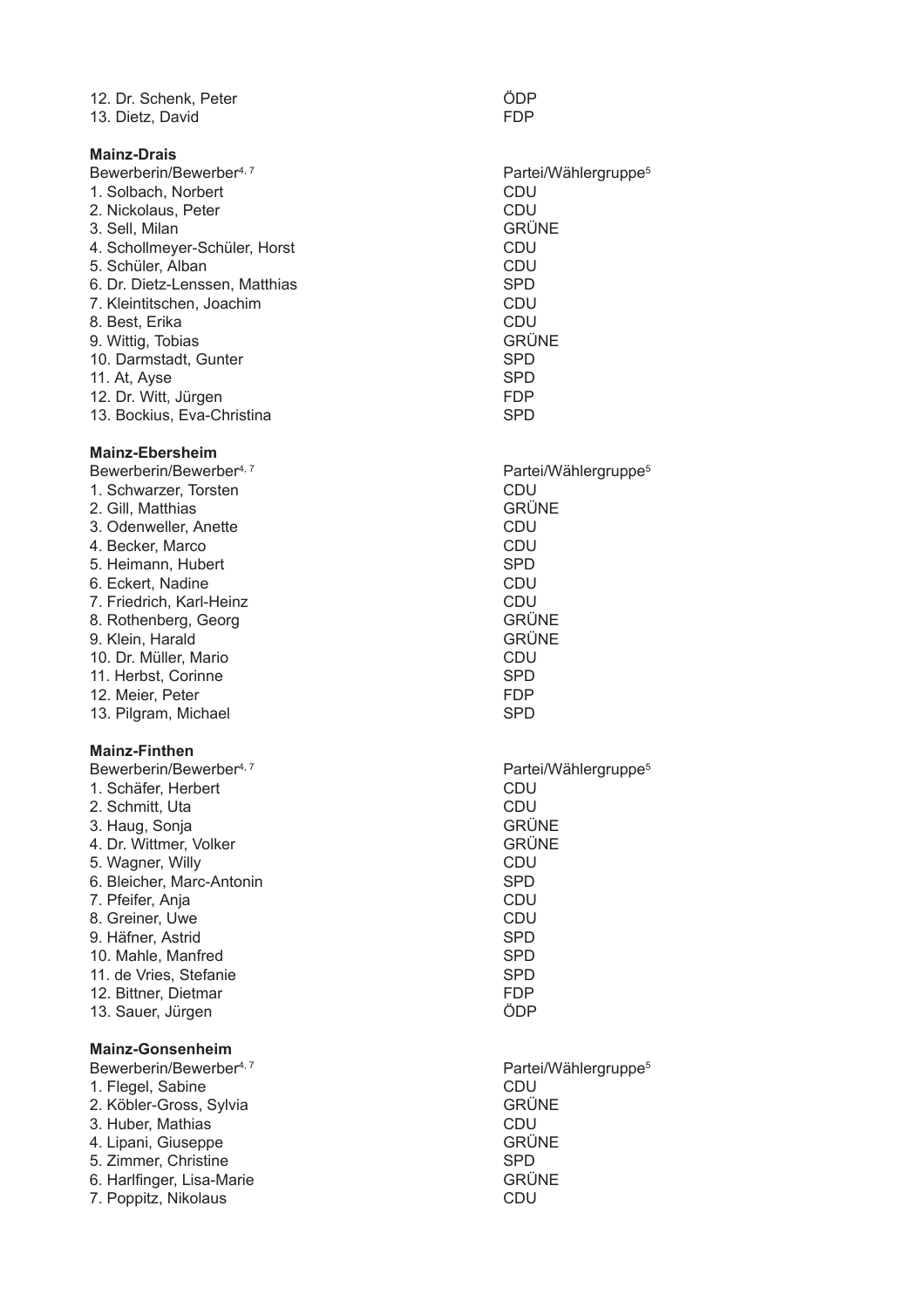| CDU        |
|------------|
| CDU        |
| <b>SPD</b> |
| <b>SPD</b> |
| ÖDP        |
| <b>FDP</b> |
|            |

#### **Mainz-Hartenberg / Münchfeld**

Bewerberin/Bewerber<sup>4, 7</sup> and 1990 and 2000 and 2011 and 2012 and 2012 and 2013 1. Pfeifer, Ann Kristi 2 Blume Caroline 3. Zander-Ketterer, Helga 4. Trautwein, Kari n CDU 5. Kondakji, Ami n SPD 6. Grebner, Thomas CDU 7. Dr. Reinbold, Markus and Santon CDU 8. Köppen, Wilfri ede SPD 9. Sommer, Miri am CDU 10. Rösch, Herbert SPD<br>11. Konrad. Walter Senator SPD 11. Konrad, Walter 12. Jahn. Rahel-Katharina 13. Faber, Matthias

#### **Mainz-Hechtsheim**

Bewerberin/Bewerber<sup>4, 7</sup> and 1990 and 2000 and 2011 and 2012 and 2012 and 2013 1. Jung, Franz (1999)<br>2. Schwarz, Reinhard (1999) 1999 (1999) 1999 (1999) 1999 (1999) 1999 (1999) 1999 2. Schwarz, Reinhard **Communist SPD** SPD &6F)63 678 4. Grafen, Horst (1999)<br>5. Meier Konrad (1999) - Santa (1999) - CDU 5. Meier, Konrad and South American CDU 6. Linde, Jürgen als andere andere som ble stattet af det statte andere som ble statte andere som bl 7. Bohland, Hans-Peter<br>8. Matz. Manuela 8. Matz, Manuela<br>9. Dr. Pobl. Christine (1999) 1999 - SPD (1999) 1999 - SPD (1999) 1999 - SPD (1999) 1999 - SPD (1999) 1999 - SPD 9. Dr. Pohl, Christi ne SPD 10. Euteneuer. Klaus and the state of the SPD 11. Zehe-Clauß, Birgi t and the state of the state of the state of the state of the state of the state of the state of the state of the state of the state of the state of the state of the state of the state of the state of the state of the stat 12. Wenderoth. Gerhard **Example 2018** FREIE WÄHLER 13. Prof. Dr. Leinen, Feli

#### **Mainz-Laubenheim**

Bewerberin/Bewerber<sup>4, 7</sup> and 1990 and 2000 and 2011 and 2012 and 2012 and 2013 1. Strotkötter. Gerhard and a strong system of the SPD 2. Freimuth, Nils-Oli ver and the second control of the control of the control of the control of the control of the control of the control of the control of the control of the control of the control of the control of the control of the control 3. Stenner, Paul and SPD SPD SPD 4. Grimm, Oli  $\bullet$  455  $\bullet$  455  $\bullet$  455  $\bullet$  455  $\bullet$  455  $\bullet$  455  $\bullet$  455  $\bullet$  455  $\bullet$  455  $\bullet$  455  $\bullet$  455  $\bullet$  455  $\bullet$  455  $\bullet$  455  $\bullet$  455  $\bullet$  455  $\bullet$  455  $\bullet$  455  $\bullet$  455  $\bullet$  455  $\bullet$  455  $\bullet$  455  $\bullet$  455  $\bullet$  455  $\bullet$  5. Huch. Maria a complete the contract of the contract of the contract of the contract of the contract of the contract of the 6. Möhn, Sabrina na and a contract of the contract of the contract of the contract of the contract of the contract of the contra 7. Stampp, Wolfgang and SPD SPD SPD 8. Dr. Tress, Peter and the contract of the contract of the contract of the contract of the contract of the contract of the contract of the contract of the contract of the contract of the contract of the contract of the co 9. Melzer-Orazem, Svenja en analytica service service service service service service service service service 10. Müller, Gabriele 11. Hecht, Elke Judith the state of the state of the SPD 12. Dr. Hecht, Christi an **FDP** 13. Frings, Ulri ch and the contract of the contract of the contract of the contract of the contract of the contract of the con

#### **Mainz-Lerchenberg**

Bewerberin/Bewerber<sup>4, 7</sup> and 1990 and 2000 and 2011 and 2012 and 2012 and 2013 1. Westrich, Sissi in the contract of the contract of the SPD state of the SPD state of the SPD state of the SPD state of the SPD 2. Prof. Dr. Baum, Detlef SPD 3. Kilb, Markus **CDU** 

Partei/Wählergruppe<sup>5</sup> **GRÜNE GRÜNE**<br>GRÜNE DIE LINKE. PRO MAINZ Partei/Wählergruppe<sup>5</sup> K :( Partei/Wählergruppe<sup>5</sup>

GRÜNE

Partei/Wählergruppe<sup>5</sup>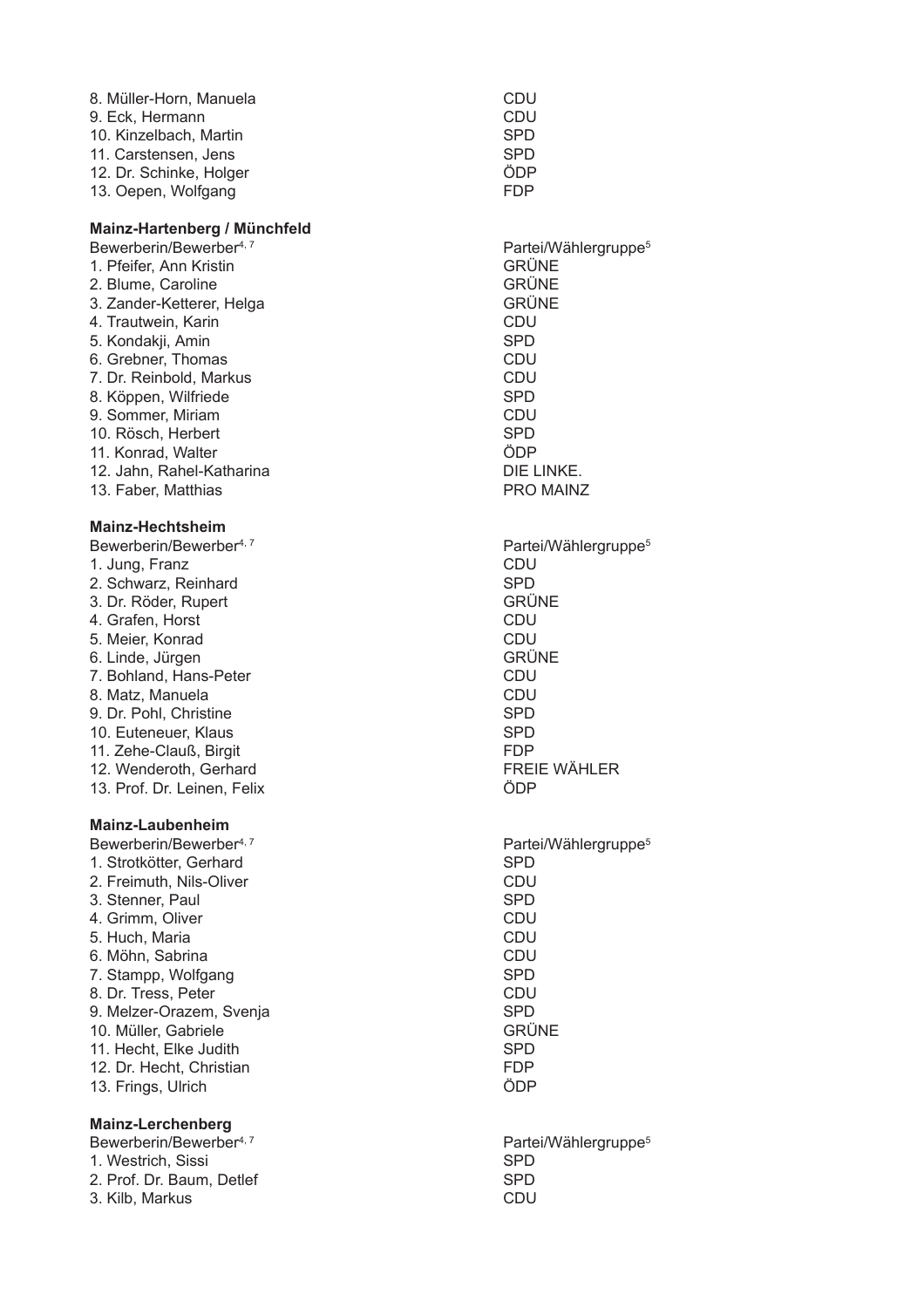| 4. Schappert, Ingrid<br>5. Schütrumpf, Otto | CDU<br><b>SPD</b>                |
|---------------------------------------------|----------------------------------|
| 6. Krämer, Nicole                           | <b>SPD</b>                       |
| 7. Zorn, Horst                              | <b>SPD</b>                       |
| 8. Rassa, Qadir                             | <b>SPD</b>                       |
| 9. Lohmann, Jörg                            | <b>CDU</b>                       |
| 10. Gillenberger, Markus                    | CDU                              |
| 11. Schimpf, Karl-Heinz                     | ÖDP                              |
| 12. Schladt, Christoph                      | <b>GRÜNE</b>                     |
| 13. Dr. Rexrodt, Dirk-Michael               | <b>FDP</b>                       |
|                                             |                                  |
| <b>Mainz-Marienborn</b>                     |                                  |
| Bewerberin/Bewerber <sup>4, 7</sup>         | Partei/Wählergruppe <sup>5</sup> |
| 1. Hof, Horst                               | <b>SPD</b>                       |
| 2. Dr. Moseler, Claudius                    | ÖDP                              |
| 3. Noll, Daniel                             | CDU                              |
| 4. Neuß, Monika                             | <b>CDU</b>                       |
| 5. Nierhoff, David                          | <b>GRÜNE</b>                     |
| 6. Heinisch, Gustav                         | <b>GRÜNE</b>                     |
| 7. Steffen-Boxhorn, Andrea                  | ÖDP                              |
| 8. Kasongo, Kabeya                          | <b>SPD</b>                       |
| 9. Wizemann, Hans                           | <b>SPD</b>                       |
| 10. Körner, August                          | CDU                              |
| 11. Gerhardt, Christiane                    | <b>SPD</b>                       |
| 12. Happel, Stephan                         | CDU                              |
| 13. Deibele, Josef                          | ÖDP                              |
|                                             |                                  |
| <b>Mainz-Mombach</b>                        |                                  |
| Bewerberin/Bewerber <sup>4, 7</sup>         | Partei/Wählergruppe <sup>5</sup> |
| 1. Dr. Lossen-Geißler, Eleonore             | <b>SPD</b>                       |
| 2. Kracht, Martina                          | <b>SPD</b>                       |
| 3. Gerz, Ralf                               | <b>FDP</b>                       |
| 4. Böcher, Horst                            | <b>SPD</b>                       |
| 5. Jera, Denny                              | <b>SPD</b>                       |
| 6. Schmitz, Markus                          | <b>SPD</b>                       |
| 7. Helm-Becker, Ansgar                      | <b>GRÜNE</b>                     |
| 8. Gotthardt-Brauer, Nicole                 | <b>GRÜNE</b>                     |
| 9. Saebel, Heike                            | CDU                              |
| 10. Lieber, Karin                           | CDU                              |
| 11. Moerchel, Bettina                       | <b>CDU</b>                       |
| 12. Jörger-Kessel, Cornelia                 | <b>PRO MAINZ</b>                 |
| 13. Vollmer, Peter                          | <b>FDP</b>                       |
|                                             |                                  |
| <b>Mainz-Neustadt</b>                       |                                  |
| Bewerberin/Bewerber <sup>4, 7</sup>         | Partei/Wählergruppe <sup>5</sup> |
| 1. Lange, Thorsten                          | <b>GRÜNE</b>                     |
| 2. Klomann, Johannes                        | <b>SPD</b>                       |
| 3. Becker, Astrid                           | <b>GRÜNE</b>                     |
| 4. Rösch, Matthias                          | <b>GRÜNE</b>                     |
| 5. Nowak, Claudia                           | <b>GRÜNE</b>                     |
| 6. Eder, Christof                           | <b>GRÜNE</b>                     |
| 7. Rech, Hildegunde                         | <b>SPD</b>                       |
| 8. Canpolat, Nurhayat                       | <b>SPD</b>                       |
| 9. Ahrens, Helga                            | <b>SPD</b>                       |
| 10. Lange, Karsten                          | <b>CDU</b>                       |
| 11. Aubel, Siegfried                        | DIE LINKE.                       |
| 12. Hefner, Gudrun                          | <b>CDU</b>                       |
| 13. Leussler, Peter                         | ÖDP                              |
|                                             |                                  |

#### Mainz-Oberstadt